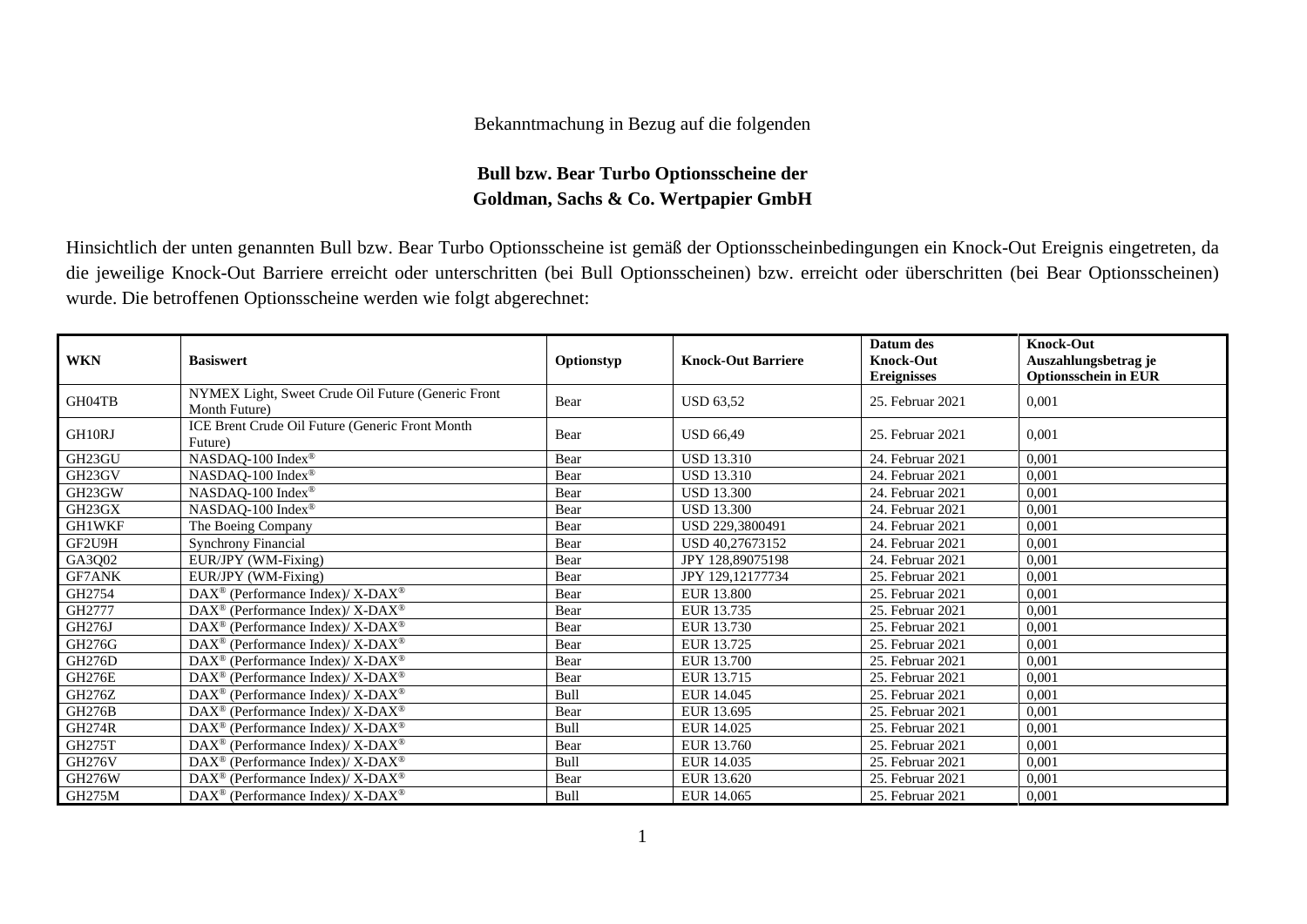|               |                                                                          |            |                           | Datum des          | <b>Knock-Out</b>            |
|---------------|--------------------------------------------------------------------------|------------|---------------------------|--------------------|-----------------------------|
| <b>WKN</b>    | <b>Basiswert</b>                                                         | Optionstyp | <b>Knock-Out Barriere</b> | <b>Knock-Out</b>   | Auszahlungsbetrag je        |
|               |                                                                          |            |                           | <b>Ereignisses</b> | <b>Optionsschein in EUR</b> |
| GH2757        | DAX <sup>®</sup> (Performance Index)/X-DAX <sup>®</sup>                  | Bear       | EUR 13.815                | $25.$ Februar 2021 | 0,001                       |
| GH2769        | $\text{DAX}^{\circledast}$ (Performance Index)/ X-DAX <sup>®</sup>       | Bear       | EUR 13.690                | 25. Februar 2021   | 0,001                       |
| GH2756        | $\text{DAX}^{\circledast}$ (Performance Index)/ X-DAX <sup>®</sup>       | Bear       | EUR 13.810                | 25. Februar 2021   | 0,001                       |
| GH2767        | DAX <sup>®</sup> (Performance Index)/X-DAX <sup>®</sup>                  | Bear       | EUR 13.680                | 25. Februar 2021   | 0,001                       |
| GH2760        | DAX <sup>®</sup> (Performance Index)/ X-DAX <sup>®</sup>                 | Bear       | EUR 13.745                | 25. Februar 2021   | 0,001                       |
| <b>GH275J</b> | DAX <sup>®</sup> (Performance Index)/ X-DAX <sup>®</sup>                 | Bull       | EUR 14.090                | 25. Februar 2021   | 0,001                       |
| <b>GH276M</b> | $\overline{\text{DAX}^{\otimes}}$ (Performance Index)/X-DAX <sup>®</sup> | Bear       | <b>EUR 13.580</b>         | 25. Februar 2021   | 0,001                       |
| GH1R4Z        | $\text{DAX}^{\otimes}$ (Performance Index)/X-DAX <sup>®</sup>            | Bear       | EUR 14.063,78704503       | 25. Februar 2021   | 0,001                       |
| <b>GH274U</b> | $\text{DAX}^{\circledast}$ (Performance Index)/ X-DAX <sup>®</sup>       | Bull       | <b>EUR 14.050</b>         | 25. Februar 2021   | 0,001                       |
| <b>GH275V</b> | DAX <sup>®</sup> (Performance Index)/X-DAX <sup>®</sup>                  | Bear       | EUR 13.790                | 25. Februar 2021   | 0,001                       |
| GH276X        | $\text{DAX}^{\circledast}$ (Performance Index)/ X-DAX <sup>®</sup>       | Bear       | EUR 13.615                | 25. Februar 2021   | 0,001                       |
| GH2759        | DAX <sup>®</sup> (Performance Index)/ X-DAX <sup>®</sup>                 | Bear       | EUR 13.825                | $25.$ Februar 2021 | 0,001                       |
| <b>GH275A</b> | $\text{DAX}^{\circledast}$ (Performance Index)/ X-DAX <sup>®</sup>       | Bear       | EUR 13.830                | 25. Februar 2021   | 0,001                       |
| <b>GH276C</b> | $\text{DAX}^{\circledast}$ (Performance Index)/ X-DAX <sup>®</sup>       | Bear       | EUR 13.705                | 25. Februar 2021   | 0,001                       |
| <b>GH274L</b> | DAX <sup>®</sup> (Performance Index)/ X-DAX <sup>®</sup>                 | Bull       | EUR 14.030                | 25. Februar 2021   | 0,001                       |
| <b>GH275L</b> | DAX <sup>®</sup> (Performance Index)/ X-DAX <sup>®</sup>                 | Bull       | <b>EUR 14.070</b>         | 25. Februar 2021   | 0,001                       |
| <b>GH275N</b> | DAX <sup>®</sup> (Performance Index)/ X-DAX <sup>®</sup>                 | Bear       | EUR 13.740                | 25. Februar 2021   | 0,001                       |
| <b>GH276N</b> | $\text{DAX}^{\circledast}$ (Performance Index)/ X-DAX <sup>®</sup>       | Bear       | EUR 13.590                | 25. Februar 2021   | 0.001                       |
| <b>GH276P</b> | $\text{DAX}^{\circledast}$ (Performance Index)/ X-DAX <sup>®</sup>       | Bear       | EUR 13.585                | 25. Februar 2021   | 0,001                       |
| GH276Q        | $\text{DAX}^{\circledast}$ (Performance Index)/ X-DAX <sup>®</sup>       | Bear       | EUR 13.595                | 25. Februar 2021   | 0,001                       |
| GH2755        | $\text{DAX}^{\circledast}$ (Performance Index)/ X-DAX <sup>®</sup>       | Bear       | <b>EUR 13.805</b>         | 25. Februar 2021   | 0,001                       |
| GH2768        | $\text{DAX}^{\circledast}$ (Performance Index)/ X-DAX <sup>®</sup>       | Bear       | EUR 13.670                | 25. Februar 2021   | 0,001                       |
| <b>GH275X</b> | DAX <sup>®</sup> (Performance Index)/ X-DAX <sup>®</sup>                 | Bear       | EUR 13.795                | $25.$ Februar 2021 | 0,001                       |
| <b>GH275Y</b> | DAX <sup>®</sup> (Performance Index)/ X-DAX <sup>®</sup>                 | Bear       | EUR 13.640                | 25. Februar 2021   | 0,001                       |
| GH2761        | $\text{DAX}^{\circledast}$ (Performance Index)/ X-DAX <sup>®</sup>       | Bear       | <b>EUR 13.780</b>         | 25. Februar 2021   | 0.001                       |
| GH2762        | $\text{DAX}^{\circledast}$ (Performance Index)/ X-DAX <sup>®</sup>       | Bear       | EUR 13.775                | 25. Februar 2021   | 0,001                       |
| GH2773        | DAX <sup>®</sup> (Performance Index)/ X-DAX <sup>®</sup>                 | Bull       | <b>EUR 14.100</b>         | 25. Februar 2021   | 0,001                       |
| GH2774        | DAX <sup>®</sup> (Performance Index)/ X-DAX <sup>®</sup>                 | Bear       | EUR 13.660                | 25. Februar 2021   | 0,001                       |
| GH275H        | DAX <sup>®</sup> (Performance Index)/ X-DAX <sup>®</sup>                 | Bull       | EUR 14.095                | 25. Februar 2021   | 0,001                       |
| <b>GH275K</b> | $\text{DAX}^{\otimes}$ (Performance Index)/X-DAX <sup>®</sup>            | Bull       | EUR 14.060                | 25. Februar 2021   | 0,001                       |
| <b>GH276K</b> | $\text{DAX}^{\circledast}$ (Performance Index)/ X-DAX <sup>®</sup>       | Bear       | EUR 13.565                | 25. Februar 2021   | 0,001                       |
| <b>GH276L</b> | $\overline{\text{DAX}^{\otimes}}$ (Performance Index)/X-DAX <sup>®</sup> | Bear       | EUR 13.575                | 25. Februar 2021   | 0.001                       |
| <b>GH275B</b> | $\text{DAX}^{\circledast}$ (Performance Index)/ X-DAX <sup>®</sup>       | Bull       | EUR 14.110                | 25. Februar 2021   | 0,001                       |
| <b>GH275C</b> | DAX <sup>®</sup> (Performance Index)/ X-DAX <sup>®</sup>                 | Bear       | EUR 13.835                | 25. Februar 2021   | 0,001                       |
| GH2763        | DAX <sup>®</sup> (Performance Index)/ X-DAX <sup>®</sup>                 | Bear       | EUR 13.650                | 25. Februar 2021   | 0,001                       |
| GH2764        | $\text{DAX}^{\otimes}$ (Performance Index)/X-DAX <sup>®</sup>            | Bear       | EUR 13.655                | 25. Februar 2021   | 0,001                       |
| GH2775        | DAX <sup>®</sup> (Performance Index)/ X-DAX <sup>®</sup>                 | Bull       | EUR 14.075                | 25. Februar 2021   | 0,001                       |
| GH2776        | DAX <sup>®</sup> (Performance Index)/ X-DAX <sup>®</sup>                 | Bear       | EUR 13.630                | 25. Februar 2021   | 0,001                       |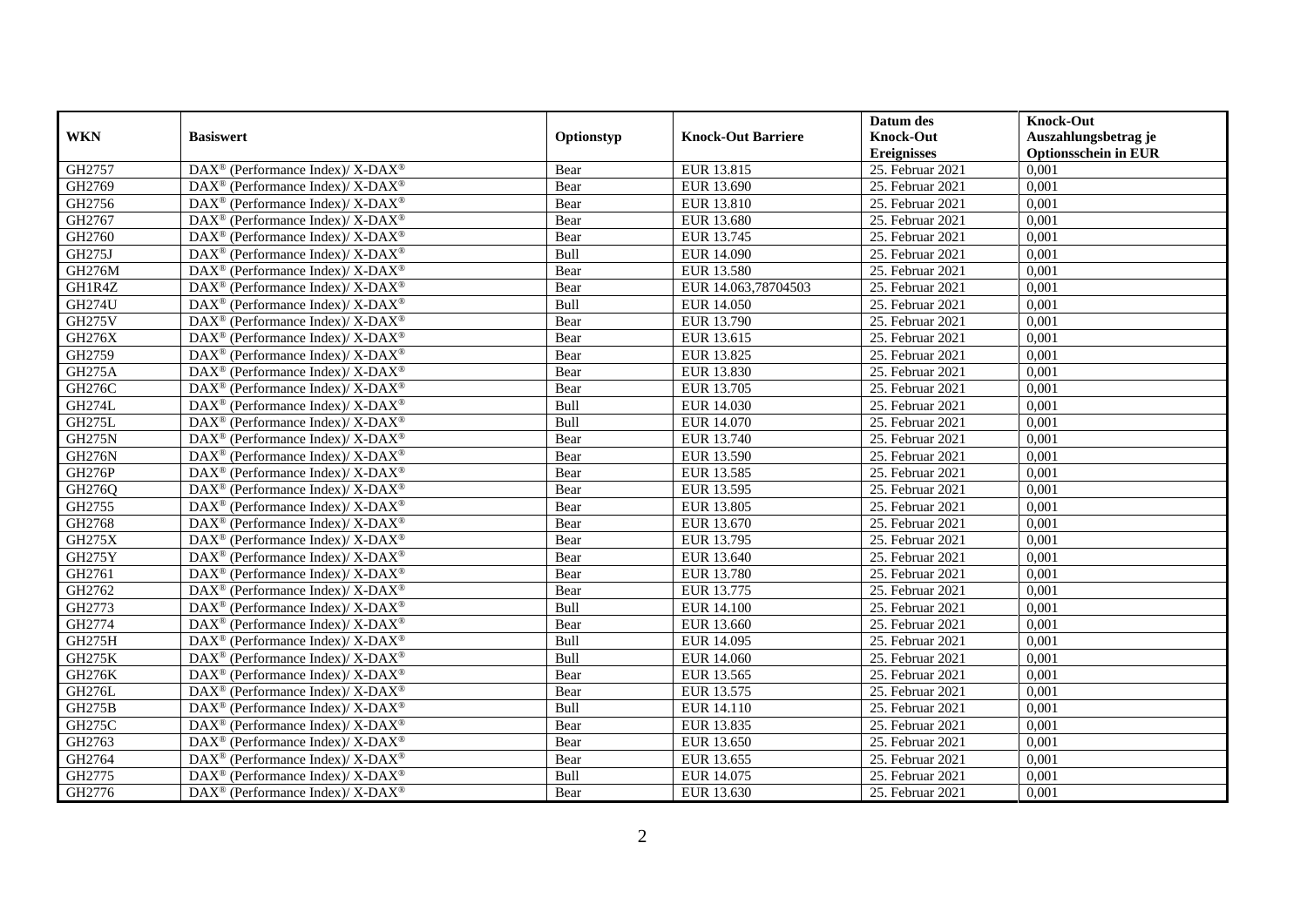|               |                                                                    |            |                           | Datum des          | <b>Knock-Out</b>            |
|---------------|--------------------------------------------------------------------|------------|---------------------------|--------------------|-----------------------------|
| <b>WKN</b>    | <b>Basiswert</b>                                                   | Optionstyp | <b>Knock-Out Barriere</b> | <b>Knock-Out</b>   | Auszahlungsbetrag je        |
|               |                                                                    |            |                           | <b>Ereignisses</b> | <b>Optionsschein in EUR</b> |
| GH2765        | DAX <sup>®</sup> (Performance Index)/ X-DAX <sup>®</sup>           | Bear       | EUR 13.665                | 25. Februar 2021   | 0,001                       |
| GH2766        | $\text{DAX}^{\circledR}$ (Performance Index)/ X-DAX <sup>®</sup>   | Bear       | EUR 13.675                | 25. Februar 2021   | 0,001                       |
| GH275Z        | $\text{DAX}^{\circledast}$ (Performance Index)/ X-DAX <sup>®</sup> | Bear       | EUR 13.645                | 25. Februar 2021   | 0,001                       |
| GH275F        | DAX <sup>®</sup> (Performance Index)/ X-DAX <sup>®</sup>           | Bull       | EUR 14.085                | 25. Februar 2021   | 0,001                       |
| GH275G        | $\text{DAX}^{\circledast}$ (Performance Index)/ X-DAX <sup>®</sup> | Bull       | <b>EUR 14.080</b>         | 25. Februar 2021   | 0,001                       |
| GH276H        | $\text{DAX}^{\circledast}$ (Performance Index)/ X-DAX <sup>®</sup> | Bear       | EUR 13.570                | $25.$ Februar 2021 | 0,001                       |
| <b>GH275W</b> | $\text{DAX}^{\circledast}$ (Performance Index)/ X-DAX <sup>®</sup> | Bear       | EUR 13.635                | 25. Februar 2021   | 0,001                       |
| <b>GH276Y</b> | DAX <sup>®</sup> (Performance Index)/ X-DAX <sup>®</sup>           | Bear       | EUR 13.625                | 25. Februar 2021   | 0,001                       |
| <b>GH276A</b> | DAX <sup>®</sup> (Performance Index)/ X-DAX <sup>®</sup>           | Bear       | EUR 13.685                | 25. Februar 2021   | 0,001                       |
| <b>GH275U</b> | $DAX^{\circledast}$ (Performance Index)/X-DAX <sup>®</sup>         | Bear       | EUR 13.785                | 25. Februar 2021   | 0,001                       |
| <b>GH274P</b> | $\text{DAX}^{\circledast}$ (Performance Index)/ X-DAX <sup>®</sup> | Bull       | EUR 14.055                | 25. Februar 2021   | 0,001                       |
| <b>GH275R</b> | $\text{DAX}^{\circledR}$ (Performance Index)/ X-DAX <sup>®</sup>   | Bear       | EUR 13.755                | 25. Februar 2021   | 0,001                       |
| GH275S        | $\text{DAX}^{\circledast}$ (Performance Index)/ X-DAX <sup>®</sup> | Bear       | EUR 13.770                | 25. Februar 2021   | 0,001                       |
| <b>GH276T</b> | $\text{DAX}^{\circledast}$ (Performance Index)/X-DAX <sup>®</sup>  | Bear       | EUR 13.605                | 25. Februar 2021   | 0,001                       |
| <b>GH276U</b> | DAX <sup>®</sup> (Performance Index)/ X-DAX <sup>®</sup>           | Bear       | EUR 13.610                | 25. Februar 2021   | 0,001                       |
| GH275D        | DAX <sup>®</sup> (Performance Index)/ X-DAX <sup>®</sup>           | Bear       | <b>EUR 13.820</b>         | 25. Februar 2021   | 0,001                       |
| <b>GH275E</b> | DAX <sup>®</sup> (Performance Index)/ X-DAX <sup>®</sup>           | Bull       | EUR 14.105                | 25. Februar 2021   | 0,001                       |
| <b>GH276F</b> | $DAX^{\circledcirc}$ (Performance Index)/X-DAX <sup>®</sup>        | Bear       | EUR 13.720                | 25. Februar 2021   | 0,001                       |
| <b>GH274M</b> | $\text{DAX}^{\circledast}$ (Performance Index)/ X-DAX <sup>®</sup> | Bull       | EUR 14.040                | 25. Februar 2021   | 0,001                       |
| <b>GH275P</b> | $\text{DAX}^{\circledast}$ (Performance Index)/ X-DAX <sup>®</sup> | Bear       | EUR 13.750                | 25. Februar 2021   | 0,001                       |
| GH275Q        | DAX <sup>®</sup> (Performance Index)/ X-DAX <sup>®</sup>           | Bear       | EUR 13.765                | 25. Februar 2021   | 0,001                       |
| <b>GH276R</b> | DAX <sup>®</sup> (Performance Index)/ X-DAX <sup>®</sup>           | Bear       | EUR 13.600                | 25. Februar 2021   | 0,001                       |
| <b>GH276S</b> | $\text{DAX}^{\circledast}$ (Performance Index)/X-DAX <sup>®</sup>  | Bear       | EUR 13.710                | $25.$ Februar 2021 | 0,001                       |
| <b>GH1RBB</b> | DAX <sup>®</sup> (Performance Index)                               | Bear       | <b>EUR 14.050</b>         | 25. Februar 2021   | 0,001                       |
| GH26UJ        | DAX <sup>®</sup> (Performance Index)                               | Bear       | EUR 13.940                | 25. Februar 2021   | 0,001                       |
| <b>GH1RBC</b> | $\text{DAX}^{\otimes}$ (Performance Index)                         | Bear       | EUR 14.050                | 25. Februar 2021   | 0,001                       |
| GH26UK        | $\text{DAX}^{\circledast}$ (Performance Index)                     | Bear       | EUR 13.940                | 25. Februar 2021   | 0,001                       |
| <b>GH1RBM</b> | $\text{DAX}^{\textcircled{p}}$ (Performance Index)                 | Bear       | <b>EUR 14.040</b>         | $25.$ Februar 2021 | 0.001                       |
| GH26UX        | $\text{DAX}^{\textcircled{p}}$ (Performance Index)                 | Bear       | EUR 13.920                | 25. Februar 2021   | 0,001                       |
| <b>GH1RBN</b> | $DAX^{\circledR}$ (Performance Index)                              | Bear       | EUR 14.030                | 25. Februar 2021   | 0,001                       |
| GH26UR        | DAX <sup>®</sup> (Performance Index)                               | Bear       | EUR 13.925                | 25. Februar 2021   | 0,001                       |
| GH1RBP        | $\text{DAX}^{\otimes}$ (Performance Index)                         | Bear       | EUR 14.030                | 25. Februar 2021   | 0.001                       |
| GH26UM        | $\overline{\text{DAX}^{\otimes}}$ (Performance Index)              | Bear       | EUR 13.930                | 25. Februar 2021   | 0,001                       |
| <b>GH1RBQ</b> | $\text{DAX}^{\otimes}$ (Performance Index)                         | Bear       | EUR 14.030                | 25. Februar 2021   | 0,001                       |
| GH26UF        | $\text{DAX}^{\textcircled{n}}$ (Performance Index)                 | Bear       | EUR 13.940                | 25. Februar 2021   | 0,001                       |
| GH1RBF        | $\text{DAX}^{\textcircled{n}}$ (Performance Index)                 | Bear       | EUR 14.050                | 25. Februar 2021   | 0,001                       |
| GH26V3        | $\text{DAX}^{\otimes}$ (Performance Index)                         | Bear       | EUR 13.910                | 25. Februar 2021   | 0,001                       |
| GH1RBG        | $\overline{\text{DAX}}^{\textcirc}$ (Performance Index)            | Bear       | EUR 14.040                | 25. Februar 2021   | 0,001                       |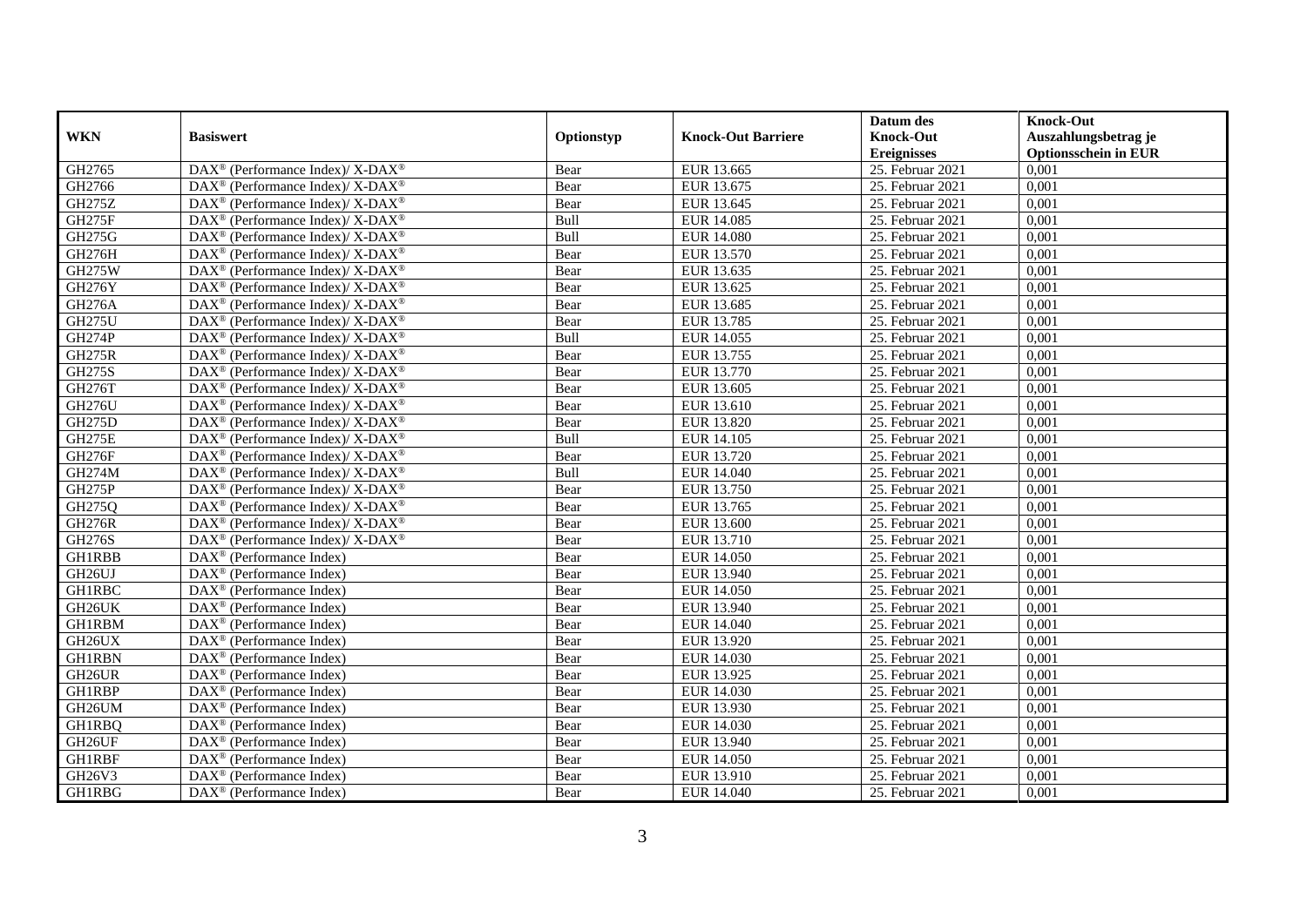|                     |                                                              |            |                           | Datum des          | <b>Knock-Out</b>            |
|---------------------|--------------------------------------------------------------|------------|---------------------------|--------------------|-----------------------------|
| <b>WKN</b>          | <b>Basiswert</b>                                             | Optionstyp | <b>Knock-Out Barriere</b> | <b>Knock-Out</b>   | Auszahlungsbetrag je        |
|                     |                                                              |            |                           | <b>Ereignisses</b> | <b>Optionsschein in EUR</b> |
| GH26UG              | $\overline{\text{DAX}}^{\textcircled{}}$ (Performance Index) | Bear       | EUR 13.940                | 25. Februar 2021   | 0,001                       |
| <b>GH1RBD</b>       | $DAX^{\circledR}$ (Performance Index)                        | Bear       | <b>EUR 14.050</b>         | 25. Februar 2021   | 0,001                       |
| GH26UH              | DAX <sup>®</sup> (Performance Index)                         | Bear       | EUR 13.940                | 25. Februar 2021   | 0,001                       |
| GH1RBE              | $\text{DAX}^{\otimes}$ (Performance Index)                   | Bear       | <b>EUR 14.050</b>         | 25. Februar 2021   | 0,001                       |
| GH26UC              | DAX <sup>®</sup> (Performance Index)                         | Bear       | EUR 13.950                | 25. Februar 2021   | 0,001                       |
| <b>GH1RBA</b>       | $\text{DAX}^{\textcircled{n}}$ (Performance Index)           | Bear       | EUR 14.050                | 25. Februar 2021   | 0,001                       |
| GH26UD              | $\text{DAX}^{\textcircled{n}}$ (Performance Index)           | Bear       | EUR 13.950                | 25. Februar 2021   | 0,001                       |
| <b>GH1RBK</b>       | $DAX^{\otimes}$ (Performance Index)                          | Bear       | <b>EUR 14.040</b>         | 25. Februar 2021   | 0,001                       |
| GH <sub>26</sub> UA | $\text{DAX}^{\textcircled{p}}$ (Performance Index)           | Bear       | EUR 13.950                | 25. Februar 2021   | 0,001                       |
| GH1RBL              | $DAX^{\otimes}$ (Performance Index)                          | Bear       | <b>EUR 14.040</b>         | 25. Februar 2021   | 0,001                       |
| GH26UB              | DAX <sup>®</sup> (Performance Index)                         | Bear       | EUR 13.950                | 25. Februar 2021   | 0,001                       |
| GH0V3K              | CAC 40 <sup>®</sup> Index                                    | Bear       | EUR 5.815,34              | 25. Februar 2021   | 0,001                       |
| <b>GH1RBH</b>       | DAX <sup>®</sup> (Performance Index)                         | Bear       | EUR 14.040                | 25. Februar 2021   | 0,001                       |
| GH26U9              | $\text{DAX}^{\textcircled{n}}$ (Performance Index)           | Bear       | EUR 13.950                | 25. Februar 2021   | 0,001                       |
| GM1X72              | CAC 40 <sup>®</sup> Index                                    | Bear       | EUR 5.804,04              | 25. Februar 2021   | 0,001                       |
| <b>GH1RBJ</b>       | $\overline{\text{DAX}^{\circledast}}$ (Performance Index)    | Bear       | <b>EUR 14.040</b>         | 25. Februar 2021   | 0,001                       |
| GH0V3L              | CAC 40 <sup>®</sup> Index                                    | Bear       | EUR 5.820,91              | 25. Februar 2021   | 0,001                       |
| GH1GGG              | EURO STOXX <sup>®</sup> Banks (Price EUR) Index              | Bear       | EUR 85.21188395           | 25. Februar 2021   | 0.001                       |
| GH1GGH              | EURO STOXX <sup>®</sup> Banks (Price EUR) Index              | Bear       | EUR 85,30176749           | 25. Februar 2021   | 0,001                       |
| GH1GGM              | EURO STOXX <sup>®</sup> Banks (Price EUR) Index              | Bear       | EUR 85,45157336           | 25. Februar 2021   | 0,001                       |
| <b>GH1GHE</b>       | EURO STOXX <sup>®</sup> Banks (Price EUR) Index              | Bear       | EUR 85,77115926           | 25. Februar 2021   | 0,001                       |
| GH1GGR              | EURO STOXX <sup>®</sup> Banks (Price EUR) Index              | Bear       | EUR 85,69126279           | 25. Februar 2021   | 0,001                       |
| GH1GGJ              | EURO STOXX <sup>®</sup> Banks (Price EUR) Index              | Bear       | EUR 85,3716769            | $25.$ Februar 2021 | 0,001                       |
| GH1GGP              | EURO STOXX <sup>®</sup> Banks (Price EUR) Index              | Bear       | EUR 85,61136632           | 25. Februar 2021   | 0,001                       |
| GH1GJ8              | EURO STOXX <sup>®</sup> Banks (Price EUR) Index              | Bear       | EUR 85,14197455           | 25. Februar 2021   | 0,001                       |
| GH1GGX              | EURO STOXX <sup>®</sup> Banks (Price EUR) Index              | Bear       | EUR 85,53146985           | 25. Februar 2021   | 0,001                       |
| GH212T              | DAX <sup>®</sup> (Performance Index)                         | Bear       | EUR 14.025                | 25. Februar 2021   | 0,001                       |
| GH212U              | $\text{DAX}^{\textcircled{p}}$ (Performance Index)           | Bear       | EUR 14.020                | $25.$ Februar 2021 | 0.001                       |
| GH2133              | $\text{DAX}^{\textcircled{p}}$ (Performance Index)           | Bear       | EUR 14.010                | 25. Februar 2021   | 0,001                       |
| GH2134              | $DAX^{\circledR}$ (Performance Index)                        | Bear       | EUR 14.000                | 25. Februar 2021   | 0,001                       |
| GH212Z              | DAX <sup>®</sup> (Performance Index)                         | Bear       | EUR 14.010                | 25. Februar 2021   | 0,001                       |
| GH2130              | $\text{DAX}^{\textcircled{n}}$ (Performance Index)           | Bear       | EUR 14.010                | 25. Februar 2021   | 0.001                       |
| <b>GH212V</b>       | $\overline{\text{DAX}^{\otimes}}$ (Performance Index)        | Bear       | EUR 14.020                | 25. Februar 2021   | 0,001                       |
| GH212W              | DAX <sup>®</sup> (Performance Index)                         | Bear       | EUR 14.020                | 25. Februar 2021   | 0,001                       |
| <b>GH212R</b>       | $\text{DAX}^{\textcircled{n}}$ (Performance Index)           | Bear       | EUR 14.025                | 25. Februar 2021   | 0,001                       |
| GH212S              | $\text{DAX}^{\textcircled{n}}$ (Performance Index)           | Bear       | EUR 14.025                | 25. Februar 2021   | 0,001                       |
| GH2137              | $\text{DAX}^{\otimes}$ (Performance Index)                   | Bear       | <b>EUR 14.000</b>         | 25. Februar 2021   | 0,001                       |
| GH2138              | $\overline{\text{DAX}}^{\textcirc}$ (Performance Index)      | Bear       | <b>EUR 14.000</b>         | 25. Februar 2021   | 0,001                       |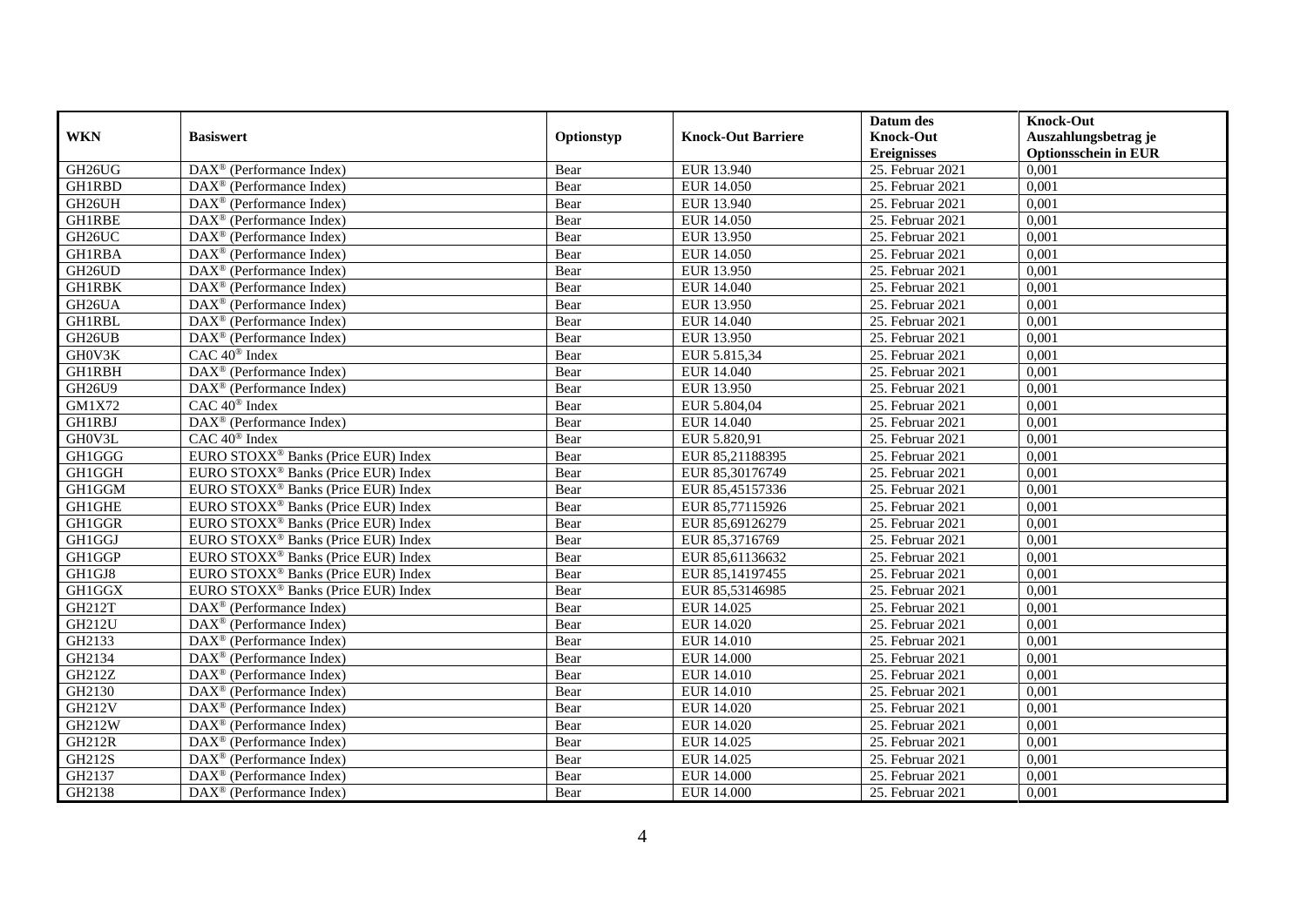|                     |                                                       |            |                           | Datum des          | <b>Knock-Out</b>            |
|---------------------|-------------------------------------------------------|------------|---------------------------|--------------------|-----------------------------|
| <b>WKN</b>          | <b>Basiswert</b>                                      | Optionstyp | <b>Knock-Out Barriere</b> | <b>Knock-Out</b>   | Auszahlungsbetrag je        |
|                     |                                                       |            |                           | <b>Ereignisses</b> | <b>Optionsschein in EUR</b> |
| <b>GH212X</b>       | $\overline{\text{DAX}^{\otimes}}$ (Performance Index) | Bear       | EUR 14.020                | 25. Februar 2021   | 0,001                       |
| <b>GH212Y</b>       | $\text{DAX}^{\textcircled{p}}$ (Performance Index)    | Bear       | EUR 14.020                | 25. Februar 2021   | 0,001                       |
| GH2135              | DAX <sup>®</sup> (Performance Index)                  | Bear       | <b>EUR 14.000</b>         | 25. Februar 2021   | 0,001                       |
| GH2136              | $\text{DAX}^{\textcircled{n}}$ (Performance Index)    | Bear       | <b>EUR 14.000</b>         | 25. Februar 2021   | 0,001                       |
| GH2131              | DAX <sup>®</sup> (Performance Index)                  | Bear       | <b>EUR 14.010</b>         | 25. Februar 2021   | 0,001                       |
| GH2132              | DAX <sup>®</sup> (Performance Index)                  | Bear       | EUR 14.010                | 25. Februar 2021   | 0,001                       |
| <b>GH212N</b>       | $\text{DAX}^{\textcircled{n}}$ (Performance Index)    | Bear       | EUR 14.030                | 25. Februar 2021   | 0,001                       |
| <b>GH212P</b>       | $\text{DAX}^{\textcircled{p}}$ (Performance Index)    | Bear       | EUR 14.025                | 25. Februar 2021   | 0,001                       |
| GH212Q              | $\text{DAX}^{\textcircled{p}}$ (Performance Index)    | Bear       | EUR 14.025                | 25. Februar 2021   | 0,001                       |
| GF9X9V              | Deutsche Bank AG                                      | Bear       | EUR 10,3308227            | 25. Februar 2021   | 0,001                       |
| GF85ZC              | Deutsche Bank AG                                      | Bear       | EUR 10,33093631           | 25. Februar 2021   | 0,001                       |
| GF9X9R              | Deutsche Bank AG                                      | Bear       | EUR 10,26128832           | 25. Februar 2021   | 0,001                       |
| GH27B7              | HelloFresh SE                                         | Bear       | EUR 65,98                 | 25. Februar 2021   | 0,001                       |
| GC5UE8              | Eiffage S.A.                                          | Bear       | EUR 87,135                | 25. Februar 2021   | 0,001                       |
| <b>GH1B77</b>       | MTU Aero Engines AG                                   | Bear       | EUR 207,42327343          | 25. Februar 2021   | 0,001                       |
| <b>GH1PXY</b>       | ABN AMRO Bank N.V.                                    | Bear       | EUR 9,64231222            | 25. Februar 2021   | 0,001                       |
| GF6DSW              | <b>BNP</b> Paribas S.A.                               | Bear       | EUR 50,52828352           | 25. Februar 2021   | 0,001                       |
| GF0PK3              | <b>BHP Group PLC</b>                                  | Bear       | GBP 23,44215842           | 25. Februar 2021   | 0,001                       |
| GF9X9U              | Deutsche Bank AG                                      | Bear       | EUR 10,29108874           | 25. Februar 2021   | 0,001                       |
| <b>GH1TJM</b>       | Commerzbank AG                                        | Bear       | EUR 5,47672507            | 25. Februar 2021   | 0,001                       |
| <b>GH27B0</b>       | HelloFresh SE                                         | Bear       | EUR 65,33                 | 25. Februar 2021   | 0,001                       |
| <b>GH0GAG</b>       | Deutsche Lufthansa AG                                 | Bear       | EUR 12,27672908           | 25. Februar 2021   | 0,001                       |
| <b>GH1TNE</b>       | Porsche Automobil Holding SE                          | Bear       | EUR 66,58463099           | $25.$ Februar 2021 | 0,001                       |
| GF4ZR0              | NN Group N.V.                                         | Bear       | EUR 38,39655788           | 25. Februar 2021   | 0,001                       |
| GC653J              | Banco Bilbao Vizcaya Argentaria S.A.                  | Bear       | EUR 4,66001351            | 25. Februar 2021   | 0,001                       |
| <b>GH1TMP</b>       | Commerzbank AG                                        | Bear       | EUR 5,50670714            | 25. Februar 2021   | 0,001                       |
| GH27B4              | HelloFresh SE                                         | Bear       | EUR 66,3                  | 25. Februar 2021   | 0,001                       |
| GH27FD              | Deutsche Lufthansa AG                                 | Bear       | EUR 12,18                 | $25.$ Februar 2021 | 0.001                       |
| GH1ZL6              | $K+SAG$                                               | Bear       | EUR 9,06642989            | 25. Februar 2021   | 0,001                       |
| GH <sub>27</sub> CX | <b>HelloFresh SE</b>                                  | Bear       | EUR 65,65                 | 25. Februar 2021   | 0,001                       |
| GF88JB              | Unicredit S.p.A.                                      | Bear       | EUR 8,90040372            | 25. Februar 2021   | 0,001                       |
| <b>GH1KSY</b>       | Adecco Group AG                                       | Bear       | CHF 59,72215111           | 25. Februar 2021   | 0,001                       |
| GF9X84              | Royal Dutch Shell plc                                 | Bear       | EUR 17,44459458           | 25. Februar 2021   | 0,001                       |
| <b>GH1ZVF</b>       | Aena S.M.E., S.A.                                     | Bear       | EUR 146,13682299          | 25. Februar 2021   | 0,001                       |
| <b>CHODMK</b>       | Swiss Life Holding AG                                 | Bear       | CHF 457,40277311          | 25. Februar 2021   | 0,001                       |
| GH27MS              | Wacker Chemie AG                                      | Bear       | EUR 110,62                | 25. Februar 2021   | 0,001                       |
| <b>GH1KQP</b>       | Anheuser-Busch InBev N.V.                             | Bull       | EUR 51,46878537           | 25. Februar 2021   | 0,001                       |
| GH27E2              | <b>VERBUND AG</b>                                     | Bull       | EUR 65,1                  | 25. Februar 2021   | 0,001                       |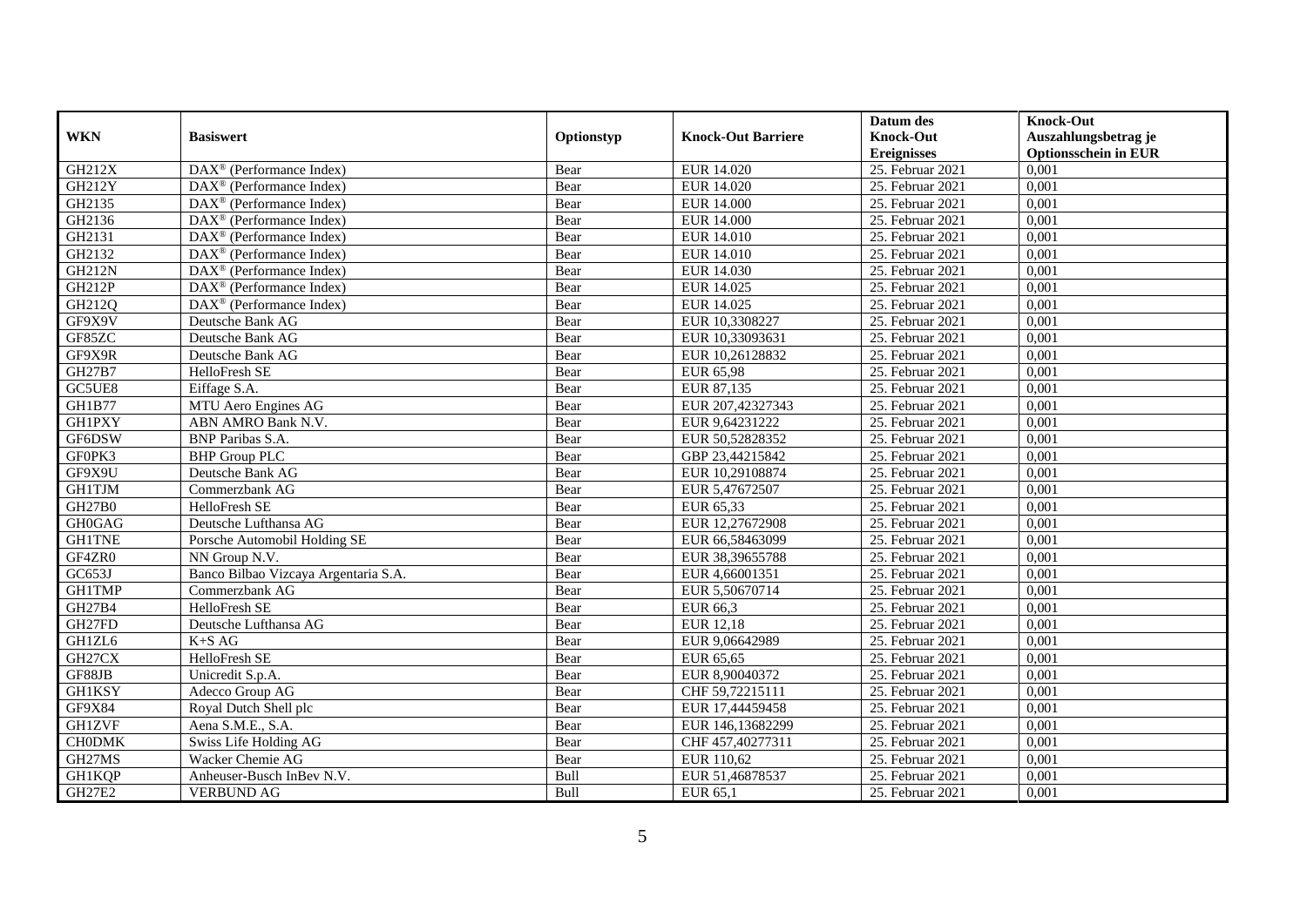|                     |                                                                  |            |                           | Datum des          | <b>Knock-Out</b>            |
|---------------------|------------------------------------------------------------------|------------|---------------------------|--------------------|-----------------------------|
| <b>WKN</b>          | <b>Basiswert</b>                                                 | Optionstyp | <b>Knock-Out Barriere</b> | <b>Knock-Out</b>   | Auszahlungsbetrag je        |
|                     |                                                                  |            |                           | <b>Ereignisses</b> | <b>Optionsschein in EUR</b> |
| <b>GH1PXR</b>       | Anheuser-Busch InBev N.V.                                        | Bull       | EUR 52,17956776           | 25. Februar 2021   | 0,001                       |
| GH27KP              | Wacker Chemie AG                                                 | Bear       | EUR 108,55                | 25. Februar 2021   | 0,001                       |
| GH0Y5B              | <b>BP</b> Plc                                                    | Bear       | GBP 3,03655859            | 25. Februar 2021   | 0,001                       |
| GF6MQK              | Anheuser-Busch InBev N.V.                                        | Bull       | EUR 51,78815642           | 25. Februar 2021   | 0,001                       |
| GH27KM              | Wacker Chemie AG                                                 | Bear       | EUR 107,86                | 25. Februar 2021   | 0,001                       |
| GH27KV              | Wacker Chemie AG                                                 | Bear       | EUR 109,93                | 25. Februar 2021   | 0,001                       |
| GH27KQ              | Wacker Chemie AG                                                 | Bear       | EUR 107,17                | 25. Februar 2021   | 0,001                       |
| GH12SL              | EUR/USD (WM-Fixing)                                              | Bear       | <b>USD 1,2184</b>         | 25. Februar 2021   | 0,001                       |
| <b>GH1TWX</b>       | Anglo American PLC                                               | Bear       | GBP 29,44564823           | 25. Februar 2021   | 0,001                       |
| <b>GH1PND</b>       | Talanx AG                                                        | Bear       | EUR 34,86832142           | 25. Februar 2021   | 0,001                       |
| GH27KR              | Wacker Chemie AG                                                 | Bear       | EUR 109,24                | 25. Februar 2021   | 0,001                       |
| GH1GHZ              | Anglo American PLC                                               | Bear       | GBP 29,61689086           | 25. Februar 2021   | 0,001                       |
| GF88RH              | ENI S.p.A.                                                       | Bear       | EUR 9,611434              | 25. Februar 2021   | 0,001                       |
| GH1GGT              | EURO STOXX <sup>®</sup> Banks (Price EUR) Index                  | Bear       | EUR 85,85105572           | 25. Februar 2021   | 0.001                       |
| <b>GH1TPT</b>       | ThyssenKrupp AG                                                  | Bear       | EUR 11,51023688           | 25. Februar 2021   | 0,001                       |
| GH20XR              | DAX <sup>®</sup> (Performance Index)                             | Bear       | EUR 13.997,21119111       | 25. Februar 2021   | 0,001                       |
| GH1GFH              | EURO STOXX <sup>®</sup> Banks (Price EUR) Index                  | Bear       | EUR 85,93095219           | $25.$ Februar 2021 | 0,001                       |
| GH1KL8              | AXA S.A.                                                         | Bear       | EUR 20,6694001            | $25.$ Februar 2021 | 0,001                       |
| GH1GGL              | EURO STOXX <sup>®</sup> Banks (Price EUR) Index                  | Bear       | EUR 86,01084866           | 25. Februar 2021   | 0,001                       |
| GH1G6H              | <b>AIXTRON SE</b>                                                | Bear       | EUR 18,68197534           | 25. Februar 2021   | 0,001                       |
| GF9X3M              | <b>AIXTRON SE</b>                                                | Bear       | EUR 19,3108796            | 25. Februar 2021   | 0,001                       |
| <b>GH1KVK</b>       | <b>AIXTRON SE</b>                                                | Bear       | EUR 19,14427858           | 25. Februar 2021   | 0,001                       |
| <b>GH1KVL</b>       | <b>AIXTRON SE</b>                                                | Bear       | EUR 18,87492189           | 25. Februar 2021   | 0,001                       |
| <b>GH1KVH</b>       | <b>AIXTRON SE</b>                                                | Bear       | EUR 18,96470746           | 25. Februar 2021   | 0,001                       |
| GH1G6K              | <b>AIXTRON SE</b>                                                | Bear       | EUR 18,46265651           | 25. Februar 2021   | 0,001                       |
| GH1G6C              | <b>AIXTRON SE</b>                                                | Bear       | EUR 18,28321385           | 25. Februar 2021   | 0,001                       |
| <b>GH1ZZL</b>       | <b>AIXTRON SE</b>                                                | Bear       | EUR 18,35124353           | 25. Februar 2021   | 0,001                       |
| <b>GH274W</b>       | DAX <sup>®</sup> (Performance Index)/ X-DAX <sup>®</sup>         | Bull       | EUR 14.005                | 25. Februar 2021   | 0,001                       |
| GH20WD              | $\text{DAX}^{\textcircled{n}}$ (Performance Index)               | Bear       | EUR 14.012.2082031        | $25.$ Februar 2021 | 0,001                       |
| GH0V3N              | $CAC 40$ <sup>®</sup> Index                                      | Bear       | EUR 5.826,09              | 25. Februar 2021   | 0,001                       |
| <b>GH272V</b>       | DAX <sup>®</sup> (Performance Index)                             | Bear       | EUR 13.830                | 25. Februar 2021   | 0,001                       |
| <b>GH274X</b>       | $\text{DAX}^{\circledR}$ (Performance Index)/ X-DAX <sup>®</sup> | Bull       | <b>EUR 14.000</b>         | 25. Februar 2021   | 0,001                       |
| GH <sub>20</sub> XX | $\text{DAX}^{\textcircled{p}}$ (Performance Index)               | Bear       | EUR 14.022,20621109       | 25. Februar 2021   | 0,001                       |
| GH2723              | DAX <sup>®</sup> (Performance Index)                             | Bear       | EUR 13.705                | 25. Februar 2021   | 0,001                       |
| GH274T              | DAX <sup>®</sup> (Performance Index)/ X-DAX <sup>®</sup>         | Bull       | EUR 14.010                | 25. Februar 2021   | 0,001                       |
| GH27KW              | $AEX-Index^{\circledR}$                                          | Bear       | EUR 671,2                 | 25. Februar 2021   | 0,001                       |
| GH20X2              | $\overline{\text{DAX}^{\otimes}}$ (Performance Index)            | Bear       | EUR 14.002,21019511       | 25. Februar 2021   | 0,001                       |
| GH2732              | $\text{DAX}^{\textcircled{n}}$ (Performance Index)               | Bull       | EUR 14.060                | 25. Februar 2021   | 0,001                       |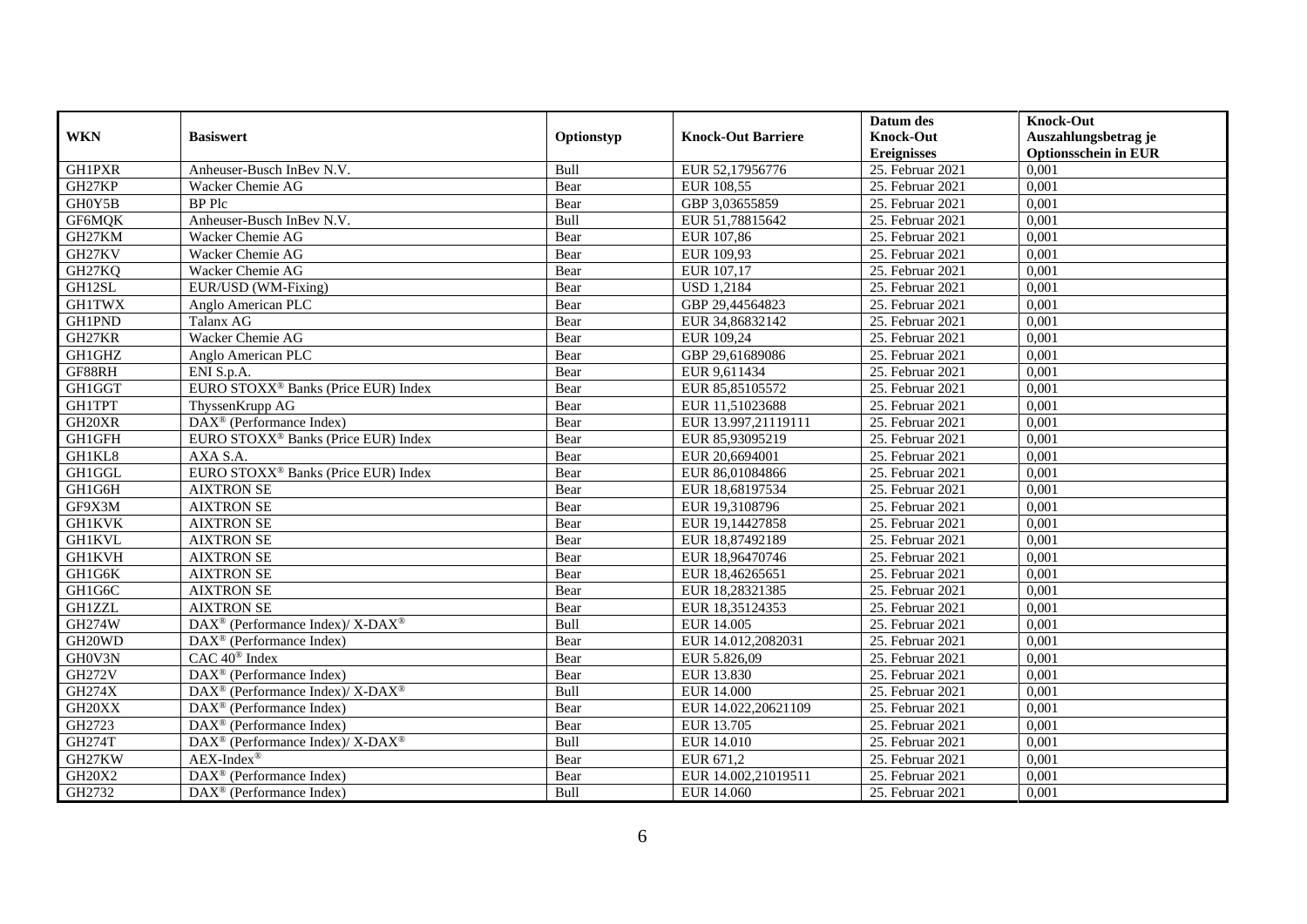|                     |                                                                  |            |                           | Datum des          | <b>Knock-Out</b>            |
|---------------------|------------------------------------------------------------------|------------|---------------------------|--------------------|-----------------------------|
| <b>WKN</b>          | <b>Basiswert</b>                                                 | Optionstyp | <b>Knock-Out Barriere</b> | <b>Knock-Out</b>   | Auszahlungsbetrag je        |
|                     |                                                                  |            |                           | <b>Ereignisses</b> | <b>Optionsschein in EUR</b> |
| <b>GH274V</b>       | $\text{DAX}^{\circledR}$ (Performance Index)/ X-DAX <sup>®</sup> | Bull       | EUR 14.015                | 25. Februar 2021   | 0,001                       |
| GH20X7              | $\text{DAX}^{\textcircled{p}}$ (Performance Index)               | Bear       | EUR 14.017,2072071        | 25. Februar 2021   | 0,001                       |
| <b>GH271R</b>       | DAX <sup>®</sup> (Performance Index)                             | Bear       | EUR 13.725                | 25. Februar 2021   | 0,001                       |
| GH1R1S              | $\text{DAX}^{\textcircled{n}}$ (Performance Index)               | Bear       | EUR 14.048,79899486       | 25. Februar 2021   | 0,001                       |
| GH274Z              | $\text{DAX}^{\circledR}$ (Performance Index)/ X-DAX <sup>®</sup> | Bull       | EUR 13.995                | 25. Februar 2021   | 0,001                       |
| GH <sub>20</sub> YA | $\text{DAX}^{\textcircled{n}}$ (Performance Index)               | Bear       | EUR 14.007,2091991        | 25. Februar 2021   | 0,001                       |
| <b>GH272T</b>       | $\text{DAX}^{\textcircled{n}}$ (Performance Index)               | Bear       | EUR 13.760                | 25. Februar 2021   | 0,001                       |
| GH1R1N              | $\text{DAX}^{\textcircled{p}}$ (Performance Index)               | Bear       | EUR 14.028,81492804       | 25. Februar 2021   | 0,001                       |
| <b>GH274S</b>       | $\text{DAX}^{\circledR}$ (Performance Index)/ X-DAX <sup>®</sup> | Bull       | EUR 14.020                | 25. Februar 2021   | 0,001                       |
| GH2771              | $DAX^{\circledcirc}$ (Performance Index)                         | Bear       | EUR 13.595                | 25. Februar 2021   | 0,001                       |
| <b>GHIRIT</b>       | $\overline{\text{DAX}}^{\textcircled{}}$ (Performance Index)     | Bear       | EUR 14.043,80297816       | 25. Februar 2021   | 0,001                       |
| GH2772              | $\overline{\text{DAX}^{\otimes}}$ (Performance Index)            | Bear       | EUR 13.755                | 25. Februar 2021   | 0,001                       |
| GH1R1V              | $\text{DAX}^{\textcircled{n}}$ (Performance Index)               | Bear       | EUR 14.038,80696145       | 25. Februar 2021   | 0,001                       |
| GH2716              | DAX <sup>®</sup> (Performance Index)                             | Bull       | EUR 14.015                | 25. Februar 2021   | 0,001                       |
| GH1R2J              | $\text{DAX}^{\otimes}$ (Performance Index)                       | Bear       | EUR 14.033,81094474       | $25.$ Februar 2021 | 0,001                       |
| <b>GH272N</b>       | DAX <sup>®</sup> (Performance Index)                             | Bear       | EUR 13.720                | 25. Februar 2021   | 0,001                       |
| GH2730              | DAX <sup>®</sup> (Performance Index)                             | Bear       | EUR 13.835                | 25. Februar 2021   | 0,001                       |
| <b>GH273K</b>       | $DAX^{\circledR}$ (Performance Index)                            | Bear       | EUR 13.590                | 25. Februar 2021   | 0,001                       |
| GH273H              | $\overline{\text{DAX}}^{\textcircled{}}$ (Performance Index)     | Bull       | <b>EUR 14.050</b>         | 25. Februar 2021   | 0,001                       |
| GH274J              | $\overline{\text{DAX}^{\otimes}}$ (Performance Index)            | Bear       | EUR 13.610                | 25. Februar 2021   | 0,001                       |
| GH1681              | Deutsche Lufthansa AG                                            | Bear       | EUR 12,35613683           | 25. Februar 2021   | 0,001                       |
| GF6HSP              | Société Générale S.A.                                            | Bear       | EUR 20,71041709           | 25. Februar 2021   | 0,001                       |
| GH1B3E              | Hugo Boss AG                                                     | Bear       | EUR 31,70611522           | $25.$ Februar 2021 | 0,001                       |
| <b>GH1KTN</b>       | Aeroports de Paris SA                                            | Bear       | EUR 108,85637213          | 25. Februar 2021   | 0,001                       |
| <b>GH1TKD</b>       | Commerzbank AG                                                   | Bear       | EUR 5,55667725            | 25. Februar 2021   | 0,001                       |
| GH1B7H              | MTU Aero Engines AG                                              | Bear       | EUR 208,44132625          | 25. Februar 2021   | 0,001                       |
| GF8HK0              | Nestlé S.A.                                                      | Bull       | CHF 96,21284401           | 25. Februar 2021   | 0,001                       |
| GH2713              | $\text{DAX}^{\textcircled{D}}$ (Performance Index)               | Bull       | EUR 13.995                | $25.$ Februar 2021 | 0.001                       |
| GF9X8A              | Royal Dutch Shell plc                                            | Bear       | EUR 17,57380702           | 25. Februar 2021   | 0,001                       |
| GF5YA9              | Deutsche Bank AG                                                 | Bear       | EUR 10,39606076           | 25. Februar 2021   | 0,001                       |
| GC8DPU              | Aena S.M.E., S.A.                                                | Bear       | EUR 149,18369972          | 25. Februar 2021   | 0,001                       |
| <b>GH1KQN</b>       | Anheuser-Busch InBev N.V.                                        | Bull       | EUR 51,03837741           | 25. Februar 2021   | 0,001                       |
| GH1PX5              | Adecco Group AG                                                  | Bear       | CHF 60,40892292           | 25. Februar 2021   | 0,001                       |
| GH1TJJ              | Commerzbank AG                                                   | Bear       | EUR 5,5366892             | 25. Februar 2021   | 0,001                       |
| GH2738              | DAX <sup>®</sup> (Performance Index)                             | Bull       | EUR 14.065                | 25. Februar 2021   | 0,001                       |
| <b>GC958K</b>       | AXA S.A.                                                         | Bear       | EUR 20,55630449           | 25. Februar 2021   | 0,001                       |
| GH1W6N              | Delivery Hero AG                                                 | Bull       | EUR 106,6536674           | 25. Februar 2021   | 0,001                       |
| GH1KQZ              | Anheuser-Busch InBev N.V.                                        | Bull       | EUR 49,77718195           | 25. Februar 2021   | 0,001                       |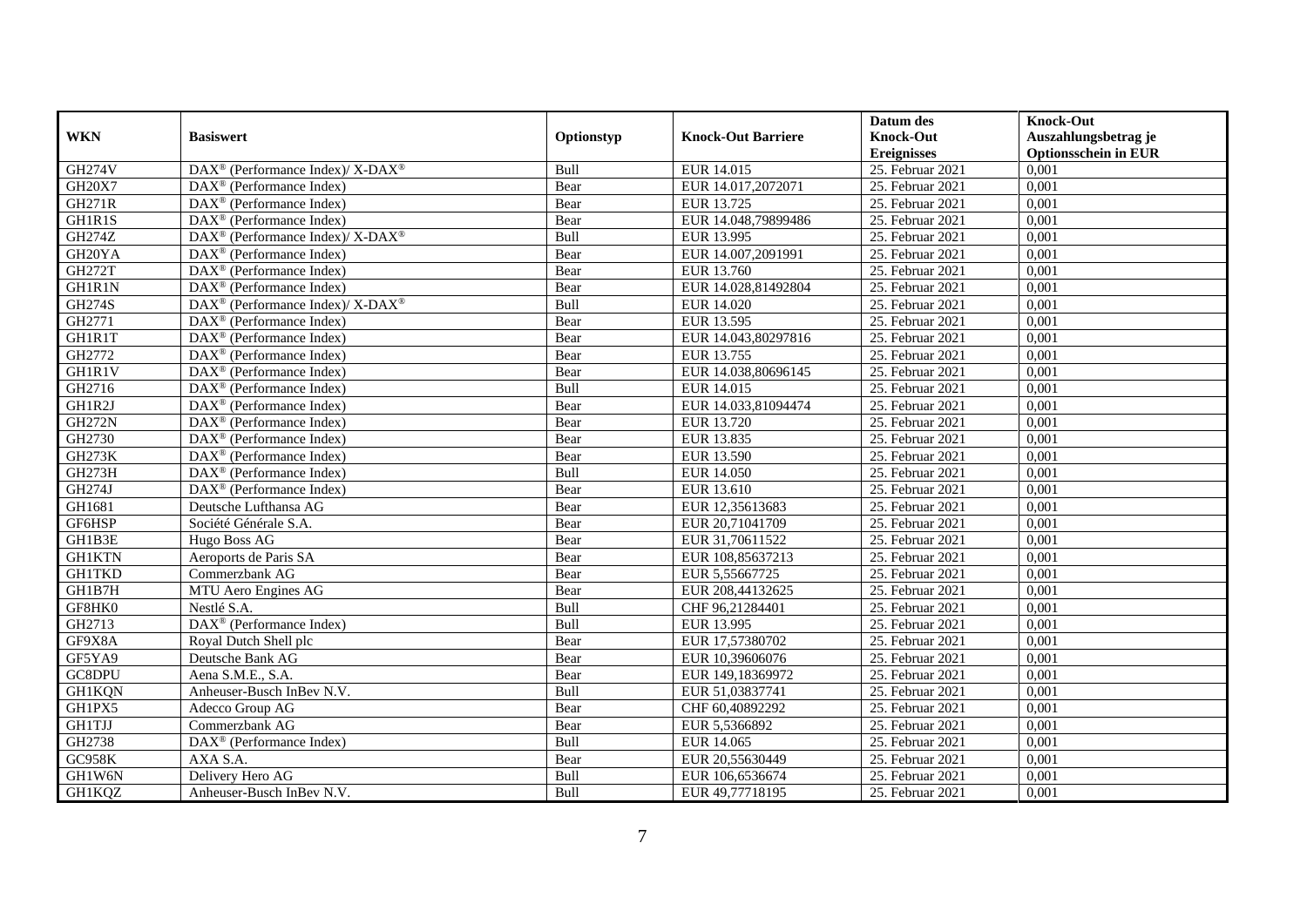|               |                                                              |            |                           | Datum des          | <b>Knock-Out</b>            |
|---------------|--------------------------------------------------------------|------------|---------------------------|--------------------|-----------------------------|
| <b>WKN</b>    | <b>Basiswert</b>                                             | Optionstyp | <b>Knock-Out Barriere</b> | <b>Knock-Out</b>   | Auszahlungsbetrag je        |
|               |                                                              |            |                           | <b>Ereignisses</b> | <b>Optionsschein in EUR</b> |
| <b>GH1TPY</b> | ThyssenKrupp AG                                              | Bear       | EUR 11,62014365           | 25. Februar 2021   | 0,001                       |
| <b>GH272K</b> | DAX <sup>®</sup> (Performance Index)                         | Bear       | EUR 13.785                | 25. Februar 2021   | 0,001                       |
| <b>GH1KQR</b> | Anheuser-Busch InBev N.V.                                    | Bull       | EUR 50,19758045           | 25. Februar 2021   | 0,001                       |
| <b>GH273N</b> | $\text{DAX}^{\circledast}$ (Performance Index)               | Bear       | EUR 13.565                | 25. Februar 2021   | 0,001                       |
| GF8C4M        | Total S.A.                                                   | Bear       | EUR 39,29534746           | 25. Februar 2021   | 0,001                       |
| GF6MQL        | Anheuser-Busch InBev N.V.                                    | Bull       | EUR 50,63685965           | 25. Februar 2021   | 0,001                       |
| <b>GH272P</b> | $\text{DAX}^{\textcircled{n}}$ (Performance Index)           | Bear       | EUR 13.730                | 25. Februar 2021   | 0,001                       |
| GH272Q        | $\text{DAX}^{\textcircled{D}}$ (Performance Index)           | Bear       | <b>EUR 13.820</b>         | 25. Februar 2021   | 0,001                       |
| <b>GH273S</b> | $\text{DAX}^{\textcircled{D}}$ (Performance Index)           | Bear       | <b>EUR 13.580</b>         | 25. Februar 2021   | 0,001                       |
| <b>GH271P</b> | $DAX^{\otimes}$ (Performance Index)                          | Bear       | EUR 13.675                | 25. Februar 2021   | 0,001                       |
| <b>GH273T</b> | $\overline{\text{DAX}}^{\textcircled{}}$ (Performance Index) | Bear       | EUR 13.605                | 25. Februar 2021   | 0,001                       |
| GH2711        | DAX <sup>®</sup> (Performance Index)                         | Bull       | EUR 14.020                | 25. Februar 2021   | 0,001                       |
| GH1G5J        | <b>OIAGEN N.V.</b>                                           | Bull       | EUR 42,20199591           | 25. Februar 2021   | 0,001                       |
| GH2712        | $\text{DAX}^{\textcircled{n}}$ (Performance Index)           | Bull       | EUR 14.025                | 25. Februar 2021   | 0,001                       |
| GH2724        | DAX <sup>®</sup> (Performance Index)                         | Bear       | EUR 13.715                | 25. Februar 2021   | 0,001                       |
| <b>GH271C</b> | DAX <sup>®</sup> (Performance Index)                         | Bear       | EUR 13.640                | 25. Februar 2021   | 0,001                       |
| GH271D        | DAX <sup>®</sup> (Performance Index)                         | Bear       | EUR 13.615                | 25. Februar 2021   | 0,001                       |
| <b>GH271E</b> | $DAX^{\circledR}$ (Performance Index)                        | Bear       | EUR 13.625                | 25. Februar 2021   | 0,001                       |
| <b>GH272E</b> | $\overline{\text{DAX}}^{\textcircled{}}$ (Performance Index) | Bear       | EUR 13.765                | 25. Februar 2021   | 0,001                       |
| <b>GH272F</b> | DAX <sup>®</sup> (Performance Index)                         | Bear       | EUR 13.795                | 25. Februar 2021   | 0,001                       |
| <b>GH272G</b> | DAX <sup>®</sup> (Performance Index)                         | Bear       | <b>EUR 13.780</b>         | 25. Februar 2021   | 0,001                       |
| <b>GH270Z</b> | $\overline{\text{DAX}^{\otimes}}$ (Performance Index)        | Bull       | <b>EUR 14.010</b>         | 25. Februar 2021   | 0,001                       |
| GH2710        | $\text{DAX}^{\circledast}$ (Performance Index)               | Bull       | EUR 14.035                | $25.$ Februar 2021 | 0,001                       |
| GH2722        | DAX <sup>®</sup> (Performance Index)                         | Bear       | EUR 13.670                | 25. Februar 2021   | 0,001                       |
| GH2733        | DAX <sup>®</sup> (Performance Index)                         | Bull       | EUR 14.075                | 25. Februar 2021   | 0,001                       |
| GH2734        | $\text{DAX}^{\otimes}$ (Performance Index)                   | Bull       | EUR 14.085                | 25. Februar 2021   | 0,001                       |
| <b>GH271F</b> | DAX <sup>®</sup> (Performance Index)                         | Bear       | EUR 13.630                | 25. Februar 2021   | 0,001                       |
| GH271G        | $\text{DAX}^{\textcircled{D}}$ (Performance Index)           | Bear       | EUR 13.660                | $25.$ Februar 2021 | 0.001                       |
| <b>GH272H</b> | $\text{DAX}^{\textcircled{D}}$ (Performance Index)           | Bear       | EUR 13.790                | 25. Februar 2021   | 0,001                       |
| GH272J        | $\text{DAX}^{\textcircled{D}}$ (Performance Index)           | Bear       | <b>EUR 13.800</b>         | 25. Februar 2021   | 0,001                       |
| <b>GH270Y</b> | DAX <sup>®</sup> (Performance Index)                         | Bull       | EUR 14.005                | 25. Februar 2021   | 0,001                       |
| GH271Z        | DAX <sup>®</sup> (Performance Index)                         | Bear       | <b>EUR 13.680</b>         | 25. Februar 2021   | 0.001                       |
| GH2720        | $\overline{\text{DAX}^{\otimes}}$ (Performance Index)        | Bear       | EUR 13.700                | 25. Februar 2021   | 0,001                       |
| <b>GH272R</b> | DAX <sup>®</sup> (Performance Index)                         | Bear       | EUR 13.815                | 25. Februar 2021   | 0,001                       |
| <b>GH272S</b> | $\text{DAX}^{\textcircled{n}}$ (Performance Index)           | Bear       | EUR 13.825                | 25. Februar 2021   | 0,001                       |
| GH2737        | $\text{DAX}^{\textcircled{n}}$ (Performance Index)           | Bull       | EUR 14.070                | 25. Februar 2021   | 0,001                       |
| GH2719        | $\text{DAX}^{\otimes}$ (Performance Index)                   | Bull       | EUR 14.030                | 25. Februar 2021   | 0,001                       |
| GH272C        | $\overline{\text{DAX}}^{\textcirc}$ (Performance Index)      | Bear       | EUR 13.750                | 25. Februar 2021   | 0,001                       |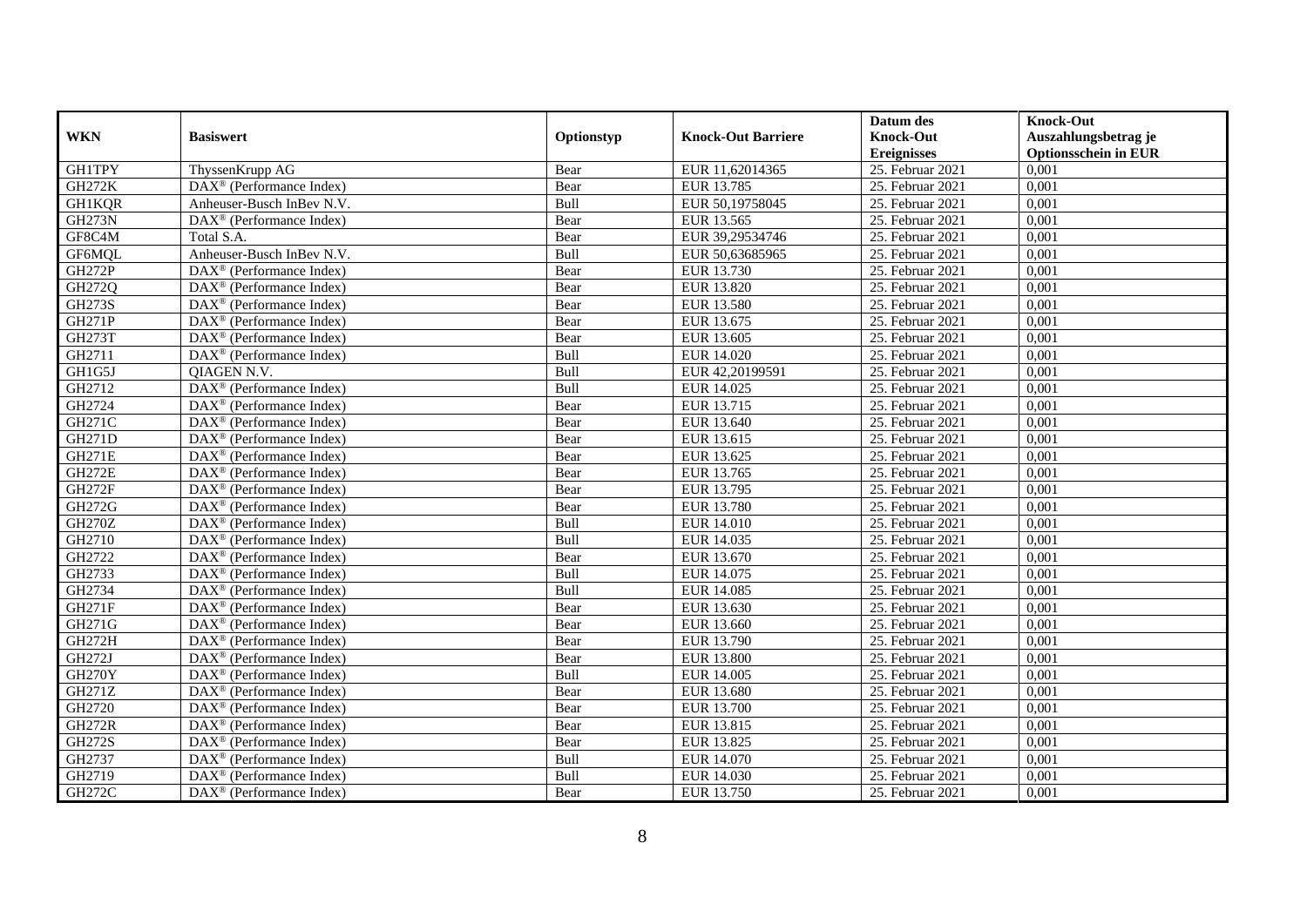|               |                                                                  |            |                           | Datum des          | <b>Knock-Out</b>            |
|---------------|------------------------------------------------------------------|------------|---------------------------|--------------------|-----------------------------|
| <b>WKN</b>    | <b>Basiswert</b>                                                 | Optionstyp | <b>Knock-Out Barriere</b> | <b>Knock-Out</b>   | Auszahlungsbetrag je        |
|               |                                                                  |            |                           | <b>Ereignisses</b> | <b>Optionsschein in EUR</b> |
| <b>GH272D</b> | DAX <sup>®</sup> (Performance Index)                             | Bear       | EUR 13.770                | 25. Februar 2021   | 0,001                       |
| <b>GH271V</b> | $\text{DAX}^{\textcircled{n}}$ (Performance Index)               | Bear       | EUR 13.655                | 25. Februar 2021   | 0,001                       |
| <b>GH271W</b> | DAX <sup>®</sup> (Performance Index)                             | Bear       | EUR 13.665                | $25.$ Februar 2021 | 0,001                       |
| <b>GH272X</b> | $DAX^{\circledcirc}$ (Performance Index)                         | Bull       | EUR 14.105                | 25. Februar 2021   | 0,001                       |
| <b>GH272Y</b> | DAX <sup>®</sup> (Performance Index)                             | Bull       | <b>EUR 14.090</b>         | 25. Februar 2021   | 0,001                       |
| <b>GH271X</b> | $\text{DAX}^{\textcircled{p}}$ (Performance Index)               | Bear       | EUR 13.685                | 25. Februar 2021   | 0,001                       |
| <b>GH271Y</b> | $DAX^{\otimes}$ (Performance Index)                              | Bear       | EUR 13.650                | 25. Februar 2021   | 0,001                       |
| GH272Z        | $\text{DAX}^{\textcircled{n}}$ (Performance Index)               | Bull       | EUR 14.095                | 25. Februar 2021   | 0,001                       |
| GH271T        | $\text{DAX}^{\textcircled{n}}$ (Performance Index)               | Bear       | EUR 13.695                | 25. Februar 2021   | 0,001                       |
| GH271U        | $\text{DAX}^{\otimes}$ (Performance Index)                       | Bear       | EUR 13.645                | 25. Februar 2021   | 0,001                       |
| <b>GH272W</b> | $\overline{\text{DAX}}^{\textcircled{}}$ (Performance Index)     | Bear       | EUR 13.810                | 25. Februar 2021   | 0.001                       |
| <b>GH271S</b> | DAX <sup>®</sup> (Performance Index)                             | Bear       | EUR 13.745                | $25.$ Februar 2021 | 0,001                       |
| <b>GH272U</b> | DAX <sup>®</sup> (Performance Index)                             | Bull       | <b>EUR 14.080</b>         | 25. Februar 2021   | 0,001                       |
| <b>GH273V</b> | $DAX^{\circledR}$ (Performance Index)                            | Bear       | EUR 13.600                | 25. Februar 2021   | 0,001                       |
| GH273W        | $\text{DAX}^{\otimes}$ (Performance Index)                       | Bull       | EUR 14.110                | 25. Februar 2021   | 0,001                       |
| GH2729        | DAX <sup>®</sup> (Performance Index)                             | Bear       | EUR 13.775                | 25. Februar 2021   | 0,001                       |
| <b>GH272A</b> | DAX <sup>®</sup> (Performance Index)                             | Bear       | EUR 13.740                | 25. Februar 2021   | 0,001                       |
| <b>GH273C</b> | $DAX^{\circledR}$ (Performance Index)                            | Bull       | EUR 14.000                | 25. Februar 2021   | 0.001                       |
| <b>GH271M</b> | DAX <sup>®</sup> (Performance Index)                             | Bear       | EUR 13.635                | 25. Februar 2021   | 0,001                       |
| <b>GH271N</b> | DAX <sup>®</sup> (Performance Index)                             | Bear       | EUR 13.690                | 25. Februar 2021   | 0,001                       |
| <b>GH273R</b> | DAX <sup>®</sup> (Performance Index)                             | Bear       | EUR 13.575                | 25. Februar 2021   | 0,001                       |
| GH2728        | $\overline{\text{DAX}^{\otimes}}$ (Performance Index)            | Bear       | EUR 13.735                | 25. Februar 2021   | 0,001                       |
| <b>GH271K</b> | DAX <sup>®</sup> (Performance Index)                             | Bear       | EUR 13.620                | 25. Februar 2021   | 0,001                       |
| <b>GH271L</b> | DAX <sup>®</sup> (Performance Index)                             | Bull       | <b>EUR 14.040</b>         | 25. Februar 2021   | 0,001                       |
| <b>GH272M</b> | DAX <sup>®</sup> (Performance Index)                             | Bear       | EUR 13.805                | 25. Februar 2021   | 0.001                       |
| GH273Q        | DAX <sup>®</sup> (Performance Index)                             | Bear       | EUR 13.570                | 25. Februar 2021   | 0,001                       |
| <b>GH272L</b> | DAX <sup>®</sup> (Performance Index)                             | Bear       | EUR 13.710                | 25. Februar 2021   | 0,001                       |
| GH2736        | $\text{DAX}^{\textcircled{p}}$ (Performance Index)               | Bull       | EUR 14.045                | 25. Februar 2021   | 0,001                       |
| GH273J        | $\overline{\text{DAX}^{\otimes}}$ (Performance Index)            | Bear       | EUR 13.585                | 25. Februar 2021   | 0,001                       |
| GH2731        | $\text{DAX}^{\circledast}$ (Performance Index)                   | Bull       | EUR 14.100                | 25. Februar 2021   | 0,001                       |
| <b>GH274N</b> | DAX <sup>®</sup> (Performance Index)                             | Bull       | EUR 14.055                | 25. Februar 2021   | 0,001                       |
| GC691Z        | Tenaris SA                                                       | Bear       | EUR 8,1262377             | 25. Februar 2021   | 0.001                       |
| GH12SM        | EUR/USD (WM-Fixing)                                              | Bear       | <b>USD 1,22022</b>        | 25. Februar 2021   | 0,001                       |
| GH1KP9        | EURO STOXX <sup>®</sup> Banks (Price EUR) Index                  | Bear       | EUR 86,19642999           | 25. Februar 2021   | 0,001                       |
| GH2750        | $\text{DAX}^{\circledR}$ (Performance Index)/ X-DAX <sup>®</sup> | Bull       | EUR 13.990                | 25. Februar 2021   | 0,001                       |
| GH0V3M        | CAC 40 <sup>®</sup> Index                                        | Bear       | EUR 5.831,75              | 25. Februar 2021   | 0,001                       |
| GH2726        | $\text{DAX}^{\otimes}$ (Performance Index)                       | Bull       | EUR 13.985                | 25. Februar 2021   | 0,001                       |
| <b>GH1KNA</b> | EURO STOXX <sup>®</sup> Banks (Price EUR) Index                  | Bear       | EUR 86,27635034           | 25. Februar 2021   | 0,001                       |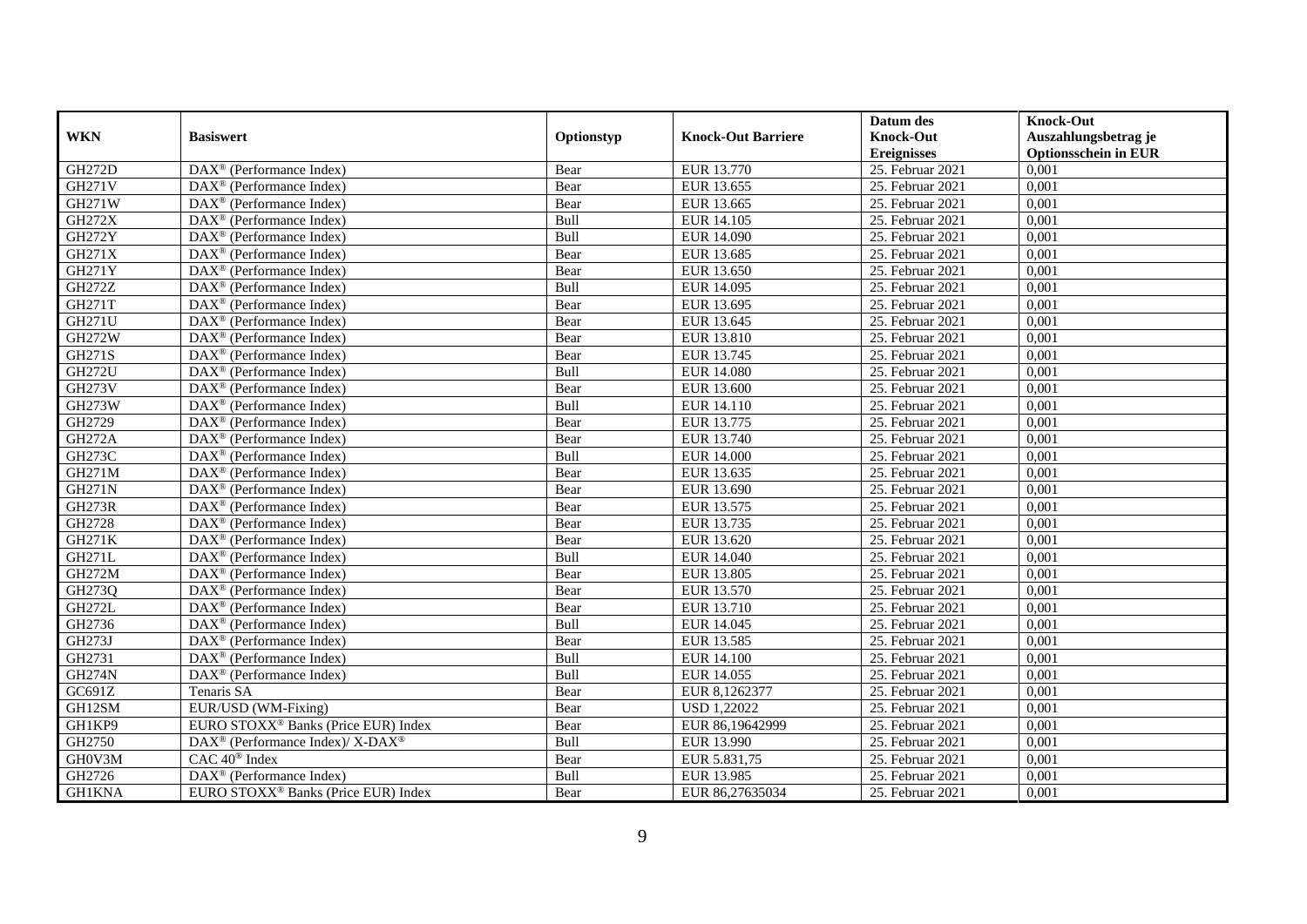|               |                                                                    |            |                           | Datum des          | <b>Knock-Out</b>            |
|---------------|--------------------------------------------------------------------|------------|---------------------------|--------------------|-----------------------------|
| <b>WKN</b>    | <b>Basiswert</b>                                                   | Optionstyp | <b>Knock-Out Barriere</b> | <b>Knock-Out</b>   | Auszahlungsbetrag je        |
|               |                                                                    |            |                           | <b>Ereignisses</b> | <b>Optionsschein in EUR</b> |
| GH2751        | $\text{DAX}^{\circledR}$ (Performance Index)/ X-DAX <sup>®</sup>   | Bull       | EUR 13.985                | 25. Februar 2021   | 0,001                       |
| <b>GH273E</b> | $\text{DAX}^{\textcircled{p}}$ (Performance Index)                 | Bull       | <b>EUR 13.980</b>         | 25. Februar 2021   | 0,001                       |
| GH1B4H        | ArcelorMittal S.A.                                                 | Bear       | EUR 20,35257237           | 25. Februar 2021   | 0,001                       |
| GH1B2L        | Hugo Boss AG                                                       | Bear       | EUR 31,90565023           | 25. Februar 2021   | 0,001                       |
| GH2752        | DAX <sup>®</sup> (Performance Index)/ X-DAX <sup>®</sup>           | Bull       | EUR 13.980                | 25. Februar 2021   | 0,001                       |
| <b>GH1KND</b> | EURO STOXX <sup>®</sup> Banks (Price EUR) Index                    | Bear       | EUR 86,35627069           | 25. Februar 2021   | 0,001                       |
| GF6MVY        | Banco Santander S.A.                                               | Bear       | EUR 3,03945502            | 25. Februar 2021   | 0,001                       |
| GF9X8B        | Deutsche Bank AG                                                   | Bear       | EUR 10,45995797           | 25. Februar 2021   | 0,001                       |
| <b>GH273A</b> | DAX <sup>®</sup> (Performance Index)                               | Bull       | EUR 13.990                | 25. Februar 2021   | 0,001                       |
| GF52VY        | Randstad Holding N.V.                                              | Bear       | EUR 57,27122442           | 25. Februar 2021   | 0,001                       |
| <b>GH1KNF</b> | EURO STOXX <sup>®</sup> Banks (Price EUR) Index                    | Bear       | EUR 86,51611138           | 25. Februar 2021   | 0,001                       |
| GH1KK4        | AXA S.A.                                                           | Bear       | EUR 20,80926072           | 25. Februar 2021   | 0,001                       |
| <b>GFOMTR</b> | Intesa Sanpaolo S.p.A.                                             | Bear       | EUR 2,16109676            | 25. Februar 2021   | 0,001                       |
| <b>GH1KNG</b> | EURO STOXX <sup>®</sup> Banks (Price EUR) Index                    | Bear       | EUR 86,58604169           | 25. Februar 2021   | 0.001                       |
| GH1ZZ3        | <b>AIXTRON SE</b>                                                  | Bear       | EUR 19,89050905           | 25. Februar 2021   | 0,001                       |
| <b>GH1KNC</b> | EURO STOXX <sup>®</sup> Banks (Price EUR) Index                    | Bear       | EUR 86,42620101           | 25. Februar 2021   | 0,001                       |
| <b>GH1ZXX</b> | <b>AIXTRON SE</b>                                                  | Bear       | EUR 19,80055198           | $25.$ Februar 2021 | 0,001                       |
| GH1G6G        | <b>AIXTRON SE</b>                                                  | Bear       | EUR 19,99788823           | $25.$ Februar 2021 | 0,001                       |
| <b>GH1KVJ</b> | <b>AIXTRON SE</b>                                                  | Bear       | EUR 19,49344471           | 25. Februar 2021   | 0,001                       |
| GH1KV0        | <b>AIXTRON SE</b>                                                  | Bear       | EUR 19,68299201           | 25. Februar 2021   | 0,001                       |
| GH1682        | Deutsche Lufthansa AG                                              | Bear       | EUR 12,43598261           | 25. Februar 2021   | 0,001                       |
| <b>GH1WFM</b> | Anglo American PLC                                                 | Bear       | GBP 29,79768208           | 25. Februar 2021   | 0,001                       |
| GA3Q00        | EUR/JPY (WM-Fixing)                                                | Bear       | JPY 129,642222            | 25. Februar 2021   | 0,001                       |
| <b>GH27B8</b> | <b>HelloFresh SE</b>                                               | Bear       | EUR 66,62                 | 25. Februar 2021   | 0,001                       |
| <b>GH1ZLD</b> | $K+SAG$                                                            | Bear       | EUR 9,11641021            | 25. Februar 2021   | 0,001                       |
| <b>GH1TXS</b> | ABN AMRO Bank N.V.                                                 | Bear       | EUR 9,80413741            | 25. Februar 2021   | 0,001                       |
| GH1B3L        | Hugo Boss AG                                                       | Bear       | EUR 32,10518526           | 25. Februar 2021   | 0,001                       |
| GH07C9        | Puma SE                                                            | Bear       | EUR 89,88237351           | 25. Februar 2021   | 0,001                       |
| GF8R4Y        | Nestlé S.A.                                                        | Bull       | CHF 95,87289733           | $25.$ Februar 2021 | 0,001                       |
| GF7VUM        | Deutsche Wohnen AG                                                 | Bull       | EUR 38,83173854           | 25. Februar 2021   | 0,001                       |
| <b>GH1TKZ</b> | Commerzbank AG                                                     | Bear       | EUR 5,61664141            | 25. Februar 2021   | 0,001                       |
| GH27CK        | HelloFresh SE                                                      | Bear       | EUR 66,94                 | 25. Februar 2021   | 0,001                       |
| <b>GH1ZLA</b> | $K+SAG$                                                            | Bear       | EUR 9,23636298            | 25. Februar 2021   | 0,001                       |
| GF8ETR        | Total S.A.                                                         | Bear       | EUR 39,56780327           | 25. Februar 2021   | 0,001                       |
| GF6HRQ        | ING Groep N.V.                                                     | Bear       | EUR 9,41978482            | 25. Februar 2021   | 0,001                       |
| GH2746        | $\text{DAX}^{\circledast}$ (Performance Index)/ X-DAX <sup>®</sup> | Bull       | EUR 13.970                | 25. Februar 2021   | 0,001                       |
| GF6DGV        | Deutsche Bank AG                                                   | Bear       | EUR 10,52540726           | 25. Februar 2021   | 0,001                       |
| GH2735        | $\overline{\text{DAX}}^{\textcircled{}}$ (Performance Index)       | Bull       | EUR 13.970                | 25. Februar 2021   | 0,001                       |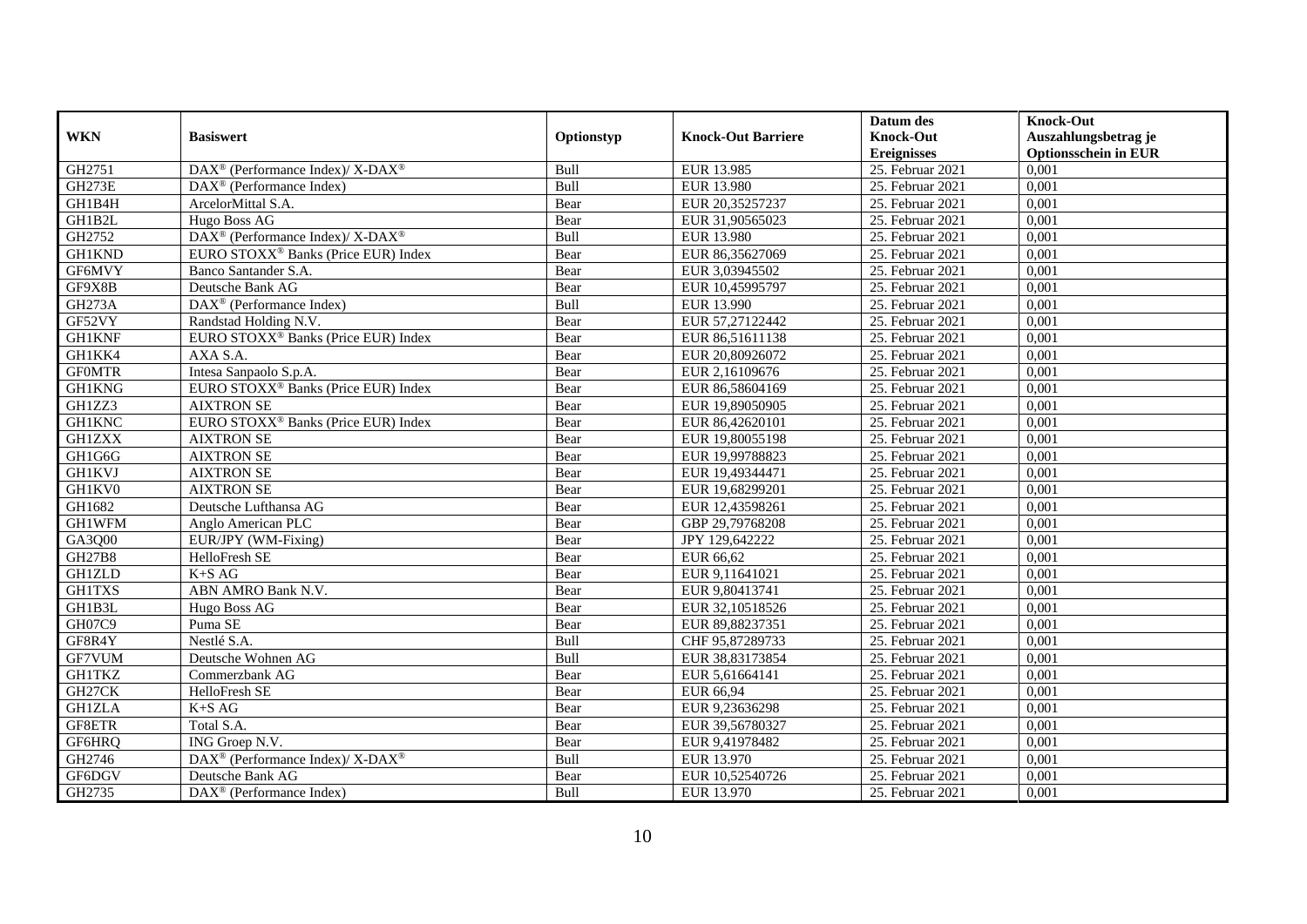|               |                                                                    |            |                           | Datum des          | <b>Knock-Out</b>            |
|---------------|--------------------------------------------------------------------|------------|---------------------------|--------------------|-----------------------------|
| <b>WKN</b>    | <b>Basiswert</b>                                                   | Optionstyp | <b>Knock-Out Barriere</b> | <b>Knock-Out</b>   | Auszahlungsbetrag je        |
|               |                                                                    |            |                           | <b>Ereignisses</b> | <b>Optionsschein in EUR</b> |
| <b>GH1KNH</b> | EURO STOXX <sup>®</sup> Banks (Price EUR) Index                    | Bear       | EUR 86,66596205           | 25. Februar 2021   | 0,001                       |
| <b>GH1DVB</b> | Nokia Ovi                                                          | Bear       | EUR 3,5223396             | 25. Februar 2021   | 0,001                       |
| GH27MD        | MDAX <sup>®</sup> (Performance Index)                              | Bear       | EUR 32.017,66             | 25. Februar 2021   | 0,001                       |
| <b>GH1TLM</b> | Commerzbank AG                                                     | Bear       | EUR 5,63662945            | 25. Februar 2021   | 0,001                       |
| GH1ZL3        | $K+SAG$                                                            | Bear       | EUR 9,17638659            | 25. Februar 2021   | 0,001                       |
| GH2743        | DAX <sup>®</sup> (Performance Index)/ X-DAX <sup>®</sup>           | Bull       | EUR 13.965                | 25. Februar 2021   | 0,001                       |
| <b>GH273D</b> | $\text{DAX}^{\textcircled{n}}$ (Performance Index)                 | Bull       | EUR 13.960                | 25. Februar 2021   | 0,001                       |
| <b>GH1KNJ</b> | EURO STOXX <sup>®</sup> Banks (Price EUR) Index                    | Bear       | EUR 86,74588239           | 25. Februar 2021   | 0,001                       |
| <b>GH1TLD</b> | Commerzbank AG                                                     | Bear       | EUR 5,58665934            | 25. Februar 2021   | 0,001                       |
| <b>GH1TNL</b> | Porsche Automobil Holding SE                                       | Bear       | EUR 66,92439946           | 25. Februar 2021   | 0,001                       |
| GH2727        | DAX <sup>®</sup> (Performance Index)                               | Bull       | EUR 13.975                | 25. Februar 2021   | 0,001                       |
| GH2770        | $\text{DAX}^{\circledR}$ (Performance Index)/ X-DAX <sup>®</sup>   | Bull       | EUR 13.975                | 25. Februar 2021   | 0,001                       |
| <b>GH1KPV</b> | EURO STOXX <sup>®</sup> Banks (Price EUR) Index                    | Bear       | EUR 86,98564343           | 25. Februar 2021   | 0.001                       |
| GH273G        | $\text{DAX}^{\textcircled{n}}$ (Performance Index)                 | Bull       | EUR 13.955                | 25. Februar 2021   | 0,001                       |
| <b>GH274A</b> | DAX <sup>®</sup> (Performance Index)/ X-DAX <sup>®</sup>           | Bull       | EUR 13.960                | 25. Februar 2021   | 0,001                       |
| <b>GH1KNM</b> | EURO STOXX <sup>®</sup> Banks (Price EUR) Index                    | Bear       | EUR 86,82580274           | 25. Februar 2021   | 0,001                       |
| GH274G        | DAX <sup>®</sup> (Performance Index)                               | Bull       | EUR 13.965                | 25. Februar 2021   | 0,001                       |
| GH2753        | $\text{DAX}^{\circledast}$ (Performance Index)/ X-DAX <sup>®</sup> | Bull       | EUR 13.955                | 25. Februar 2021   | 0,001                       |
| <b>GH1KNK</b> | EURO STOXX <sup>®</sup> Banks (Price EUR) Index                    | Bear       | EUR 86,89573305           | 25. Februar 2021   | 0,001                       |
| GF5YJX        | Royal Dutch Shell PLC - B SHS                                      | Bear       | GBP 14,60284628           | 25. Februar 2021   | 0,001                       |
| GH0J2R        | Covestro AG                                                        | Bear       | EUR 62,28330326           | 25. Februar 2021   | 0,001                       |
| GH0376        | EUR/USD (WM-Fixing)                                                | Bear       | <b>USD 1,22208</b>        | 25. Februar 2021   | 0,001                       |
| GH1W5A        | Fresenius SE & Co KGaA                                             | Bull       | EUR 34,88992583           | 25. Februar 2021   | 0,001                       |
| <b>GH0K0H</b> | EUR/USD (WM-Fixing)                                                | Bear       | <b>USD 1,2228</b>         | 25. Februar 2021   | 0,001                       |
| <b>GH1ZXU</b> | <b>AIXTRON SE</b>                                                  | Bear       | EUR 20,19036597           | 25. Februar 2021   | 0,001                       |
| GH1DVD        | Nokia Oyj                                                          | Bear       | EUR 3,5522745             | 25. Februar 2021   | 0,001                       |
| <b>GH1DVA</b> | Nokia Oyj                                                          | Bear       | EUR 3,54229621            | 25. Februar 2021   | 0,001                       |
| <b>GH274E</b> | $DAX^{\circledcirc}$ (Performance Index)/X-DAX <sup>®</sup>        | Bull       | EUR 13.915                | 25. Februar 2021   | 0.001                       |
| <b>GH270X</b> | $\text{DAX}^{\textcircled{D}}$ (Performance Index)                 | Bull       | EUR 13.935                | 25. Februar 2021   | 0,001                       |
| GH2714        | $DAX^{\circledR}$ (Performance Index)                              | Bull       | EUR 13.925                | 25. Februar 2021   | 0,001                       |
| GH2745        | $\text{DAX}^{\circledR}$ (Performance Index)/ X-DAX <sup>®</sup>   | Bull       | EUR 13.950                | 25. Februar 2021   | 0,001                       |
| GH273F        | $\text{DAX}^{\textcircled{n}}$ (Performance Index)                 | Bull       | EUR 13.940                | 25. Februar 2021   | 0.001                       |
| GH2747        | $\text{DAX}^{\circledR}$ (Performance Index)/ X-DAX <sup>®</sup>   | Bull       | EUR 13.940                | $25.$ Februar 2021 | 0,001                       |
| GH271B        | $\overline{\text{DAX}^{\otimes}}$ (Performance Index)              | Bull       | EUR 13.930                | 25. Februar 2021   | 0,001                       |
| GH2748        | $\text{DAX}^{\otimes}$ (Performance Index)/X-DAX <sup>®</sup>      | Bull       | EUR 13.935                | 25. Februar 2021   | 0,001                       |
| GH272B        | $\text{DAX}^{\circledast}$ (Performance Index)                     | Bull       | EUR 13.945                | 25. Februar 2021   | 0,001                       |
| <b>GH274F</b> | $\text{DAX}^{\circledast}$ (Performance Index)/ X-DAX <sup>®</sup> | Bull       | EUR 13.910                | 25. Februar 2021   | 0,001                       |
| <b>GH270V</b> | $\text{DAX}^{\textcircled{n}}$ (Performance Index)                 | Bull       | EUR 13.910                | 25. Februar 2021   | 0,001                       |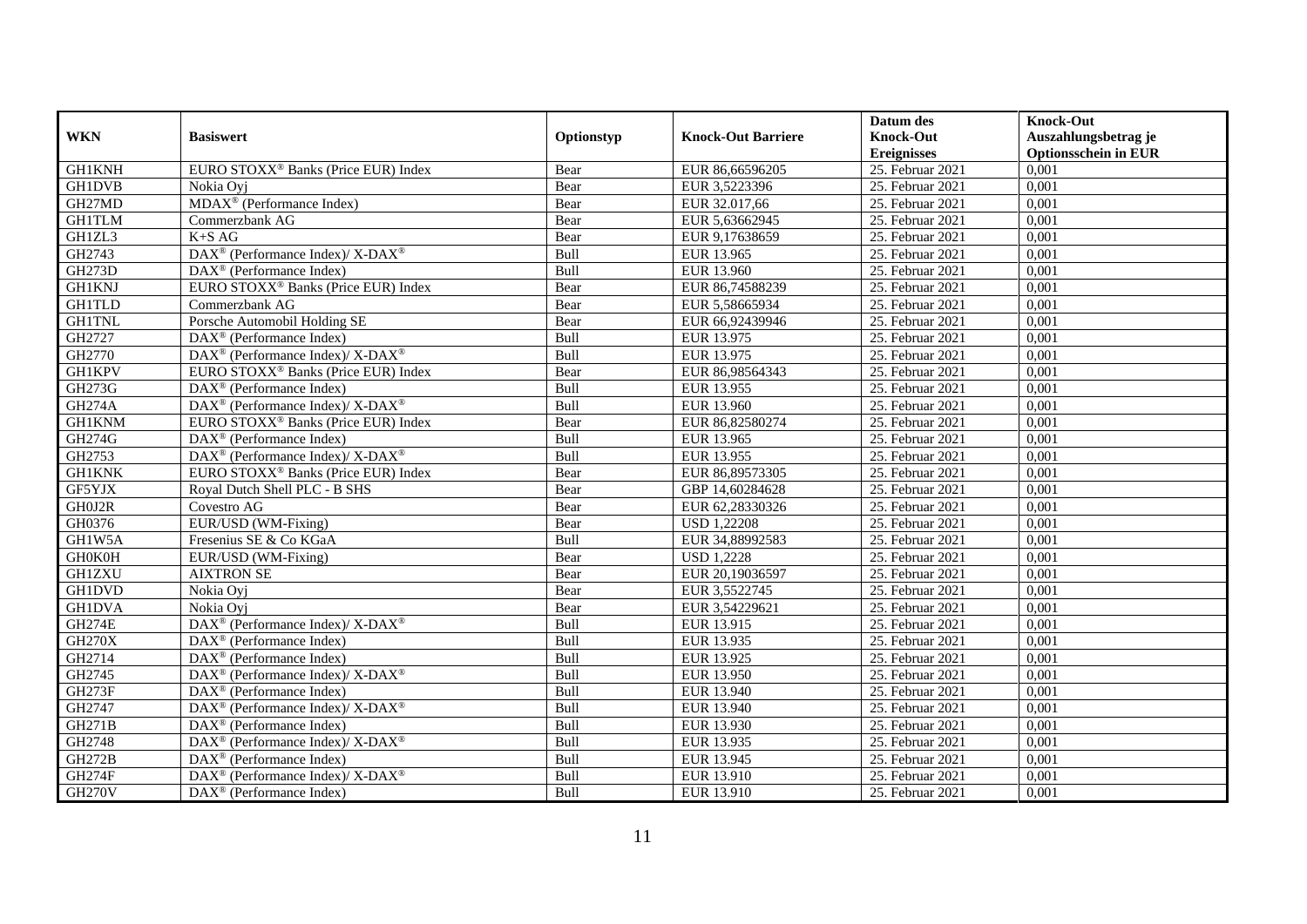|               |                                                                    |            |                           | Datum des          | <b>Knock-Out</b>            |
|---------------|--------------------------------------------------------------------|------------|---------------------------|--------------------|-----------------------------|
| <b>WKN</b>    | <b>Basiswert</b>                                                   | Optionstyp | <b>Knock-Out Barriere</b> | <b>Knock-Out</b>   | Auszahlungsbetrag je        |
|               |                                                                    |            |                           | <b>Ereignisses</b> | <b>Optionsschein in EUR</b> |
| GH2749        | DAX <sup>®</sup> (Performance Index)/ X-DAX <sup>®</sup>           | Bull       | EUR 13.945                | 25. Februar 2021   | 0,001                       |
| <b>GH274Y</b> | $\text{DAX}^{\textcircled{p}}$ (Performance Index)                 | Bull       | EUR 13.950                | 25. Februar 2021   | 0,001                       |
| <b>GH274D</b> | $\text{DAX}^{\circledast}$ (Performance Index)/ X-DAX <sup>®</sup> | Bull       | EUR 13.925                | 25. Februar 2021   | 0,001                       |
| GH2715        | $\text{DAX}^{\circledast}$ (Performance Index)                     | Bull       | EUR 13.920                | 25. Februar 2021   | 0,001                       |
| GH2758        | $\text{DAX}^{\circledR}$ (Performance Index)/ X-DAX <sup>®</sup>   | Bull       | EUR 13.920                | 25. Februar 2021   | 0,001                       |
| GH2739        | $\text{DAX}^{\textcircled{D}}$ (Performance Index)                 | Bull       | EUR 13.915                | $25.$ Februar 2021 | 0,001                       |
| <b>GH274C</b> | $\text{DAX}^{\circledR}$ (Performance Index)/ X-DAX <sup>®</sup>   | Bull       | EUR 13.930                | 25. Februar 2021   | 0,001                       |
| GH26UW        | $\text{DAX}^{\textcircled{p}}$ (Performance Index)                 | Bull       | EUR 13.920                | 25. Februar 2021   | 0,001                       |
| GH26UU        | $\text{DAX}^{\textcircled{D}}$ (Performance Index)                 | Bull       | EUR 13.925                | 25. Februar 2021   | 0,001                       |
| GH26UV        | DAX <sup>®</sup> (Performance Index)                               | Bull       | EUR 13.925                | 25. Februar 2021   | 0,001                       |
| GH26UQ        | DAX <sup>®</sup> (Performance Index)                               | Bull       | EUR 13.925                | 25. Februar 2021   | 0,001                       |
| GH26UL        | DAX <sup>®</sup> (Performance Index)                               | Bull       | EUR 13.930                | 25. Februar 2021   | 0,001                       |
| GH26UE        | $\text{DAX}^{\textcircled{n}}$ (Performance Index)                 | Bull       | EUR 13.940                | 25. Februar 2021   | 0,001                       |
| GH26UN        | $DAX^{\circledR}$ (Performance Index)                              | Bull       | EUR 13.930                | 25. Februar 2021   | 0,001                       |
| GH26UP        | DAX <sup>®</sup> (Performance Index)                               | Bull       | EUR 13.930                | 25. Februar 2021   | 0,001                       |
| GH26V1        | DAX <sup>®</sup> (Performance Index)                               | Bull       | EUR 13.920                | 25. Februar 2021   | 0,001                       |
| GH26US        | $\text{DAX}^{\textcircled{p}}$ (Performance Index)                 | Bull       | EUR 13.925                | 25. Februar 2021   | 0,001                       |
| GH26UT        | $\overline{\text{DAX}^{\otimes}}$ (Performance Index)              | Bull       | EUR 13.925                | 25. Februar 2021   | 0,001                       |
| GH26U8        | $\text{DAX}^{\textcircled{n}}$ (Performance Index)                 | Bull       | EUR 13.950                | 25. Februar 2021   | 0,001                       |
| GH26UY        | $\text{DAX}^{\textcircled{n}}$ (Performance Index)                 | Bull       | EUR 13.920                | 25. Februar 2021   | 0,001                       |
| GH26UZ        | DAX <sup>®</sup> (Performance Index)                               | Bull       | EUR 13.920                | 25. Februar 2021   | 0,001                       |
| <b>GH26V0</b> | $\text{DAX}^{\textcircled{n}}$ (Performance Index)                 | Bull       | EUR 13.920                | 25. Februar 2021   | 0,001                       |
| GH26V4        | DAX <sup>®</sup> (Performance Index)                               | Bull       | EUR 13.910                | $25.$ Februar 2021 | 0,001                       |
| <b>GH1ZXV</b> | <b>AIXTRON SE</b>                                                  | Bear       | EUR 20,31030874           | 25. Februar 2021   | 0,001                       |
| GH27D4        | <b>VERBUND AG</b>                                                  | Bull       | EUR 64,61                 | 25. Februar 2021   | 0,001                       |
| GH1G5A        | QIAGEN N.V.                                                        | Bull       | EUR 41,76145314           | 25. Februar 2021   | 0,001                       |
| GH27HV        | Total S.A.                                                         | Bear       | <b>EUR 39,84</b>          | 25. Februar 2021   | 0,001                       |
| GH26V5        | DAX <sup>®</sup> (Performance Index)                               | Bull       | EUR 13.910                | $25.$ Februar 2021 | 0,001                       |
| GC7ZXW        | Talanx AG                                                          | Bear       | EUR 35,22196863           | 25. Februar 2021   | 0,001                       |
| GF861K        | Deutsche Bank AG                                                   | Bear       | EUR 10.63711129           | 25. Februar 2021   | 0.001                       |
| GH26V6        | DAX <sup>®</sup> (Performance Index)                               | Bull       | EUR 13.910                | 25. Februar 2021   | 0,001                       |
| GH26V7        | $\text{DAX}^{\textcircled{D}}$ (Performance Index)                 | Bull       | EUR 13.910                | 25. Februar 2021   | 0,001                       |
| GH26V2        | DAX <sup>®</sup> (Performance Index)                               | Bull       | EUR 13.910                | 25. Februar 2021   | 0,001                       |
| GH1ZX7        | AXA S.A.                                                           | Bear       | EUR 21,11579287           | 25. Februar 2021   | 0,001                       |
| <b>GH1KJE</b> | AXA S.A.                                                           | Bear       | EUR 21,23883257           | 25. Februar 2021   | 0,001                       |
| GF5VCE        | Sanofi                                                             | Bull       | EUR 75,62573042           | 25. Februar 2021   | 0,001                       |
| GC958L        | AXA S.A.                                                           | Bear       | EUR 20,98659824           | 25. Februar 2021   | 0,001                       |
| <b>GH1ZMH</b> | Vodafone Group Plc                                                 | Bull       | GBP 1,24027839            | 25. Februar 2021   | 0,001                       |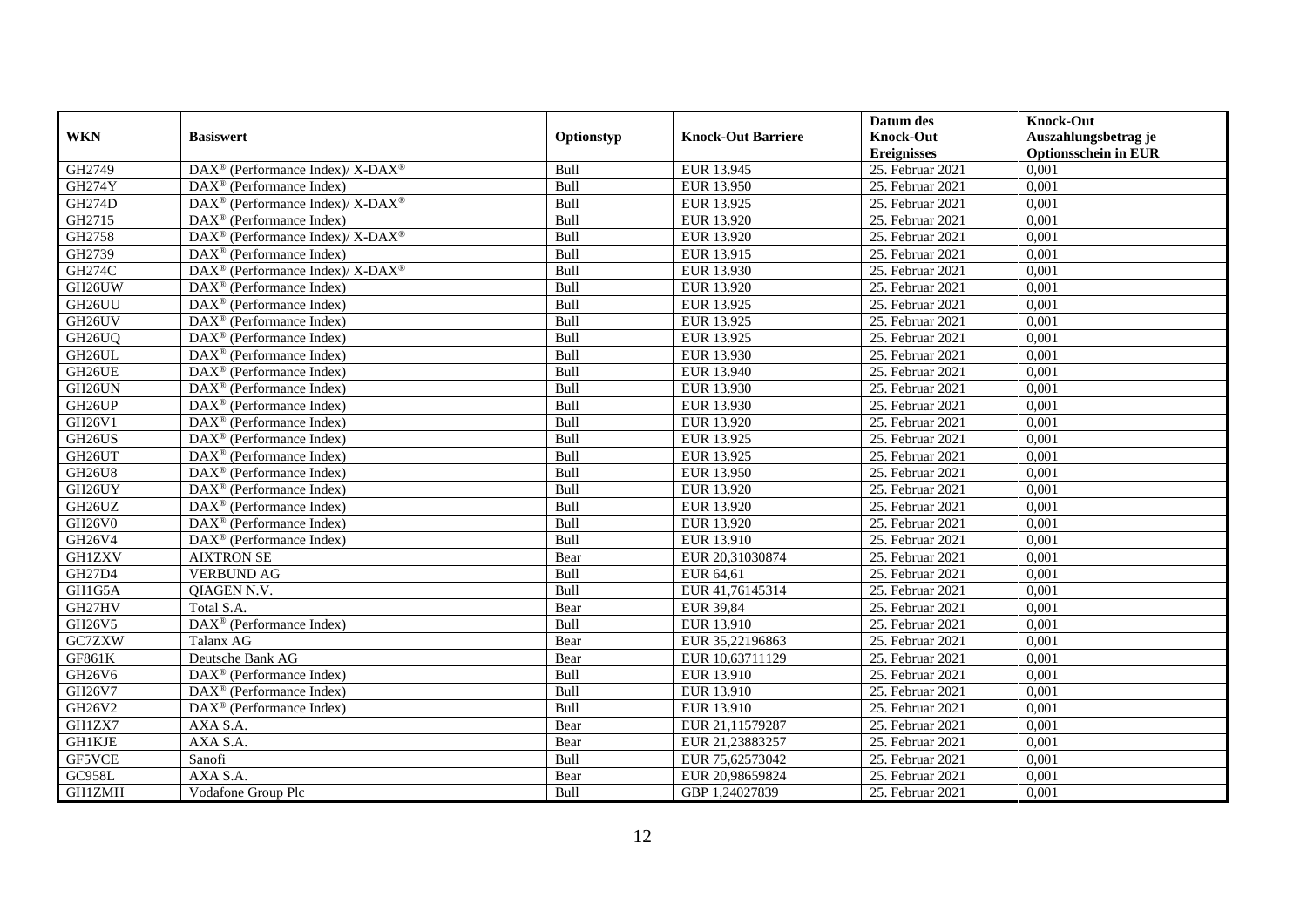|                     |                                                 |            |                           | Datum des          | <b>Knock-Out</b>            |
|---------------------|-------------------------------------------------|------------|---------------------------|--------------------|-----------------------------|
| <b>WKN</b>          | <b>Basiswert</b>                                | Optionstyp | <b>Knock-Out Barriere</b> | <b>Knock-Out</b>   | Auszahlungsbetrag je        |
|                     |                                                 |            |                           | <b>Ereignisses</b> | <b>Optionsschein in EUR</b> |
| <b>GH1KKH</b>       | Ubisoft Entertainment S.A.                      | Bull       | EUR 67,28177041           | 25. Februar 2021   | 0,001                       |
| <b>GH1ZLE</b>       | $K+SAG$                                         | Bear       | EUR 9,29633936            | 25. Februar 2021   | 0,001                       |
| GH1DT6              | Dialog Semiconductor PLC                        | Bull       | EUR 64,28767634           | 25. Februar 2021   | 0,001                       |
| <b>GH1ZKY</b>       | $\mathrm{K}{+}\mathrm{S}\ \mathrm{A}\mathrm{G}$ | Bear       | EUR 9,34631968            | 25. Februar 2021   | 0,001                       |
| GH26XA              | NASDAQ-100 Index®                               | Bear       | <b>USD 13.220</b>         | 25. Februar 2021   | 0,001                       |
| GH26XB              | NASDAQ-100 Index®                               | Bear       | <b>USD 13.220</b>         | $25.$ Februar 2021 | 0,001                       |
| GH26XC              | NASDAQ-100 Index®                               | Bear       | <b>USD 13.210</b>         | 25. Februar 2021   | 0,001                       |
| GH26XD              | NASDAQ-100 Index®                               | Bear       | <b>USD 13.210</b>         | 25. Februar 2021   | 0,001                       |
| GH26XE              | NASDAQ-100 Index®                               | Bear       | <b>USD 13.200</b>         | 25. Februar 2021   | 0,001                       |
| GH26XF              | NASDAQ-100 Index®                               | Bear       | <b>USD 13.200</b>         | 25. Februar 2021   | 0,001                       |
| <b>GHOMTE</b>       | 1 Feinunze Palladium, Feinheit mind. 0,9995     | Bear       | USD 2.466,073             | 25. Februar 2021   | 0,001                       |
| GH <sub>26</sub> TN | Dow Jones Industrial Average <sup>®</sup> Index | Bear       | <b>USD 31.620</b>         | 25. Februar 2021   | 0,001                       |
| GH26TP              | Dow Jones Industrial Average <sup>®</sup> Index | Bear       | <b>USD 31.620</b>         | 25. Februar 2021   | 0,001                       |
| GH <sub>26</sub> TQ | Dow Jones Industrial Average <sup>®</sup> Index | Bear       | <b>USD 31.600</b>         | 25. Februar 2021   | 0,001                       |
| GH26TR              | Dow Jones Industrial Average® Index             | Bear       | <b>USD 31.600</b>         | 25. Februar 2021   | 0,001                       |
| GH26TS              | Dow Jones Industrial Average® Index             | Bear       | <b>USD 31.580</b>         | 25. Februar 2021   | 0,001                       |
| GH26TT              | Dow Jones Industrial Average® Index             | Bear       | <b>USD 31.580</b>         | 25. Februar 2021   | 0,001                       |
| GH2780              | NASDAQ-100 Index <sup>®</sup>                   | Bear       | <b>USD 13.214.27</b>      | 25. Februar 2021   | 0,001                       |
| <b>GH277R</b>       | NASDAQ-100 Index®                               | Bear       | USD 13.162,57             | 25. Februar 2021   | 0,001                       |
| <b>GH278T</b>       | NASDAQ-100 Index®                               | Bear       | <b>USD 13.110,84</b>      | 25. Februar 2021   | 0,001                       |
| <b>GH279U</b>       | NASDAQ-100 Index®                               | Bear       | USD 13.201,33             | 25. Februar 2021   | 0,001                       |
| GH2779              | NASDAQ-100 Index®                               | Bear       | USD 13.149,64             | 25. Februar 2021   | 0,001                       |
| <b>GH279R</b>       | NASDAQ-100 Index®                               | Bear       | USD 13.136,69             | $25.$ Februar 2021 | 0,001                       |
| <b>GH277F</b>       | NASDAQ-100 Index®                               | Bear       | USD 13.227,19             | 25. Februar 2021   | 0,001                       |
| GH279J              | NASDAQ-100 Index®                               | Bear       | <b>USD 13.252,98</b>      | 25. Februar 2021   | 0,001                       |
| <b>GH278X</b>       | NASDAQ-100 Index <sup>®</sup>                   | Bear       | USD 13.175,48             | 25. Februar 2021   | 0,001                       |
| <b>GH279F</b>       | NASDAQ-100 Index®                               | Bear       | USD 13.188,4              | 25. Februar 2021   | 0,001                       |
| GH2791              | NASDAQ-100 Index®                               | Bear       | USD 13.240,06             | $25.$ Februar 2021 | 0.001                       |
| GH27B5              | NASDAQ-100 Index®                               | Bear       | USD 13.085,01             | 25. Februar 2021   | 0,001                       |
| GH2794              | NASDAQ-100 Index®                               | Bear       | <b>USD 13.123,77</b>      | 25. Februar 2021   | 0,001                       |
| <b>GH277S</b>       | NASDAQ-100 Index®                               | Bear       | USD 13.097,94             | 25. Februar 2021   | 0,001                       |
| <b>GH277V</b>       | NASDAQ-100 Index®                               | Bear       | USD 13.278,9              | 25. Februar 2021   | 0.001                       |
| GH1B2A              | Bayerische Motoren Werke AG (BMW)               | Bear       | EUR 72,19192263           | 25. Februar 2021   | 0,001                       |
| <b>GH1ZLQ</b>       | $K+SAG$                                         | Bear       | EUR 9,40629606            | 25. Februar 2021   | 0,001                       |
| GH27JR              | Wacker Chemie AG                                | Bear       | EUR 111,31                | 25. Februar 2021   | 0,001                       |
| GH27JP              | Wacker Chemie AG                                | Bear       | <b>EUR 112</b>            | 25. Februar 2021   | 0,001                       |
| GH18ET              | American Water Works Co Inc                     | Bull       | USD 149,50130497          | 25. Februar 2021   | 0,001                       |
| <b>GH277Z</b>       | NASDAQ-100 Index®                               | Bear       | USD 13.265,9              | 25. Februar 2021   | 0,001                       |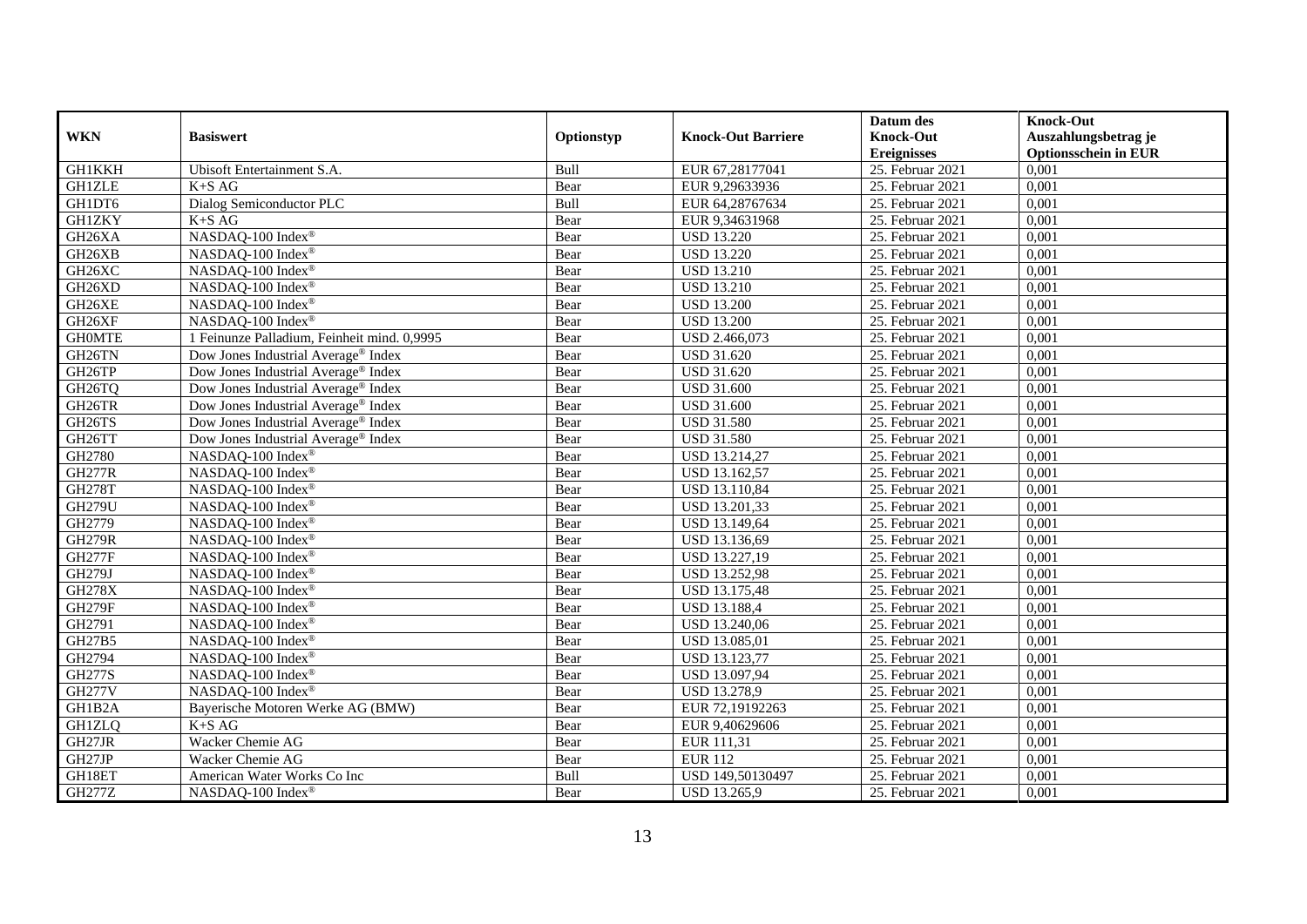|               |                                    |            |                           | Datum des          | <b>Knock-Out</b>            |
|---------------|------------------------------------|------------|---------------------------|--------------------|-----------------------------|
| <b>WKN</b>    | <b>Basiswert</b>                   | Optionstyp | <b>Knock-Out Barriere</b> | <b>Knock-Out</b>   | Auszahlungsbetrag je        |
|               |                                    |            |                           | <b>Ereignisses</b> | <b>Optionsschein in EUR</b> |
| GF71MV        | M&T Bank Corporation               | Bear       | USD 164,59060881          | 25. Februar 2021   | 0,001                       |
| GC7TSL        | Deutsche Bank AG                   | Bear       | EUR 10,76013944           | 25. Februar 2021   | 0,001                       |
| GH18EW        | American Water Works Co Inc        | Bull       | USD 148,06966454          | 25. Februar 2021   | 0,001                       |
| GH18KY        | NetEase Inc ADR                    | Bull       | USD 111,85701357          | 25. Februar 2021   | 0,001                       |
| GF4L0M        | Northern Trust Corporation         | Bear       | USD 101,56593919          | 25. Februar 2021   | 0,001                       |
| GH1H3T        | Pioneer Natural Resources Co       | Bear       | USD 151,41808588          | 25. Februar 2021   | 0,001                       |
| GC3JM5        | Swiss Re AG                        | Bear       | CHF 87,74991529           | 25. Februar 2021   | 0,001                       |
| <b>GH1TRR</b> | Twitter, Inc.                      | Bear       | USD 76,98827796           | 25. Februar 2021   | 0,001                       |
| GH1KXS        | ANSYS Inc.                         | Bull       | USD 360,18792644          | 25. Februar 2021   | 0,001                       |
| GH2786        | Tesla Inc                          | Bear       | <b>USD 720,09</b>         | 25. Februar 2021   | 0,001                       |
| GH1TT5        | Twitter, Inc.                      | Bear       | USD 76,219294             | 25. Februar 2021   | 0,001                       |
| GC4H38        | <b>Consolidated Edison</b>         | Bull       | USD 66,63836322           | 25. Februar 2021   | 0,001                       |
| <b>GH1TSE</b> | Twitter, Inc.                      | Bear       | USD 80,17406868           | 25. Februar 2021   | 0,001                       |
| GB8NCD        | Chevron Corporation                | Bear       | USD 104.47982446          | 25. Februar 2021   | 0.001                       |
| <b>GH278R</b> | Tesla Inc                          | Bear       | <b>USD 723,45</b>         | 25. Februar 2021   | 0,001                       |
| GH1TR5        | Twitter, Inc.                      | Bear       | USD 79,31520348           | 25. Februar 2021   | 0,001                       |
| GH27AW        | Tesla Inc                          | Bear       | <b>USD 706,64</b>         | $25.$ Februar 2021 | 0,001                       |
| <b>GH1TRU</b> | Twitter, Inc.                      | Bear       | USD 75,45031003           | $25.$ Februar 2021 | 0,001                       |
| GH2792        | Tesla Inc                          | Bear       | <b>USD 710,01</b>         | 25. Februar 2021   | 0,001                       |
| GF06R9        | <b>Bank of America Corporation</b> | Bear       | USD 36,7512663            | 25. Februar 2021   | 0,001                       |
| <b>GH1TRV</b> | Twitter, Inc.                      | Bear       | USD 77,76724874           | 25. Februar 2021   | 0,001                       |
| <b>GH27A4</b> | Tesla Inc                          | Bear       | <b>USD 679,79</b>         | 25. Februar 2021   | 0,001                       |
| <b>GH0DTY</b> | Twitter, Inc.                      | Bear       | USD 78,5005755            | 25. Februar 2021   | 0,001                       |
| GH27A5        | Tesla Inc                          | Bear       | <b>USD 693,22</b>         | 25. Februar 2021   | 0,001                       |
| GF06MA        | American International Group, Inc. | Bear       | USD 45,98180293           | 25. Februar 2021   | 0,001                       |
| <b>GH1TRS</b> | Twitter, Inc.                      | Bear       | USD 75,83979541           | 25. Februar 2021   | 0,001                       |
| <b>GH278G</b> | Tesla Inc                          | Bear       | <b>USD 730,14</b>         | 25. Februar 2021   | 0,001                       |
| <b>GH1TRT</b> | Twitter, Inc.                      | Bear       | USD 76,60877938           | 25. Februar 2021   | 0,001                       |
| <b>GH278H</b> | Tesla Inc                          | Bear       | <b>USD 716,73</b>         | $25.$ Februar 2021 | 0,001                       |
| GH1TR2        | Twitter, Inc.                      | Bear       | USD 78,92571809           | 25. Februar 2021   | 0,001                       |
| GH2787        | Tesla Inc                          | Bear       | <b>USD 733,51</b>         | 25. Februar 2021   | 0,001                       |
| GH1TR3        | Twitter, Inc.                      | Bear       | USD 80,68339573           | 25. Februar 2021   | 0,001                       |
| GH1TR4        | Twitter, Inc.                      | Bear       | USD 79,72466247           | 25. Februar 2021   | 0,001                       |
| GH2783        | Tesla Inc                          | Bear       | <b>USD 726.8</b>          | 25. Februar 2021   | 0,001                       |
| GH1TT6        | Twitter, Inc.                      | Bear       | USD 77,37776335           | 25. Februar 2021   | 0,001                       |
| GH27A6        | Tesla Inc                          | Bear       | <b>USD 683,15</b>         | 25. Februar 2021   | 0,001                       |
| GH27A7        | Tesla Inc                          | Bear       | <b>USD 686,51</b>         | 25. Februar 2021   | 0,001                       |
| GH27A2        | Tesla Inc                          | Bear       | <b>USD 696,57</b>         | 25. Februar 2021   | 0,001                       |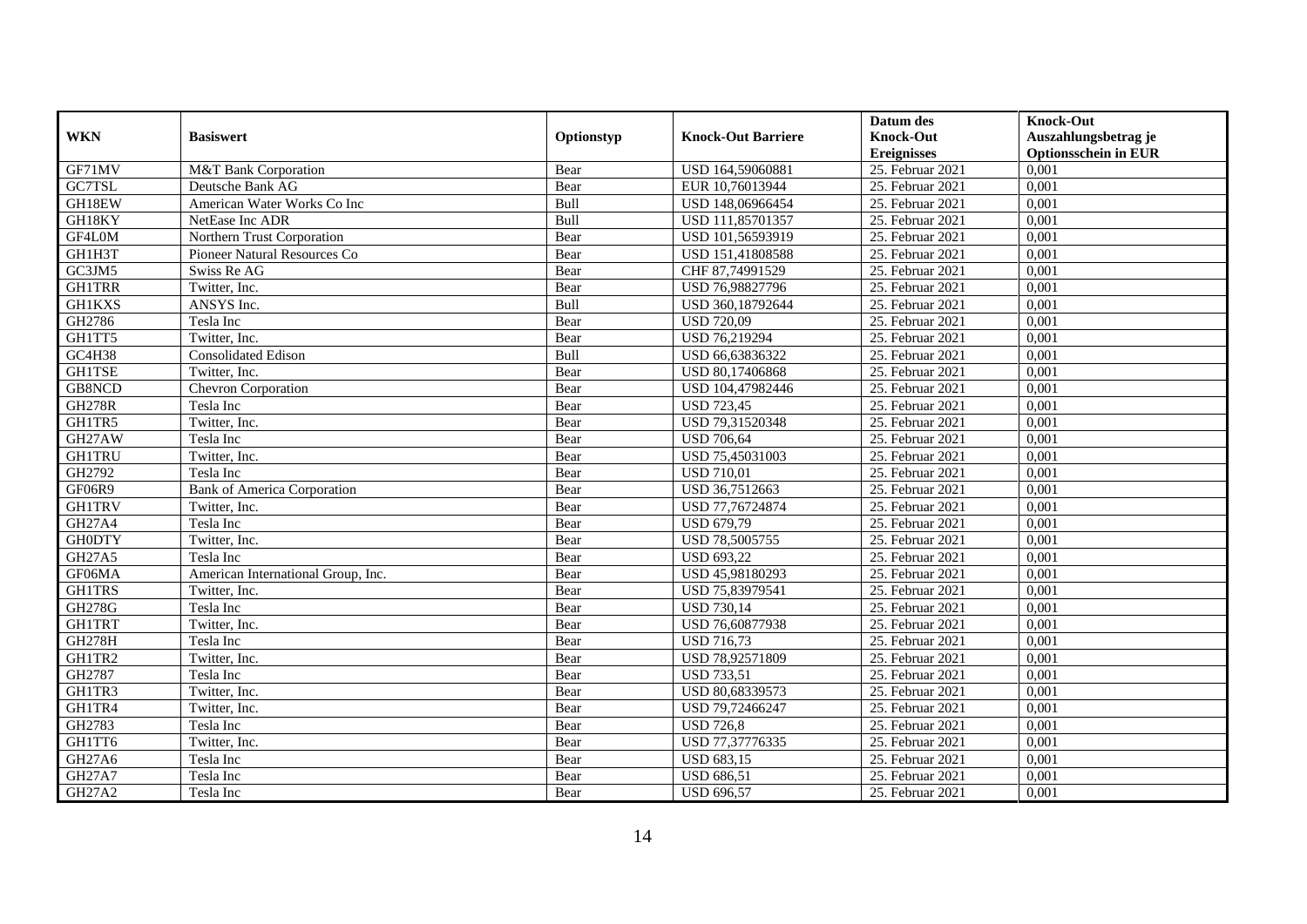|                     |                                                   |            |                           | Datum des          | <b>Knock-Out</b>            |
|---------------------|---------------------------------------------------|------------|---------------------------|--------------------|-----------------------------|
| <b>WKN</b>          | <b>Basiswert</b>                                  | Optionstyp | <b>Knock-Out Barriere</b> | <b>Knock-Out</b>   | Auszahlungsbetrag je        |
|                     |                                                   |            |                           | <b>Ereignisses</b> | <b>Optionsschein in EUR</b> |
| GH27A3              | Tesla Inc                                         | Bear       | <b>USD 703,3</b>          | 25. Februar 2021   | 0,001                       |
| <b>GH27A0</b>       | Tesla Inc                                         | Bear       | <b>USD 689,87</b>         | 25. Februar 2021   | 0,001                       |
| GH27A1              | Tesla Inc                                         | Bear       | USD 699,93                | 25. Februar 2021   | 0,001                       |
| <b>GH278K</b>       | Tesla Inc                                         | Bear       | USD 713,36                | 25. Februar 2021   | 0,001                       |
| GH18GG              | Bayer AG                                          | Bull       | EUR 51,7915069            | 25. Februar 2021   | 0,001                       |
| GH27AS              | The Walt Disney Company                           | Bull       | <b>USD 194,99</b>         | 25. Februar 2021   | 0,001                       |
| GH2785              | Tesla Inc                                         | Bear       | <b>USD 736,84</b>         | 25. Februar 2021   | 0,001                       |
| <b>GH18F5</b>       | <b>Bayer AG</b>                                   | Bull       | EUR 52,36262626           | 25. Februar 2021   | 0,001                       |
| GC7KGM              | Intel Corporation                                 | Bear       | USD 63,53849427           | 25. Februar 2021   | 0,001                       |
| <b>GH1PMX</b>       | Bayer AG                                          | Bull       | EUR 52,09106418           | 25. Februar 2021   | 0,001                       |
| GH18F6              | Bayer AG                                          | Bull       | EUR 51,51095704           | 25. Februar 2021   | 0,001                       |
| <b>GH10R8</b>       | Cotton No. 2 Future (Generic Front Month Future)  | Bull       | <b>USD 0,93</b>           | 25. Februar 2021   | 0,001                       |
| <b>GH277H</b>       | NASDAQ-100 Index®                                 | Bear       | USD 13.291,76             | 25. Februar 2021   | 0,001                       |
| GH26XG              | NASDAQ-100 Index®                                 | Bull       | <b>USD 13.190</b>         | 25. Februar 2021   | 0,001                       |
| GH26XH              | NASDAQ-100 Index®                                 | Bull       | <b>USD 13.190</b>         | 25. Februar 2021   | 0,001                       |
| GH26XN              | NASDAQ-100 Index®                                 | Bull       | <b>USD 13.150</b>         | 25. Februar 2021   | 0,001                       |
| GH26XP              | NASDAQ-100 Index®                                 | Bull       | <b>USD 13.140</b>         | 25. Februar 2021   | 0,001                       |
| GH <sub>26</sub> XQ | NASDAQ-100 Index®                                 | Bull       | <b>USD 13.140</b>         | 25. Februar 2021   | 0,001                       |
| GH26XJ              | NASDAQ-100 Index®                                 | Bull       | <b>USD 13.180</b>         | 25. Februar 2021   | 0,001                       |
| GH26XK              | NASDAQ-100 Index®                                 | Bull       | <b>USD 13.170</b>         | 25. Februar 2021   | 0,001                       |
| GH26XL              | NASDAQ-100 Index®                                 | Bull       | <b>USD 13.160</b>         | 25. Februar 2021   | 0,001                       |
| GH26XM              | NASDAQ-100 Index®                                 | Bull       | <b>USD 13.150</b>         | 25. Februar 2021   | 0.001                       |
| <b>GH1PMR</b>       | Bayer AG                                          | Bull       | EUR 50,15917037           | 25. Februar 2021   | 0,001                       |
| GH1GFB              | ADYEN N.V.                                        | Bull       | EUR 1.946,88220917        | 25. Februar 2021   | 0,001                       |
| GH27C3              | The Walt Disney Company                           | Bull       | <b>USD 194</b>            | 25. Februar 2021   | 0,001                       |
| <b>GH1DNV</b>       | Symrise AG                                        | Bull       | EUR 97,5984493            | 25. Februar 2021   | 0,001                       |
| GH27CZ              | <b>VERBUND AG</b>                                 | Bull       | EUR 64,11                 | 25. Februar 2021   | 0,001                       |
| GH1W75              | Bayer AG                                          | Bull       | EUR 51,18882657           | 25. Februar 2021   | 0,001                       |
| GH18F7              | Bayer AG                                          | Bull       | EUR 50,90977879           | 25. Februar 2021   | 0,001                       |
| GH0378              | EUR/USD (WM-Fixing)                               | Bear       | <b>USD 1.22425</b>        | 25. Februar 2021   | 0.001                       |
| GC6D71              | USD/JPY (WM-Fixing)                               | Bear       | JPY 106,28165138          | 25. Februar 2021   | 0,001                       |
| GC8HKM              | USD/JPY (WM-Fixing)                               | Bear       | JPY 106,20044621          | 25. Februar 2021   | 0,001                       |
| GC8S6B              | USD/JPY (WM-Fixing)                               | Bear       | JPY 106,21912216          | 25. Februar 2021   | 0,001                       |
| GH1WA8              | eBay Inc.                                         | Bull       | USD 58,70995995           | 25. Februar 2021   | 0,001                       |
| <b>GH1GFF</b>       | ADYEN N.V.                                        | Bull       | EUR 1.936,38170195        | 25. Februar 2021   | 0,001                       |
| GH18L8              | NetEase Inc ADR                                   | Bull       | USD 111,00490333          | 25. Februar 2021   | 0,001                       |
| <b>GH0KPG</b>       | Electronic Arts Inc.                              | Bull       | USD 136,16062409          | 25. Februar 2021   | 0,001                       |
| GH26V8              | $\text{DAX}^{\textcircled{}}$ (Performance Index) | Bull       | <b>EUR 13.900</b>         | 25. Februar 2021   | 0,001                       |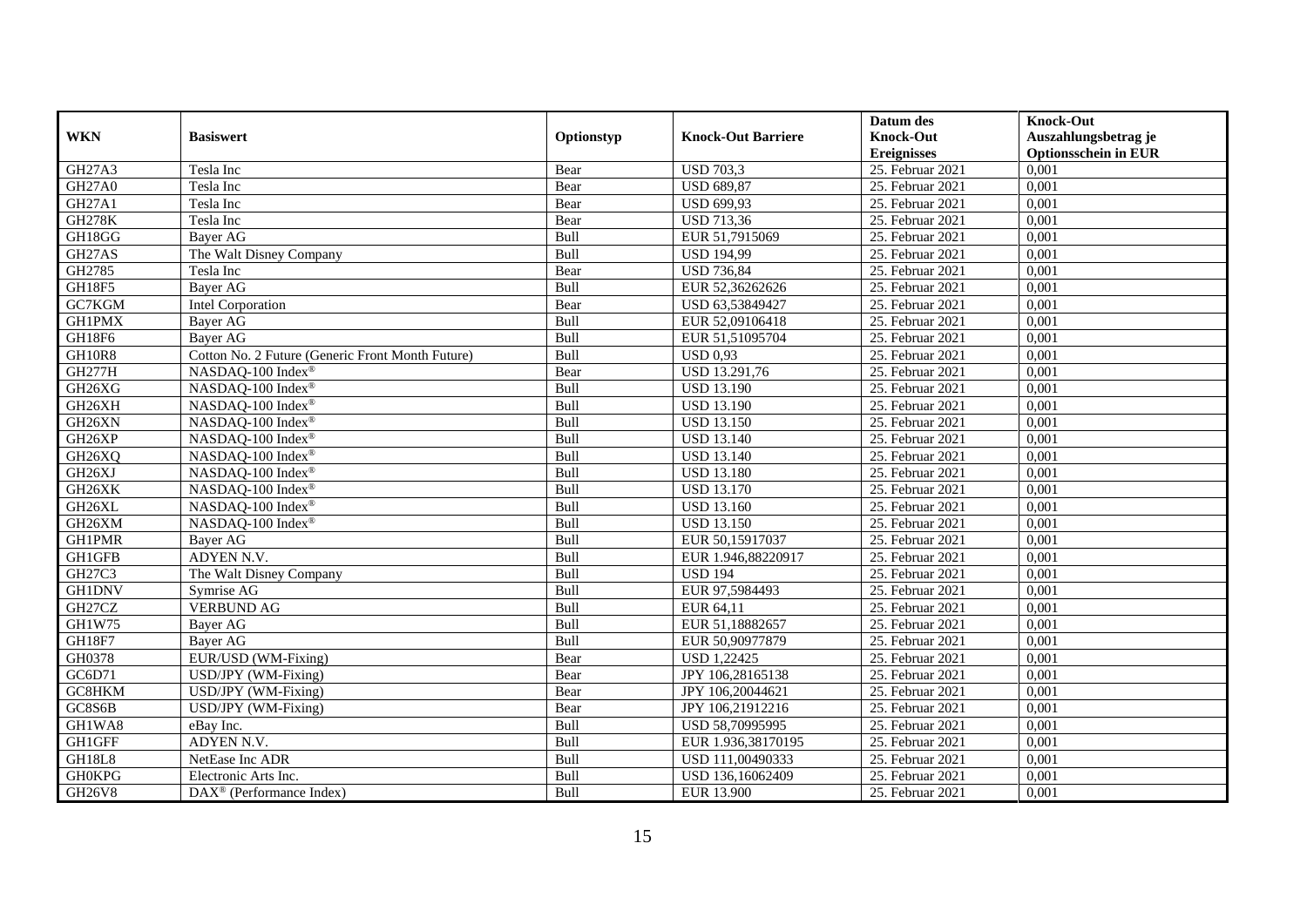|                                 |                                                                   |            |                           | Datum des          | <b>Knock-Out</b>            |
|---------------------------------|-------------------------------------------------------------------|------------|---------------------------|--------------------|-----------------------------|
| <b>WKN</b>                      | <b>Basiswert</b>                                                  | Optionstyp | <b>Knock-Out Barriere</b> | <b>Knock-Out</b>   | Auszahlungsbetrag je        |
|                                 |                                                                   |            |                           | <b>Ereignisses</b> | <b>Optionsschein in EUR</b> |
| GH26V9                          | DAX <sup>®</sup> (Performance Index)                              | Bull       | EUR 13.900                | 25. Februar 2021   | 0,001                       |
| GH271J                          | $DAX^{\circledR}$ (Performance Index)                             | Bull       | <b>EUR 13.900</b>         | 25. Februar 2021   | 0,001                       |
| <b>GH273X</b>                   | $\text{DAX}^{\circledast}$ (Performance Index)/X-DAX <sup>®</sup> | Bull       | <b>EUR 13.890</b>         | 25. Februar 2021   | 0,001                       |
| GH26VG                          | DAX <sup>®</sup> (Performance Index)                              | Bull       | EUR 13.890                | 25. Februar 2021   | 0,001                       |
| GH271Q                          | $\overline{\text{DAX}^{\otimes}}$ (Performance Index)             | Bull       | EUR 13.885                | 25. Februar 2021   | 0,001                       |
| GH26Z2                          | $DAX^{\circledast}$ (Performance Index)/ X-DAX <sup>®</sup>       | Bull       | EUR 13.900                | 25. Februar 2021   | 0,001                       |
| <b>GH273U</b>                   | $DAX^{\circledcirc}$ (Performance Index)/X-DAX <sup>®</sup>       | Bull       | <b>EUR 13.900</b>         | 25. Februar 2021   | 0,001                       |
| GH26VH                          | DAX <sup>®</sup> (Performance Index)                              | Bull       | EUR 13.890                | 25. Februar 2021   | 0,001                       |
| GH2725                          | DAX <sup>®</sup> (Performance Index)                              | Bull       | EUR 13.895                | 25. Februar 2021   | 0,001                       |
| GH26XW                          | NASDAQ-100 Index®                                                 | Bull       | <b>USD 13.100</b>         | 25. Februar 2021   | 0,001                       |
| <b>GH273Y</b>                   | DAX <sup>®</sup> (Performance Index)/X-DAX <sup>®</sup>           | Bull       | EUR 13.895                | 25. Februar 2021   | 0,001                       |
| GH26VE                          | DAX <sup>®</sup> (Performance Index)                              | Bull       | EUR 13.890                | 25. Februar 2021   | 0,001                       |
| <b>GH270W</b>                   | $\text{DAX}^{\circledast}$ (Performance Index)                    | Bull       | EUR 13.890                | 25. Februar 2021   | 0,001                       |
| GH26Z1                          | $DAX^{\circledcirc}$ (Performance Index)/X-DAX <sup>®</sup>       | Bull       | EUR 13.900                | 25. Februar 2021   | 0.001                       |
| <b>GH274H</b>                   | DAX <sup>®</sup> (Performance Index)/ X-DAX <sup>®</sup>          | Bull       | <b>EUR 13.905</b>         | 25. Februar 2021   | 0,001                       |
| GH26XX                          | NASDAQ-100 Index®                                                 | Bull       | <b>USD 13.090</b>         | 25. Februar 2021   | 0,001                       |
| <b>GH273B</b>                   | $\overline{\text{DAX}^{\otimes}}$ (Performance Index)             | Bull       | EUR 13.905                | $25.$ Februar 2021 | 0,001                       |
| GH2740                          | $\text{DAX}^{\circledR}$ (Performance Index)/ X-DAX <sup>®</sup>  | Bull       | <b>EUR 13.885</b>         | $25.$ Februar 2021 | 0,001                       |
| GH26VF                          | $\text{DAX}^{\textcircled{n}}$ (Performance Index)                | Bull       | EUR 13.890                | 25. Februar 2021   | 0,001                       |
| GH26XS                          | NASDAQ-100 Index®                                                 | Bull       | <b>USD 13.120</b>         | 25. Februar 2021   | 0,001                       |
| GH <sub>26</sub> VC             | DAX <sup>®</sup> (Performance Index)                              | Bull       | <b>EUR 13.900</b>         | 25. Februar 2021   | 0,001                       |
| GH26XT                          | NASDAQ-100 Index <sup>®</sup>                                     | Bull       | <b>USD 13.120</b>         | 25. Februar 2021   | 0,001                       |
| GH <sub>26</sub> V <sub>D</sub> | DAX <sup>®</sup> (Performance Index)                              | Bull       | EUR 13.890                | 25. Februar 2021   | 0,001                       |
| GH26XY                          | NASDAQ-100 Index®                                                 | Bull       | <b>USD 13.080</b>         | 25. Februar 2021   | 0,001                       |
| GH <sub>26</sub> VA             | $\text{DAX}^{\textcircled{p}}$ (Performance Index)                | Bull       | <b>EUR 13.900</b>         | 25. Februar 2021   | 0,001                       |
| GH26XZ                          | NASDAQ-100 Index®                                                 | Bull       | <b>USD 13.080</b>         | 25. Februar 2021   | 0,001                       |
| GH <sub>26</sub> VB             | DAX <sup>®</sup> (Performance Index)                              | Bull       | <b>EUR 13.900</b>         | 25. Februar 2021   | 0,001                       |
| GH26XU                          | NASDAQ-100 Index®                                                 | Bull       | <b>USD 13.110</b>         | 25. Februar 2021   | 0,001                       |
| GH26XV                          | NASDAQ-100 Index®                                                 | Bull       | <b>USD 13.100</b>         | 25. Februar 2021   | 0,001                       |
| GH26XR                          | NASDAQ-100 Index®                                                 | Bull       | <b>USD 13.130</b>         | 25. Februar 2021   | 0,001                       |
| GH26Y0                          | NASDAQ-100 Index®                                                 | Bull       | <b>USD 13.070</b>         | 25. Februar 2021   | 0,001                       |
| GH26VL                          | DAX <sup>®</sup> (Performance Index)                              | Bull       | <b>EUR 13.880</b>         | 25. Februar 2021   | 0,001                       |
| <b>GH273Z</b>                   | $\text{DAX}^{\circledR}$ (Performance Index)/ X-DAX <sup>®</sup>  | Bull       | EUR 13.875                | 25. Februar 2021   | 0,001                       |
| GF4WSY                          | Centerpoint Energy Inc.                                           | Bull       | USD 20,09902547           | 25. Februar 2021   | 0,001                       |
| GF71GY                          | Heineken N.V.                                                     | Bull       | EUR 84,33624239           | 25. Februar 2021   | 0,001                       |
| GH274Q                          | $\text{DAX}^{\otimes}$ (Performance Index)/X-DAX <sup>®</sup>     | Bull       | EUR 13.880                | 25. Februar 2021   | 0,001                       |
| <b>GH274B</b>                   | $DAX^{\circledast}$ (Performance Index)/X-DAX <sup>®</sup>        | Bull       | EUR 13.870                | 25. Februar 2021   | 0,001                       |
| GH18L0                          | NetEase Inc ADR                                                   | Bull       | USD 110,10266896          | 25. Februar 2021   | 0,001                       |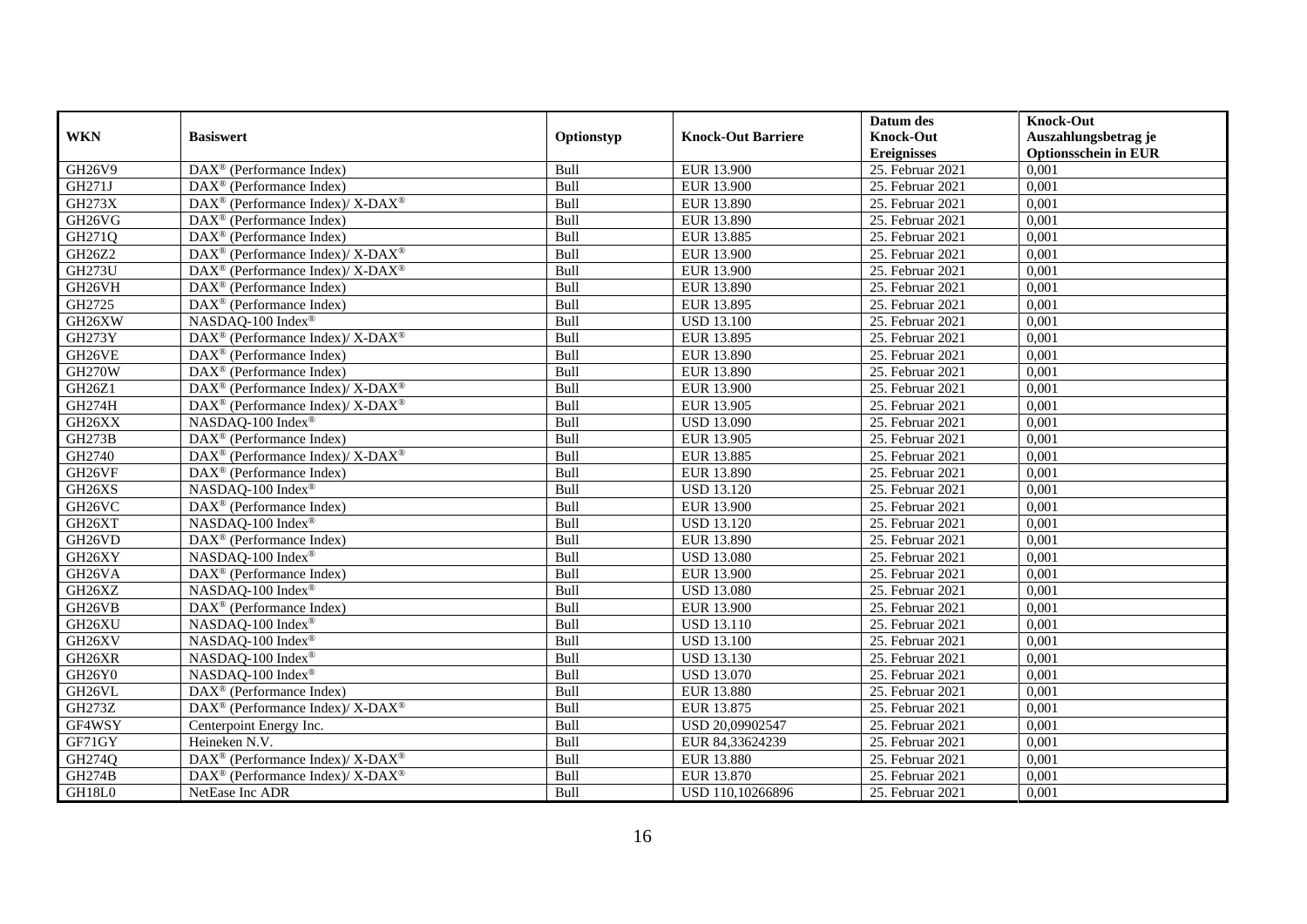|                     |                                                                  |            |                           | Datum des          | <b>Knock-Out</b>            |
|---------------------|------------------------------------------------------------------|------------|---------------------------|--------------------|-----------------------------|
| <b>WKN</b>          | <b>Basiswert</b>                                                 | Optionstyp | <b>Knock-Out Barriere</b> | <b>Knock-Out</b>   | Auszahlungsbetrag je        |
|                     |                                                                  |            |                           | <b>Ereignisses</b> | <b>Optionsschein in EUR</b> |
| <b>GH1WAA</b>       | eBay Inc.                                                        | Bull       | USD 58,38985111           | 25. Februar 2021   | 0,001                       |
| GH26VJ              | DAX <sup>®</sup> (Performance Index)                             | Bull       | <b>EUR 13.880</b>         | 25. Februar 2021   | 0,001                       |
| <b>GH273P</b>       | $\text{DAX}^{\circledR}$ (Performance Index)/ X-DAX <sup>®</sup> | Bull       | EUR 13.845                | 25. Februar 2021   | 0,001                       |
| GH26Y2              | NASDAQ-100 Index®                                                | Bull       | <b>USD 13.050</b>         | 25. Februar 2021   | 0,001                       |
| GH26VK              | DAX <sup>®</sup> (Performance Index)                             | Bull       | <b>EUR 13.880</b>         | 25. Februar 2021   | 0,001                       |
| <b>GH273M</b>       | DAX <sup>®</sup> (Performance Index)/ X-DAX <sup>®</sup>         | Bull       | EUR 13.840                | 25. Februar 2021   | 0,001                       |
| GH26Y3              | NASDAO-100 Index®                                                | Bull       | <b>USD 13.050</b>         | 25. Februar 2021   | 0,001                       |
| GH26Y1              | NASDAQ-100 Index®                                                | Bull       | <b>USD 13.060</b>         | 25. Februar 2021   | 0,001                       |
| GH2744              | $\text{DAX}^{\circledR}$ (Performance Index)/ X-DAX <sup>®</sup> | Bull       | EUR 13.855                | 25. Februar 2021   | 0,001                       |
| <b>GH273L</b>       | DAX <sup>®</sup> (Performance Index)/ X-DAX <sup>®</sup>         | Bull       | EUR 13.850                | 25. Februar 2021   | 0,001                       |
| GH2741              | DAX <sup>®</sup> (Performance Index)/ X-DAX <sup>®</sup>         | Bull       | EUR 13.865                | 25. Februar 2021   | 0,001                       |
| GH2742              | DAX <sup>®</sup> (Performance Index)/X-DAX <sup>®</sup>          | Bull       | EUR 13.860                | 25. Februar 2021   | 0,001                       |
| GH26Y7              | NASDAQ-100 Index®                                                | Bull       | <b>USD 13.020</b>         | 25. Februar 2021   | 0,001                       |
| <b>GH26Y8</b>       | NASDAQ-100 Index®                                                | Bull       | <b>USD 13.010</b>         | 25. Februar 2021   | 0.001                       |
| GH26Y4              | NASDAQ-100 Index®                                                | Bull       | <b>USD 13.040</b>         | 25. Februar 2021   | 0,001                       |
| GH26Y5              | NASDAQ-100 Index®                                                | Bull       | <b>USD 13.040</b>         | 25. Februar 2021   | 0,001                       |
| GH26Z6              | S&P 500 <sup>®</sup> Index                                       | Bull       | <b>USD 3.872,5</b>        | $25.$ Februar 2021 | 0,001                       |
| GH26Y6              | NASDAQ-100 Index®                                                | Bull       | <b>USD 13.030</b>         | $25.$ Februar 2021 | 0,001                       |
| GH26Z7              | S&P 500 <sup>®</sup> Index                                       | Bull       | <b>USD 3.872,5</b>        | 25. Februar 2021   | 0,001                       |
| GH26Z8              | S&P 500 <sup>®</sup> Index                                       | Bull       | <b>USD 3.870</b>          | 25. Februar 2021   | 0,001                       |
| GH26Z9              | S&P 500 <sup>®</sup> Index                                       | Bull       | <b>USD 3.870</b>          | 25. Februar 2021   | 0,001                       |
| <b>GH1WAH</b>       | eBay Inc.                                                        | Bull       | USD 58,07974568           | 25. Februar 2021   | 0,001                       |
| GH18EZ              | American Water Works Co Inc                                      | Bull       | USD 146,65804705          | 25. Februar 2021   | 0,001                       |
| <b>GH27C8</b>       | The Walt Disney Company                                          | Bull       | <b>USD 193,01</b>         | 25. Februar 2021   | 0,001                       |
| <b>GH1PKQ</b>       | <b>Monster Beverage Corporation</b>                              | Bull       | USD 86,15762791           | 25. Februar 2021   | 0,001                       |
| GH26ZA              | S&P 500 <sup>®</sup> Index                                       | Bull       | <b>USD 3.867,5</b>        | 25. Februar 2021   | 0,001                       |
| GH26Y9              | NASDAQ-100 Index®                                                | Bull       | <b>USD 13.000</b>         | 25. Februar 2021   | 0,001                       |
| GH <sub>26</sub> YA | NASDAQ-100 Index®                                                | Bull       | <b>USD 12.980</b>         | 25. Februar 2021   | 0,001                       |
| GH26ZB              | S&P 500 <sup>®</sup> Index                                       | Bull       | USD 3.867,5               | 25. Februar 2021   | 0,001                       |
| GH26YB              | NASDAQ-100 Index <sup>®</sup>                                    | Bull       | <b>USD 12.980</b>         | 25. Februar 2021   | 0,001                       |
| GH26ZC              | S&P 500 <sup>®</sup> Index                                       | Bull       | <b>USD 3.865</b>          | 25. Februar 2021   | 0,001                       |
| GH26ZD              | S&P 500 <sup>®</sup> Index                                       | Bull       | <b>USD 3.865</b>          | 25. Februar 2021   | 0,001                       |
| GH26YG              | NASDAQ-100 Index®                                                | Bull       | <b>USD 12.940</b>         | 25. Februar 2021   | 0,001                       |
| GH26YH              | NASDAQ-100 Index®                                                | Bull       | <b>USD 12.940</b>         | 25. Februar 2021   | 0,001                       |
| GH18L4              | NetEase Inc ADR                                                  | Bull       | USD 109,09016147          | 25. Februar 2021   | 0,001                       |
| GH1WAB              | eBay Inc.                                                        | Bull       | USD 57,76964026           | 25. Februar 2021   | 0,001                       |
| GH27AX              | The Walt Disney Company                                          | Bull       | <b>USD 192,02</b>         | 25. Februar 2021   | 0,001                       |
| <b>GH1ZYD</b>       | Align Technology, Inc.                                           | Bull       | USD 548,04508016          | 25. Februar 2021   | 0,001                       |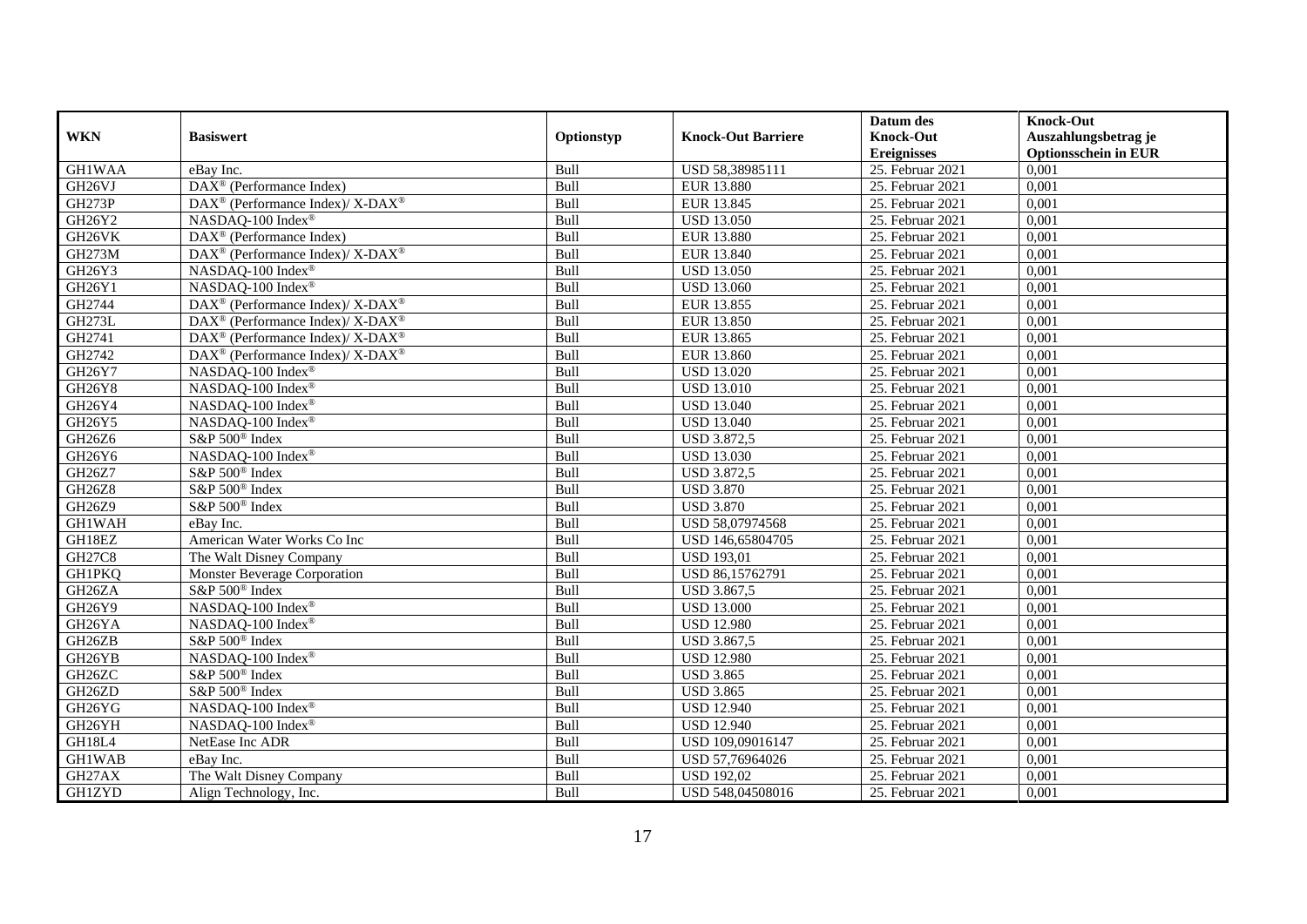|               |                                                          |            |                           | Datum des          | <b>Knock-Out</b>            |
|---------------|----------------------------------------------------------|------------|---------------------------|--------------------|-----------------------------|
| <b>WKN</b>    | <b>Basiswert</b>                                         | Optionstyp | <b>Knock-Out Barriere</b> | <b>Knock-Out</b>   | Auszahlungsbetrag je        |
|               |                                                          |            |                           | <b>Ereignisses</b> | <b>Optionsschein in EUR</b> |
| GH27FL        | Plug Power Inc                                           | Bull       | <b>USD 43,89</b>          | 25. Februar 2021   | 0,001                       |
| GH0GB9        | Mercadolibre Inc.                                        | Bull       | USD 1.627,40069105        | 25. Februar 2021   | 0,001                       |
| <b>GH0KNZ</b> | Electronic Arts Inc.                                     | Bull       | USD 134,93512823          | 25. Februar 2021   | 0,001                       |
| GH27B2        | The Walt Disney Company                                  | Bull       | <b>USD 191,03</b>         | 25. Februar 2021   | 0,001                       |
| GH18EX        | American Water Works Co Inc                              | Bull       | USD 145,23641808          | 25. Februar 2021   | 0,001                       |
| <b>GH27L6</b> | PayPal Holdings, Inc.                                    | Bull       | <b>USD 251,76</b>         | $25.$ Februar 2021 | 0,001                       |
| GH18L6        | NetEase Inc ADR                                          | Bull       | USD 107,62653682          | 25. Februar 2021   | 0,001                       |
| GF6UBF        | Amazon.com, Inc.                                         | Bull       | USD 3.077,86762444        | 25. Februar 2021   | 0,001                       |
| <b>GH1ZSG</b> | MSCI Inc.                                                | Bull       | USD 403,30140651          | 25. Februar 2021   | 0,001                       |
| GH18PZ        | Constellation Brands, Inc.                               | Bull       | USD 218,58441798          | 25. Februar 2021   | 0,001                       |
| GH1W89        | <b>Barrick Gold Corporation</b>                          | Bull       | <b>USD 19,57584</b>       | 25. Februar 2021   | 0,001                       |
| GH1H6J        | Illumina, Inc.                                           | Bull       | USD 441,89046566          | 25. Februar 2021   | 0,001                       |
| GH27JM        | <b>Comcast Corporation</b>                               | Bull       | <b>USD 52,38</b>          | 25. Februar 2021   | 0,001                       |
| <b>GH23A8</b> | Dow Jones Industrial Average® Index                      | Bull       | <b>USD 31.400</b>         | 25. Februar 2021   | 0,001                       |
| <b>GH1GHN</b> | Align Technology, Inc.                                   | Bull       | USD 551,88011295          | 25. Februar 2021   | 0,001                       |
| GH18D0        | Square Inc                                               | Bull       | USD 229,3271              | 25. Februar 2021   | 0,001                       |
| GF25B2        | Walmart Inc.                                             | Bull       | USD 132,33483586          | 25. Februar 2021   | 0,001                       |
| GF3KEZ        | <b>Costco Wholesale Corporation</b>                      | Bull       | USD 336,52884388          | 25. Februar 2021   | 0,001                       |
| GH1KM7        | Cintas Corp                                              | Bull       | USD 329,29726228          | 25. Februar 2021   | 0,001                       |
| GH27EY        | Plug Power Inc                                           | Bull       | <b>USD 43,58</b>          | 25. Februar 2021   | 0,001                       |
| GH26Z4        | DAX <sup>®</sup> (Performance Index)/ X-DAX <sup>®</sup> | Bull       | <b>EUR 13.800</b>         | 25. Februar 2021   | 0,001                       |
| <b>GH270U</b> | $\text{DAX}^{\textcircled{p}}$ (Performance Index)       | Bull       | <b>EUR 13.880</b>         | 25. Februar 2021   | 0.001                       |
| GF6MGE        | Amazon.com, Inc.                                         | Bull       | USD 3.087,92574339        | $25.$ Februar 2021 | 0,001                       |
| GH26ZL        | S&P 500 <sup>®</sup> Index                               | Bull       | <b>USD 3.855</b>          | 25. Februar 2021   | 0,001                       |
| GH23A9        | Dow Jones Industrial Average® Index                      | Bull       | <b>USD 31.400</b>         | 25. Februar 2021   | 0,001                       |
| GH18CT        | Square Inc                                               | Bull       | USD 230,50976676          | 25. Februar 2021   | 0,001                       |
| GH26Z3        | DAX <sup>®</sup> (Performance Index)/X-DAX <sup>®</sup>  | Bull       | <b>EUR 13.800</b>         | 25. Februar 2021   | 0,001                       |
| <b>GH1WAG</b> | eBay Inc.                                                | Bull       | USD 57,139426             | $25.$ Februar 2021 | 0,001                       |
| GH23A6        | Dow Jones Industrial Average® Index                      | Bull       | <b>USD 31.420</b>         | 25. Februar 2021   | 0,001                       |
| GF8HNB        | Amazon.com, Inc.                                         | Bull       | USD 3.091.93646914        | 25. Februar 2021   | 0.001                       |
| GH26ZM        | S&P 500 <sup>®</sup> Index                               | Bull       | <b>USD 3.855</b>          | 25. Februar 2021   | 0,001                       |
| GH23HT        | NASDAQ-100 Index®                                        | Bull       | <b>USD 12.970</b>         | 25. Februar 2021   | 0,001                       |
| GH18CZ        | Square Inc                                               | Bull       | USD 225,74903197          | 25. Februar 2021   | 0,001                       |
| <b>GH1WAF</b> | eBav Inc.                                                | Bull       | USD 57,44953142           | $25.$ Februar 2021 | 0,001                       |
| <b>GH23A7</b> | Dow Jones Industrial Average <sup>®</sup> Index          | Bull       | <b>USD 31.420</b>         | 25. Februar 2021   | 0,001                       |
| GH26ZQ        | S&P 500 <sup>®</sup> Index                               | Bull       | <b>USD 3.850</b>          | 25. Februar 2021   | 0,001                       |
| GH23HS        | NASDAQ-100 Index®                                        | Bull       | <b>USD 12.970</b>         | 25. Februar 2021   | 0,001                       |
| GH18CH        | Square Inc                                               | Bull       | USD 224,55634262          | 25. Februar 2021   | 0,001                       |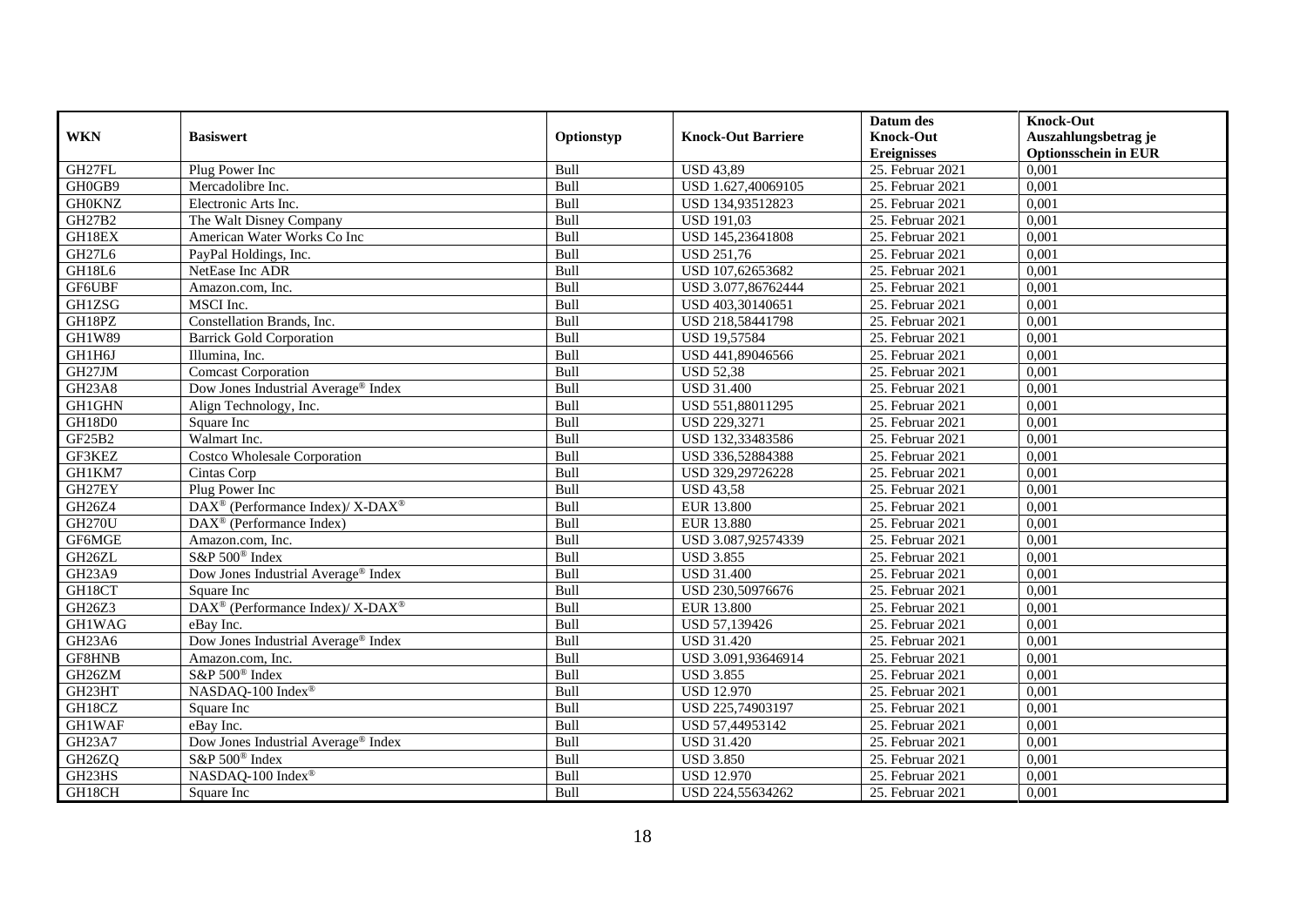|                     |                                                 |            |                           | Datum des          | <b>Knock-Out</b>            |
|---------------------|-------------------------------------------------|------------|---------------------------|--------------------|-----------------------------|
| <b>WKN</b>          | <b>Basiswert</b>                                | Optionstyp | <b>Knock-Out Barriere</b> | <b>Knock-Out</b>   | Auszahlungsbetrag je        |
|                     |                                                 |            |                           | <b>Ereignisses</b> | <b>Optionsschein in EUR</b> |
| GF6DBH              | Amazon.com, Inc.                                | Bull       | USD 3.074,5581593         | 25. Februar 2021   | 0,001                       |
| GH23AA              | Dow Jones Industrial Average® Index             | Bull       | <b>USD 31.380</b>         | 25. Februar 2021   | 0,001                       |
| GH <sub>26</sub> ZR | S&P 500 <sup>®</sup> Index                      | Bull       | <b>USD 3.850</b>          | 25. Februar 2021   | 0,001                       |
| GH26YQ              | NASDAQ-100 Index®                               | Bull       | <b>USD 12.850</b>         | 25. Februar 2021   | 0,001                       |
| GH23AB              | Dow Jones Industrial Average <sup>®</sup> Index | Bull       | <b>USD 31.380</b>         | 25. Februar 2021   | 0,001                       |
| GH26ZE              | S&P 500 <sup>®</sup> Index                      | Bull       | <b>USD 3.862,5</b>        | 25. Februar 2021   | 0,001                       |
| GH <sub>26</sub> YC | NASDAQ-100 Index®                               | Bull       | <b>USD 12.960</b>         | 25. Februar 2021   | 0,001                       |
| GH26ZF              | S&P 500 <sup>®</sup> Index                      | Bull       | USD 3.862,5               | 25. Februar 2021   | 0,001                       |
| GH26YD              | NASDAQ-100 Index®                               | Bull       | <b>USD 12.960</b>         | 25. Februar 2021   | 0,001                       |
| GH26ZS              | S&P 500 <sup>®</sup> Index                      | Bull       | <b>USD 3.847,5</b>        | 25. Februar 2021   | 0,001                       |
| GH26YS              | NASDAQ-100 Index®                               | Bull       | <b>USD 12.840</b>         | 25. Februar 2021   | 0,001                       |
| GH26YT              | NASDAQ-100 Index®                               | Bull       | <b>USD 12.840</b>         | 25. Februar 2021   | 0,001                       |
| GH26ZT              | S&P 500 <sup>®</sup> Index                      | Bull       | <b>USD 3.847,5</b>        | 25. Februar 2021   | 0,001                       |
| GH26YL              | NASDAO-100 Index <sup>®</sup>                   | Bull       | <b>USD 12.900</b>         | 25. Februar 2021   | 0.001                       |
| GH26ZG              | S&P 500 <sup>®</sup> Index                      | Bull       | <b>USD 3.860</b>          | 25. Februar 2021   | 0,001                       |
| GH26ZH              | S&P 500 <sup>®</sup> Index                      | Bull       | <b>USD 3.860</b>          | 25. Februar 2021   | 0,001                       |
| GH26YM              | NASDAQ-100 Index®                               | Bull       | <b>USD 12.900</b>         | 25. Februar 2021   | 0,001                       |
| GH26ZJ              | S&P 500 <sup>®</sup> Index                      | Bull       | <b>USD 3.857,5</b>        | 25. Februar 2021   | 0,001                       |
| GH26YE              | NASDAQ-100 Index®                               | Bull       | <b>USD 12.950</b>         | 25. Februar 2021   | 0,001                       |
| GH26YF              | NASDAQ-100 Index®                               | Bull       | <b>USD 12.950</b>         | 25. Februar 2021   | 0,001                       |
| GH26ZK              | S&P 500 <sup>®</sup> Index                      | Bull       | <b>USD 3.857,5</b>        | 25. Februar 2021   | 0,001                       |
| GH26YN              | NASDAQ-100 Index®                               | Bull       | <b>USD 12.880</b>         | 25. Februar 2021   | 0,001                       |
| GH26ZN              | S&P 500 <sup>®</sup> Index                      | Bull       | <b>USD 3.852,5</b>        | 25. Februar 2021   | 0,001                       |
| GH26YP              | NASDAQ-100 Index®                               | Bull       | <b>USD 12.880</b>         | 25. Februar 2021   | 0,001                       |
| GH26ZP              | S&P 500 <sup>®</sup> Index                      | Bull       | <b>USD 3.852,5</b>        | 25. Februar 2021   | 0,001                       |
| GH26ZU              | S&P 500 <sup>®</sup> Index                      | Bull       | <b>USD 3.845</b>          | 25. Februar 2021   | 0,001                       |
| GH26YJ              | NASDAQ-100 Index®                               | Bull       | <b>USD 12.920</b>         | 25. Februar 2021   | 0,001                       |
| GH26ZV              | S&P 500 <sup>®</sup> Index                      | Bull       | <b>USD 3.845</b>          | 25. Februar 2021   | 0,001                       |
| GH26YK              | NASDAQ-100 Index®                               | Bull       | <b>USD 12.920</b>         | 25. Februar 2021   | 0,001                       |
| GH26YU              | NASDAQ-100 Index®                               | Bull       | <b>USD 12.820</b>         | 25. Februar 2021   | 0,001                       |
| GH2704              | S&P 500 <sup>®</sup> Index                      | Bull       | <b>USD 3.832,5</b>        | 25. Februar 2021   | 0,001                       |
| GH26YV              | NASDAQ-100 Index®                               | Bull       | <b>USD 12.820</b>         | 25. Februar 2021   | 0,001                       |
| GH2705              | S&P 500 <sup>®</sup> Index                      | Bull       | <b>USD 3.832,5</b>        | 25. Februar 2021   | 0,001                       |
| GH26YR              | NASDAQ-100 Index®                               | Bull       | <b>USD 12.850</b>         | 25. Februar 2021   | 0,001                       |
| GH26ZY              | S&P 500 <sup>®</sup> Index                      | Bull       | <b>USD 3.840</b>          | 25. Februar 2021   | 0,001                       |
| GH26ZZ              | S&P 500 <sup>®</sup> Index                      | Bull       | <b>USD 3.840</b>          | 25. Februar 2021   | 0,001                       |
| GH2706              | S&P 500 <sup>®</sup> Index                      | Bull       | <b>USD 3.830</b>          | 25. Februar 2021   | 0,001                       |
| GH2707              | S&P 500 <sup>®</sup> Index                      | Bull       | <b>USD 3.830</b>          | 25. Februar 2021   | 0,001                       |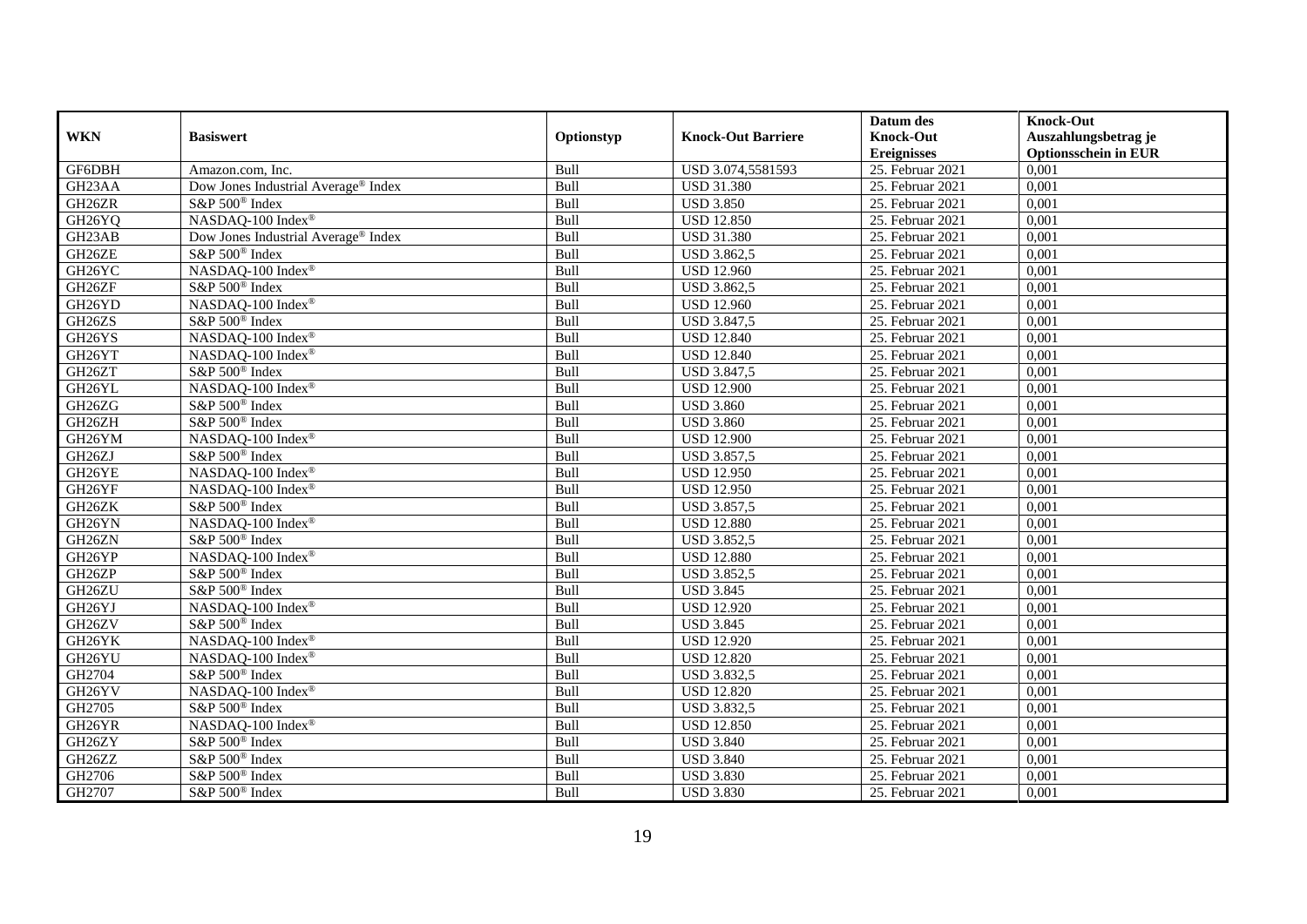|                     |                                                  |            |                           | Datum des          | <b>Knock-Out</b>            |
|---------------------|--------------------------------------------------|------------|---------------------------|--------------------|-----------------------------|
| <b>WKN</b>          | <b>Basiswert</b>                                 | Optionstyp | <b>Knock-Out Barriere</b> | <b>Knock-Out</b>   | Auszahlungsbetrag je        |
|                     |                                                  |            |                           | <b>Ereignisses</b> | <b>Optionsschein in EUR</b> |
| <b>GH270B</b>       | S&P 500 <sup>®</sup> Index                       | Bull       | <b>USD 3.825</b>          | 25. Februar 2021   | 0,001                       |
| GH26ZW              | S&P 500 <sup>®</sup> Index                       | Bull       | <b>USD 3.842,5</b>        | 25. Februar 2021   | 0,001                       |
| GH26ZX              | S&P 500 <sup>®</sup> Index                       | Bull       | <b>USD 3.842,5</b>        | 25. Februar 2021   | 0,001                       |
| GH2702              | S&P 500 <sup>®</sup> Index                       | Bull       | <b>USD 3.835</b>          | 25. Februar 2021   | 0,001                       |
| GH2703              | S&P 500 <sup>®</sup> Index                       | Bull       | <b>USD 3.835</b>          | 25. Februar 2021   | 0,001                       |
| GH2700              | S&P 500 <sup>®</sup> Index                       | Bull       | USD 3.837,5               | 25. Februar 2021   | 0,001                       |
| GH2701              | S&P 500 <sup>®</sup> Index                       | Bull       | USD 3.837,5               | 25. Februar 2021   | 0,001                       |
| GH2708              | S&P 500 <sup>®</sup> Index                       | Bull       | <b>USD 3.827,5</b>        | 25. Februar 2021   | 0,001                       |
| GH2709              | S&P 500 <sup>®</sup> Index                       | Bull       | <b>USD 3.827,5</b>        | 25. Februar 2021   | 0,001                       |
| <b>GH270A</b>       | S&P 500 <sup>®</sup> Index                       | Bull       | <b>USD 3.825</b>          | 25. Februar 2021   | 0,001                       |
| GH1H2J              | Pfizer Inc.                                      | Bull       | USD 33,60522767           | 25. Februar 2021   | 0,001                       |
| GH10R9              | Cotton No. 2 Future (Generic Front Month Future) | Bull       | $\overline{USD 0.91}$     | 25. Februar 2021   | 0,001                       |
| GH1B6W              | Nvidia Corporation                               | Bull       | USD 534,36072359          | 25. Februar 2021   | 0,001                       |
| GH1B73              | Nvidia Corporation                               | Bull       | USD 531,47402099          | 25. Februar 2021   | 0,001                       |
| GH0V71              | <b>Barrick Gold Corporation</b>                  | Bull       | USD 19,43440341           | $25.$ Februar 2021 | 0,001                       |
| GF3KF0              | <b>Costco Wholesale Corporation</b>              | Bull       | USD 333,49448387          | 25. Februar 2021   | 0,001                       |
| GH1PKH              | Monster Beverage Corporation                     | Bull       | USD 85,36682359           | 25. Februar 2021   | 0,001                       |
| GH1KM8              | Cintas Corp                                      | Bull       | USD 326,77475537          | 25. Februar 2021   | 0,001                       |
| GC6XKL              | Verisk Analytics Inc                             | Bull       | USD 165,00394375          | 25. Februar 2021   | 0,001                       |
| <b>GF8K45</b>       | Amazon.com, Inc.                                 | Bull       | USD 3.064,5778275         | 25. Februar 2021   | 0,001                       |
| GF71WE              | Amazon.com, Inc.                                 | Bull       | USD 3.069,53534148        | 25. Februar 2021   | 0,001                       |
| <b>GH1TQH</b>       | <b>CVS Health Corporation</b>                    | Bull       | USD 69,24282132           | 25. Februar 2021   | 0,001                       |
| GF61Q9              | Amazon.com, Inc.                                 | Bull       | USD 3.048,02940764        | $25.$ Februar 2021 | 0,001                       |
| GH <sub>23</sub> AG | Dow Jones Industrial Average® Index              | Bull       | <b>USD 31.320</b>         | 25. Februar 2021   | 0,001                       |
| GH26YY              | NASDAQ-100 Index®                                | Bull       | <b>USD 12.780</b>         | 25. Februar 2021   | 0,001                       |
| GH1PNM              | Gilead Sciences, Inc.                            | Bull       | USD 62,56585345           | 25. Februar 2021   | 0,001                       |
| GH0J0C              | Facebook, Inc.                                   | Bull       | USD 254,04776148          | 25. Februar 2021   | 0,001                       |
| <b>GH0DLU</b>       | Alibaba Group Holding Limited                    | Bull       | <b>USD 241,303</b>        | $25.$ Februar 2021 | 0.001                       |
| GF6DBJ              | Amazon.com, Inc.                                 | Bull       | USD 3.053,35479853        | 25. Februar 2021   | 0,001                       |
| GH26YZ              | NASDAQ-100 Index®                                | Bull       | <b>USD 12.780</b>         | 25. Februar 2021   | 0,001                       |
| GH23AH              | Dow Jones Industrial Average® Index              | Bull       | <b>USD 31.320</b>         | 25. Februar 2021   | 0,001                       |
| <b>GH270C</b>       | S&P 500 <sup>®</sup> Index                       | Bull       | <b>USD 3.822,5</b>        | 25. Februar 2021   | 0.001                       |
| GH27FQ              | NIO Inc                                          | Bull       | <b>USD 46,69</b>          | 25. Februar 2021   | 0,001                       |
| GH26YW              | NASDAQ-100 Index®                                | Bull       | <b>USD 12.800</b>         | 25. Februar 2021   | 0,001                       |
| <b>GH270D</b>       | S&P 500 <sup>®</sup> Index                       | Bull       | <b>USD 3.822,5</b>        | 25. Februar 2021   | 0,001                       |
| GH23AD              | Dow Jones Industrial Average <sup>®</sup> Index  | Bull       | <b>USD 31.350</b>         | 25. Februar 2021   | 0,001                       |
| GH27FR              | NIO Inc                                          | Bull       | <b>USD 46,22</b>          | 25. Februar 2021   | 0,001                       |
| GH26YX              | NASDAQ-100 Index®                                | Bull       | <b>USD 12.800</b>         | 25. Februar 2021   | 0,001                       |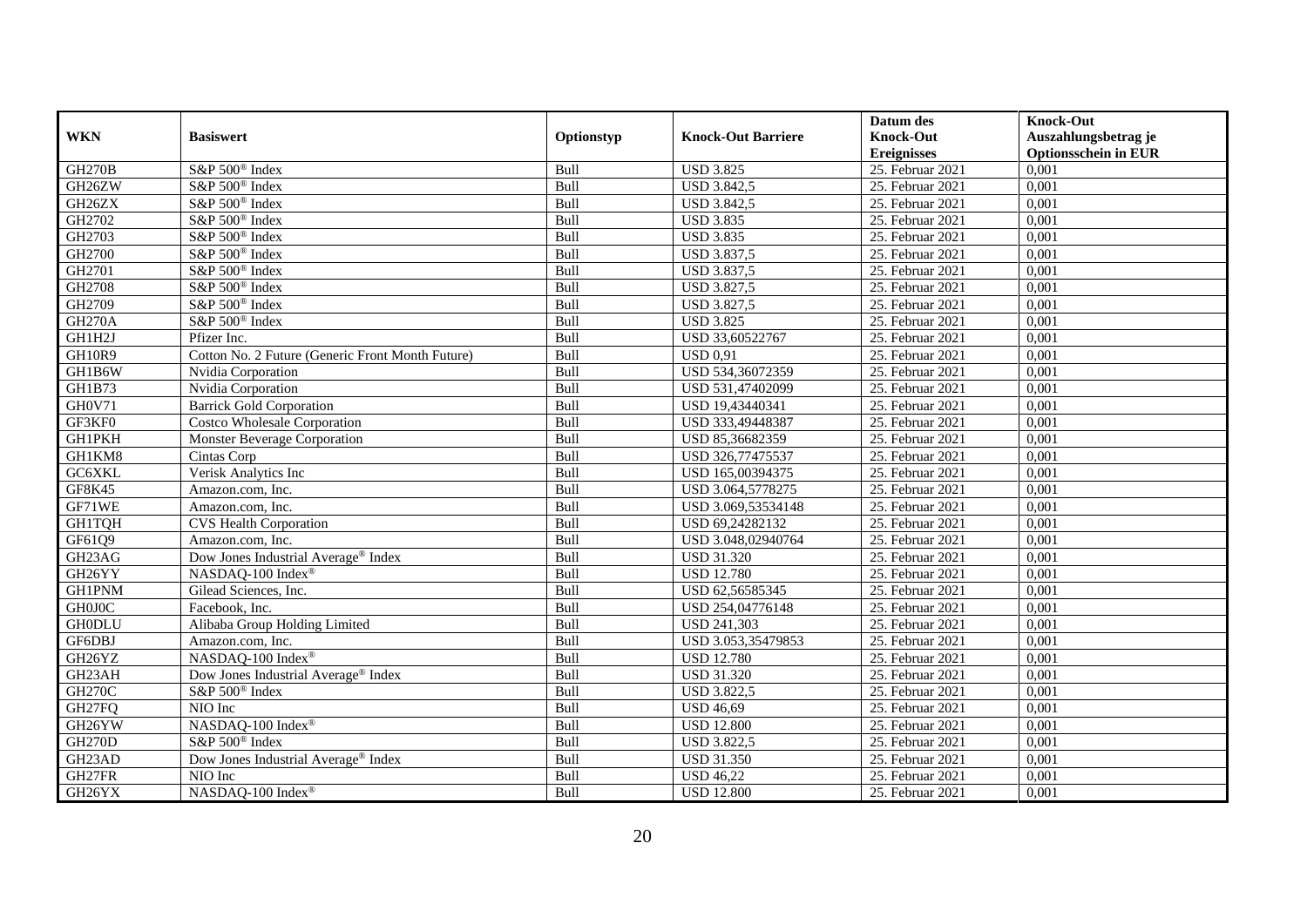|                     |                                                             |            |                           | Datum des          | <b>Knock-Out</b>            |
|---------------------|-------------------------------------------------------------|------------|---------------------------|--------------------|-----------------------------|
| <b>WKN</b>          | <b>Basiswert</b>                                            | Optionstyp | <b>Knock-Out Barriere</b> | <b>Knock-Out</b>   | Auszahlungsbetrag je        |
|                     |                                                             |            |                           | <b>Ereignisses</b> | <b>Optionsschein in EUR</b> |
| <b>GH270G</b>       | S&P 500 <sup>®</sup> Index                                  | Bull       | <b>USD 3.817,5</b>        | 25. Februar 2021   | 0,001                       |
| GH23AE              | Dow Jones Industrial Average® Index                         | Bull       | <b>USD 31.340</b>         | 25. Februar 2021   | 0,001                       |
| GH27FS              | NIO Inc                                                     | Bull       | <b>USD 46,46</b>          | 25. Februar 2021   | 0,001                       |
| <b>GH270H</b>       | S&P 500 <sup>®</sup> Index                                  | Bull       | <b>USD 3.817,5</b>        | 25. Februar 2021   | 0,001                       |
| GH23AF              | Dow Jones Industrial Average® Index                         | Bull       | <b>USD 31.340</b>         | 25. Februar 2021   | 0,001                       |
| <b>GH270E</b>       | S&P 500 <sup>®</sup> Index                                  | Bull       | <b>USD 3.820</b>          | 25. Februar 2021   | 0,001                       |
| GH <sub>23</sub> AJ | Dow Jones Industrial Average® Index                         | Bull       | <b>USD 31.300</b>         | 25. Februar 2021   | 0,001                       |
| <b>GH270F</b>       | S&P 500 <sup>®</sup> Index                                  | Bull       | <b>USD 3.820</b>          | 25. Februar 2021   | 0,001                       |
| GH23AK              | Dow Jones Industrial Average® Index                         | Bull       | <b>USD 31.300</b>         | 25. Februar 2021   | 0,001                       |
| GH23AC              | Dow Jones Industrial Average® Index                         | Bull       | <b>USD 31.350</b>         | 25. Februar 2021   | 0,001                       |
| <b>GH270J</b>       | S&P 500 <sup>®</sup> Index                                  | Bull       | <b>USD 3.815</b>          | 25. Februar 2021   | 0,001                       |
| <b>GH270K</b>       | S&P 500 <sup>®</sup> Index                                  | Bull       | <b>USD 3.815</b>          | 25. Februar 2021   | 0,001                       |
| <b>GHOVLF</b>       | DAX <sup>®</sup> (Performance Index)/ X-DAX <sup>®</sup>    | Bull       | EUR 13.667,50629473       | 26. Februar 2021   | 0,001                       |
| <b>GH0VLH</b>       | $DAX^{\circledcirc}$ (Performance Index)/X-DAX <sup>®</sup> | Bull       | EUR 13.657,49018646       | 26. Februar 2021   | 0.001                       |
| <b>GH0VLN</b>       | DAX <sup>®</sup> (Performance Index)/ X-DAX <sup>®</sup>    | Bull       | EUR 13.647,47407819       | 26. Februar 2021   | 0,001                       |
| GF7Z2K              | Roche Holding AG                                            | Bull       | CHF 293,73342956          | 26. Februar 2021   | 0,001                       |
| GH1H0G              | Prosus NV                                                   | Bull       | EUR 97,42817217           | $26.$ Februar 2021 | 0,001                       |
| GF8JH1              | 1 Feinunze Gold, Feinheit mind. 0,995, LBMA                 | Bull       | USD 1.758,39317262        | $26.$ Februar 2021 | 0,001                       |
| GF5YMG              | Roche Holding AG                                            | Bull       | CHF 295,22182823          | 26. Februar 2021   | 0,001                       |
| GH1H0F              | Prosus NV                                                   | Bull       | EUR 98,24942119           | 26. Februar 2021   | 0,001                       |
| <b>GH1KQS</b>       | Anheuser-Busch InBev N.V.                                   | Bull       | EUR 49,35145002           | 26. Februar 2021   | 0,001                       |
| <b>GH1GFC</b>       | ADYEN N.V.                                                  | Bull       | EUR 1.894,79469812        | 26. Februar 2021   | 0,001                       |
| GF7Z4H              | Roche Holding AG                                            | Bull       | CHF 294,78516057          | 26. Februar 2021   | 0,001                       |
| <b>GH1DPW</b>       | Deutsche Post AG                                            | Bull       | EUR 41,05836507           | 26. Februar 2021   | 0,001                       |
| <b>GH1GJR</b>       | Aalberts Industries N.V.                                    | Bull       | EUR 39,15955527           | 26. Februar 2021   | 0,001                       |
| GH1G5N              | QIAGEN N.V.                                                 | Bull       | EUR 41,33483912           | 26. Februar 2021   | 0,001                       |
| <b>GH1GFG</b>       | ADYEN N.V.                                                  | Bull       | EUR 1.872,69822988        | 26. Februar 2021   | 0,001                       |
| GF7Z4D              | Roche Holding AG                                            | Bull       | CHF 294,18417144          | 26. Februar 2021   | 0,001                       |
| GH1PU5              | Aalberts Industries N.V.                                    | Bull       | EUR 38,92806549           | 26. Februar 2021   | 0,001                       |
| GH2A06              | Aeroports de Paris SA                                       | Bull       | EUR 105,37                | 26. Februar 2021   | 0,001                       |
| GH1GFD              | ADYEN N.V.                                                  | Bull       | EUR 1.905,20659405        | 26. Februar 2021   | 0,001                       |
| GH1KN3              | $AEX-Index^{\circledR}$                                     | Bull       | EUR 653,32382889          | 26. Februar 2021   | 0,001                       |
| <b>GF7Z27</b>       | Roche Holding AG                                            | Bull       | CHF 294,59484735          | 26. Februar 2021   | 0,001                       |
| GH29Z3              | ABN AMRO Bank N.V.                                          | Bull       | EUR 9,53                  | 26. Februar 2021   | 0,001                       |
| GH1GFE              | ADYEN N.V.                                                  | Bull       | EUR 1.884,31265468        | 26. Februar 2021   | 0,001                       |
| GH09JY              | Merck KGaA                                                  | Bull       | EUR 134,72281477          | 26. Februar 2021   | 0,001                       |
| GH1KN6              | $AEX-Index^{\circledR}$                                     | Bull       | EUR 652,66334191          | 26. Februar 2021   | 0,001                       |
| GF7Z3U              | Roche Holding AG                                            | Bull       | CHF 293,22258885          | 26. Februar 2021   | 0,001                       |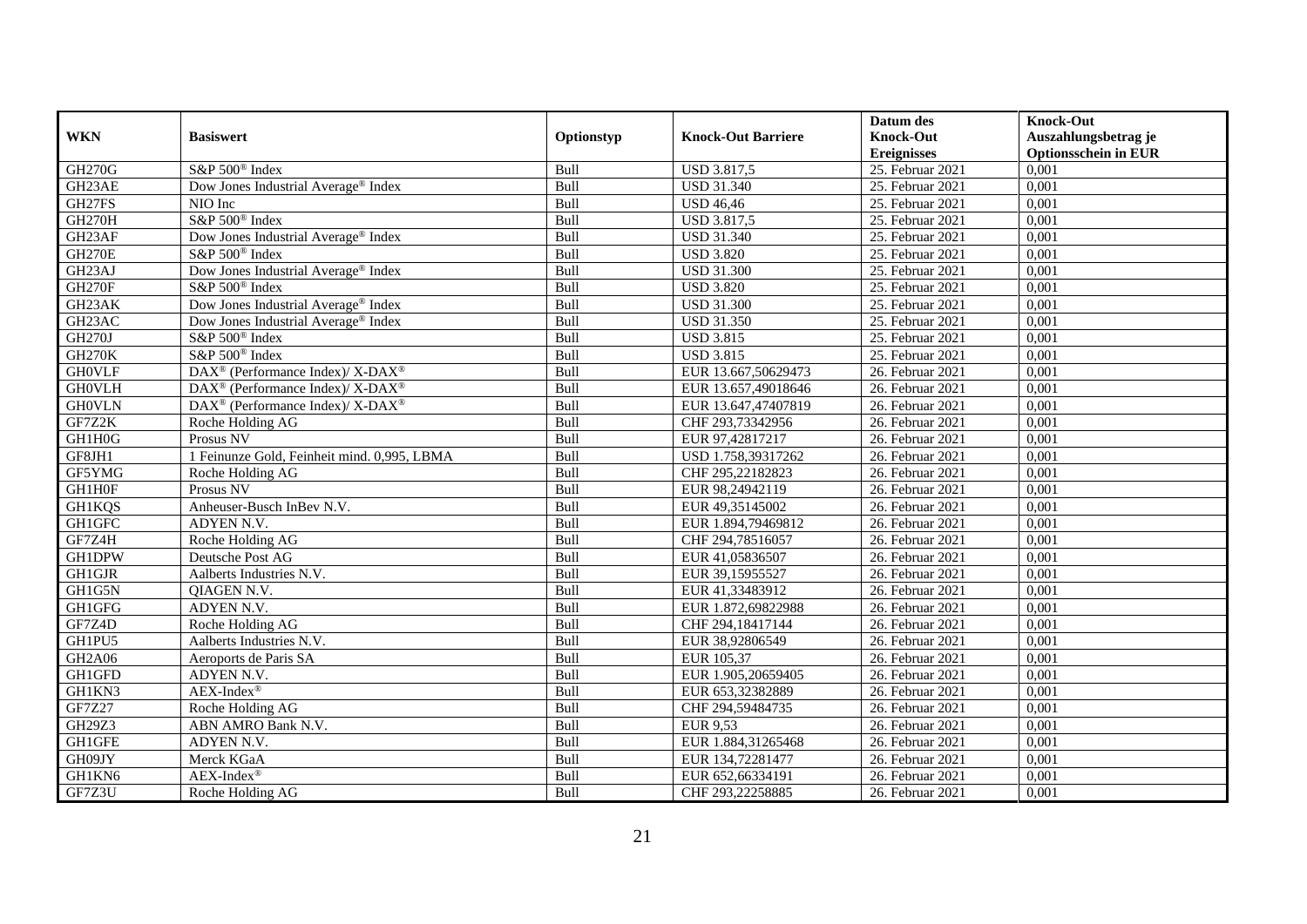|                                  |                                                    |             |                           | Datum des          | <b>Knock-Out</b>            |
|----------------------------------|----------------------------------------------------|-------------|---------------------------|--------------------|-----------------------------|
| <b>WKN</b>                       | <b>Basiswert</b>                                   | Optionstyp  | <b>Knock-Out Barriere</b> | <b>Knock-Out</b>   | Auszahlungsbetrag je        |
|                                  |                                                    |             |                           | <b>Ereignisses</b> | <b>Optionsschein in EUR</b> |
| GH29Z1                           | ABN AMRO Bank N.V.                                 | Bull        | <b>EUR 9,38</b>           | 26. Februar 2021   | 0,001                       |
| <b>GH1GGF</b>                    | ADYEN N.V.                                         | Bull        | EUR 1.926,20074412        | 26. Februar 2021   | 0,001                       |
| GH1KN9                           | $AEX-Index^{\circledR}$                            | Bull        | EUR 651,33236064          | $26.$ Februar 2021 | 0,001                       |
| GF7Z35                           | Roche Holding AG                                   | Bull        | CHF 293,96380876          | 26. Februar 2021   | 0.001                       |
| <b>GH1GFA</b>                    | ADYEN N.V.                                         | Bull        | EUR 1.915,73874285        | 26. Februar 2021   | 0,001                       |
| GH1KN8                           | $AEX-Index^{\circledR}$                            | Bull        | EUR 651,99284758          | 26. Februar 2021   | 0,001                       |
| GF7Z3Q                           | Roche Holding AG                                   | Bull        | CHF 294,39451764          | 26. Februar 2021   | 0,001                       |
| GH29ZT                           | Accor S.A.                                         | Bull        | EUR 34,22                 | 26. Februar 2021   | 0,001                       |
| GH29UB                           | LVMH Moët Hennessy Louis Vuitton SE                | Bull        | EUR 521,89                | 26. Februar 2021   | 0,001                       |
| GF6LDX                           | Symrise AG                                         | Bull        | EUR 97,11208157           | 26. Februar 2021   | 0,001                       |
| GH29ZZ                           | Accor S.A.                                         | Bull        | EUR 33,61                 | 26. Februar 2021   | 0,001                       |
| GH29U9                           | LVMH Moët Hennessy Louis Vuitton SE                | Bull        | EUR 524,57                | 26. Februar 2021   | 0,001                       |
| <b>GH1H71</b>                    | <b>NESTE OYJ</b>                                   | Bull        | EUR 54,31260052           | 26. Februar 2021   | 0,001                       |
| <b>GH1PPY</b>                    | Engie                                              | Bull        | EUR 12,37746604           | 26. Februar 2021   | 0,001                       |
| <b>GH2A01</b>                    | Accor S.A.                                         | Bull        | <b>EUR 34,84</b>          | 26. Februar 2021   | 0,001                       |
| GH29VG                           | LVMH Moët Hennessy Louis Vuitton SE                | Bull        | EUR 529,94                | 26. Februar 2021   | 0,001                       |
| GH1H72                           | <b>NESTE OYJ</b>                                   | Bull        | EUR 53,48133632           | 26. Februar 2021   | 0,001                       |
| GH29U6                           | LVMH Moët Hennessy Louis Vuitton SE                | <b>Bull</b> | EUR 527,26                | 26. Februar 2021   | 0,001                       |
| GH <sub>2</sub> A0V              | ACS, Actividades de Construcción y Servicios, S.A. | Bull        | <b>EUR 25,55</b>          | 26. Februar 2021   | 0,001                       |
| GH29YJ                           | Adecco Group AG                                    | Bull        | CHF 57,97                 | 26. Februar 2021   | 0,001                       |
| GH <sub>2</sub> A <sub>1</sub> J | ACS, Actividades de Construcción y Servicios, S.A. | Bull        | <b>EUR 24,97</b>          | 26. Februar 2021   | 0,001                       |
| GH27DM                           | Airbus SE                                          | Bull        | EUR 96,80917258           | 26. Februar 2021   | 0,001                       |
| GH29S0                           | Rio Tinto Plc                                      | Bull        | GBP 63,4                  | 26. Februar 2021   | 0,001                       |
| GH27F1                           | Plug Power Inc                                     | Bull        | <b>USD 43,28</b>          | 25. Februar 2021   | 0,001                       |
| GH27DN                           | Airbus SE                                          | Bull        | EUR 96,30912521           | 26. Februar 2021   | 0.001                       |
| GH1KJ6                           | ASML Holding N.V.                                  | Bull        | EUR 460,32013087          | 26. Februar 2021   | 0,001                       |
| GH27DQ                           | Airbus SE                                          | Bull        | EUR 97,29921902           | 26. Februar 2021   | 0,001                       |
| GH1KL1                           | ASML Holding N.V.                                  | Bull        | EUR 457,87721132          | $26.$ Februar 2021 | 0,001                       |
| GH27DJ                           | Airbus SE                                          | Bull        | EUR 97,7992664            | $26.$ Februar 2021 | 0,001                       |
| GH27DU                           | Airbus SE                                          | Bull        | EUR 95,81907877           | 26. Februar 2021   | 0,001                       |
| GC6YSL                           | 1 Feinunze Gold, Feinheit mind. 0,995, LBMA        | Bull        | USD 1.756,33217749        | 26. Februar 2021   | 0,001                       |
| GH1W67                           | Fresenius SE & Co KGaA                             | <b>Bull</b> | EUR 34,71316365           | 26. Februar 2021   | 0.001                       |
| <b>GH29Z8</b>                    | Aena S.M.E., S.A.                                  | Bull        | EUR 142,01                | 26. Februar 2021   | 0,001                       |
| GH29Z9                           | Aena S.M.E., S.A.                                  | Bull        | EUR 139,61                | 26. Februar 2021   | 0,001                       |
| GH1ZV0                           | Aegon N.V.                                         | Bull        | EUR 3,90143449            | 26. Februar 2021   | 0,001                       |
| <b>GH1KME</b>                    | $AEX-Index^{\circledR}$                            | Bull        | EUR 650,00137932          | 26. Februar 2021   | 0,001                       |
| GH27DT                           | <b>VERBUND AG</b>                                  | Bull        | EUR 62,62506403           | 26. Februar 2021   | 0,001                       |
| GH27D3                           | <b>VERBUND AG</b>                                  | Bull        | EUR 62,13502441           | 26. Februar 2021   | 0,001                       |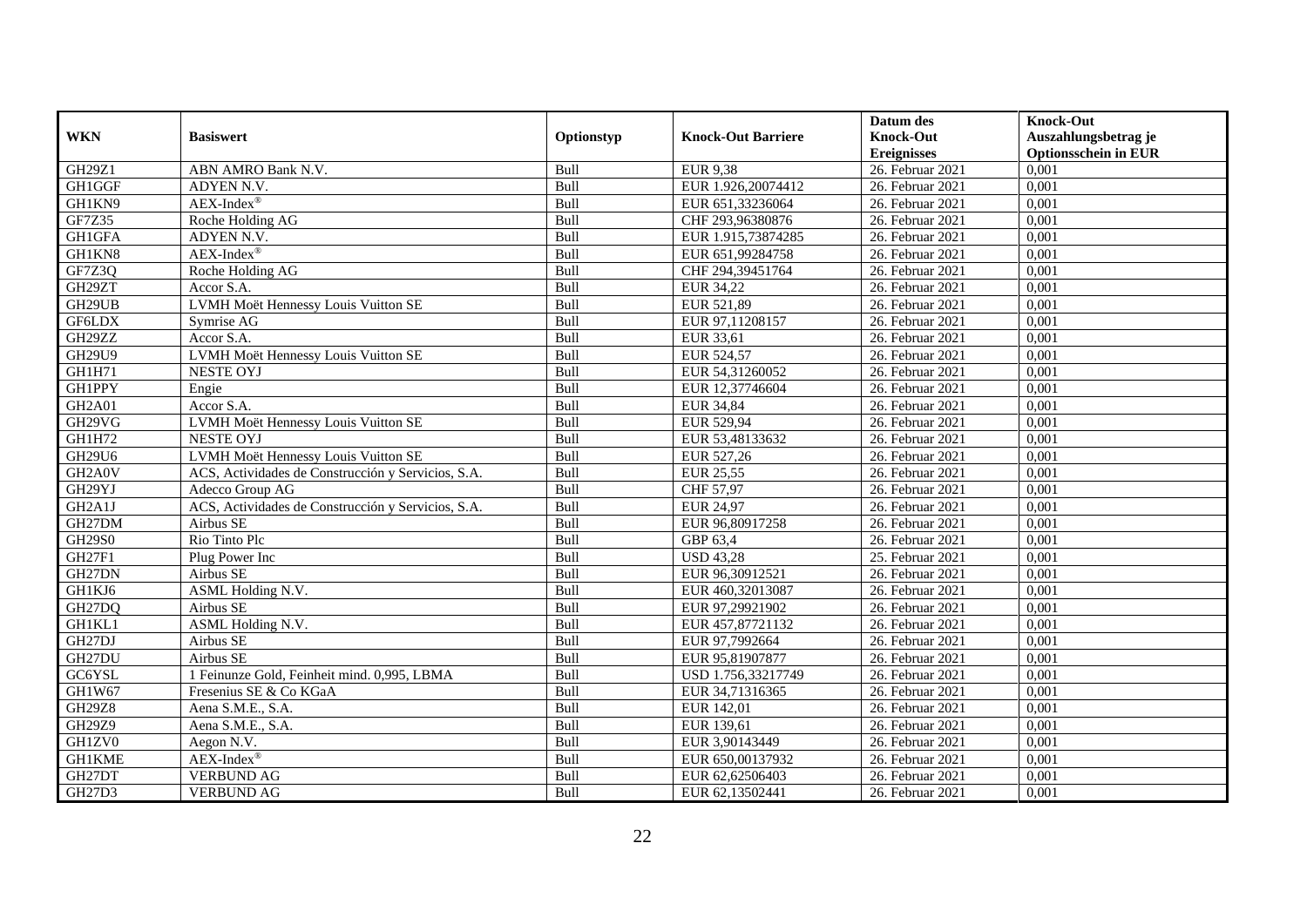|                     |                            |            |                           | Datum des          | <b>Knock-Out</b>            |
|---------------------|----------------------------|------------|---------------------------|--------------------|-----------------------------|
| <b>WKN</b>          | <b>Basiswert</b>           | Optionstyp | <b>Knock-Out Barriere</b> | <b>Knock-Out</b>   | Auszahlungsbetrag je        |
|                     |                            |            |                           | <b>Ereignisses</b> | <b>Optionsschein in EUR</b> |
| GH27D1              | <b>VERBUND AG</b>          | Bull       | EUR 61,63498397           | 26. Februar 2021   | 0,001                       |
| GH09FL              | Just Eat Takeaway.com N.V. | Bull       | EUR 78,66623039           | 26. Februar 2021   | 0,001                       |
| <b>GH1ZNS</b>       | <b>NESTE OYJ</b>           | Bull       | EUR 53,1373245            | 26. Februar 2021   | 0,001                       |
| <b>GH18B8</b>       | <b>BASF SE</b>             | Bull       | EUR 65,8004894            | 26. Februar 2021   | 0,001                       |
| <b>GH1DPF</b>       | Deutsche Post AG           | Bull       | EUR 40,84806612           | 26. Februar 2021   | 0,001                       |
| GH29PR              | MTU Aero Engines AG        | Bull       | EUR 200,61                | 26. Februar 2021   | 0,001                       |
| GH29NL              | ThyssenKrupp AG            | Bull       | <b>EUR 10,86</b>          | 26. Februar 2021   | 0,001                       |
| GH18EJ              | STMicroelectronics N.V.    | Bull       | EUR 31,72352674           | 26. Februar 2021   | 0,001                       |
| GF5RZH              | Henkel AG & Co KGaA        | Bull       | EUR 81,97662479           | 26. Februar 2021   | 0,001                       |
| GH29TW              | ADYEN N.V.                 | Bull       | EUR 1.863,07              | 26. Februar 2021   | 0,001                       |
| GF791T              | Scout <sub>24</sub> AG     | Bull       | EUR 61,80562073           | 26. Februar 2021   | 0,001                       |
| GH29PS              | MTU Aero Engines AG        | Bull       | EUR 203,72                | 26. Februar 2021   | 0,001                       |
| <b>GF7Z43</b>       | Roche Holding AG           | Bull       | CHF 293,48301745          | 26. Februar 2021   | 0.001                       |
| GH27CP              | Delivery Hero AG           | Bull       | EUR 105,87444193          | 26. Februar 2021   | 0,001                       |
| GH29XZ              | Covestro AG                | Bull       | EUR 60,18                 | 26. Februar 2021   | 0,001                       |
| GH2A0B              | <b>AIXTRON SE</b>          | Bear       | <b>EUR 18,15</b>          | 26. Februar 2021   | 0,001                       |
| GF7VUR              | Deutsche Wohnen AG         | Bull       | EUR 38,67410801           | 26. Februar 2021   | 0,001                       |
| GF4KN4              | MorphoSys AG               | Bull       | EUR 83,47745868           | 26. Februar 2021   | 0,001                       |
| GC340C              | Sanofi                     | Bull       | EUR 75,01268493           | 26. Februar 2021   | 0,001                       |
| GH <sub>2</sub> A0C | <b>AIXTRON SE</b>          | Bear       | <b>EUR 18,77</b>          | 26. Februar 2021   | 0,001                       |
| GH0V7M              | Delivery Hero AG           | Bull       | EUR 104,99338525          | 26. Februar 2021   | 0,001                       |
| GH29MK              | MTU Aero Engines AG        | Bull       | EUR 196,47                | 26. Februar 2021   | 0,001                       |
| GF8BXE              | MorphoSys AG               | Bull       | EUR 82,9090048            | 26. Februar 2021   | 0,001                       |
| GC4BF0              | Scout24 AG                 | Bull       | EUR 61,16658648           | 26. Februar 2021   | 0,001                       |
| GC7BGK              | Symrise AG                 | Bull       | EUR 96,54024583           | 26. Februar 2021   | 0,001                       |
| GH29PP              | MTU Aero Engines AG        | Bull       | EUR 199,58                | 26. Februar 2021   | 0,001                       |
| GC33SP              | Just Eat Takeaway.com N.V. | Bull       | EUR 77,66853814           | 26. Februar 2021   | 0,001                       |
| GF3AXT              | MorphoSys AG               | Bull       | EUR 82,34490738           | 26. Februar 2021   | 0.001                       |
| GH18EH              | STMicroelectronics N.V.    | Bull       | EUR 31,36269042           | 26. Februar 2021   | 0,001                       |
| GH29MH              | MTU Aero Engines AG        | Bull       | EUR 195,43                | 26. Februar 2021   | 0,001                       |
| <b>GH1DNK</b>       | <b>GEA Group AG</b>        | Bull       | EUR 28,62259176           | 26. Februar 2021   | 0,001                       |
| GH29MJ              | MTU Aero Engines AG        | Bull       | EUR 194,39                | 26. Februar 2021   | 0,001                       |
| GF8YH6              | <b>E.ON SE</b>             | Bull       | EUR 8,42253841            | 26. Februar 2021   | 0,001                       |
| <b>GH1ZMG</b>       | Vodafone Group Plc         | Bull       | GBP 1,23041422            | 26. Februar 2021   | 0,001                       |
| GH29PN              | MTU Aero Engines AG        | Bull       | EUR 201,65                | 26. Februar 2021   | 0,001                       |
| GH29PU              | MTU Aero Engines AG        | Bull       | EUR 204,76                | 26. Februar 2021   | 0,001                       |
| GC8MA7              | Givaudan SA                | Bull       | CHF 3.439,1859623         | 26. Februar 2021   | 0,001                       |
| GH29QW              | MTU Aero Engines AG        | Bull       | EUR 202,68                | 26. Februar 2021   | 0,001                       |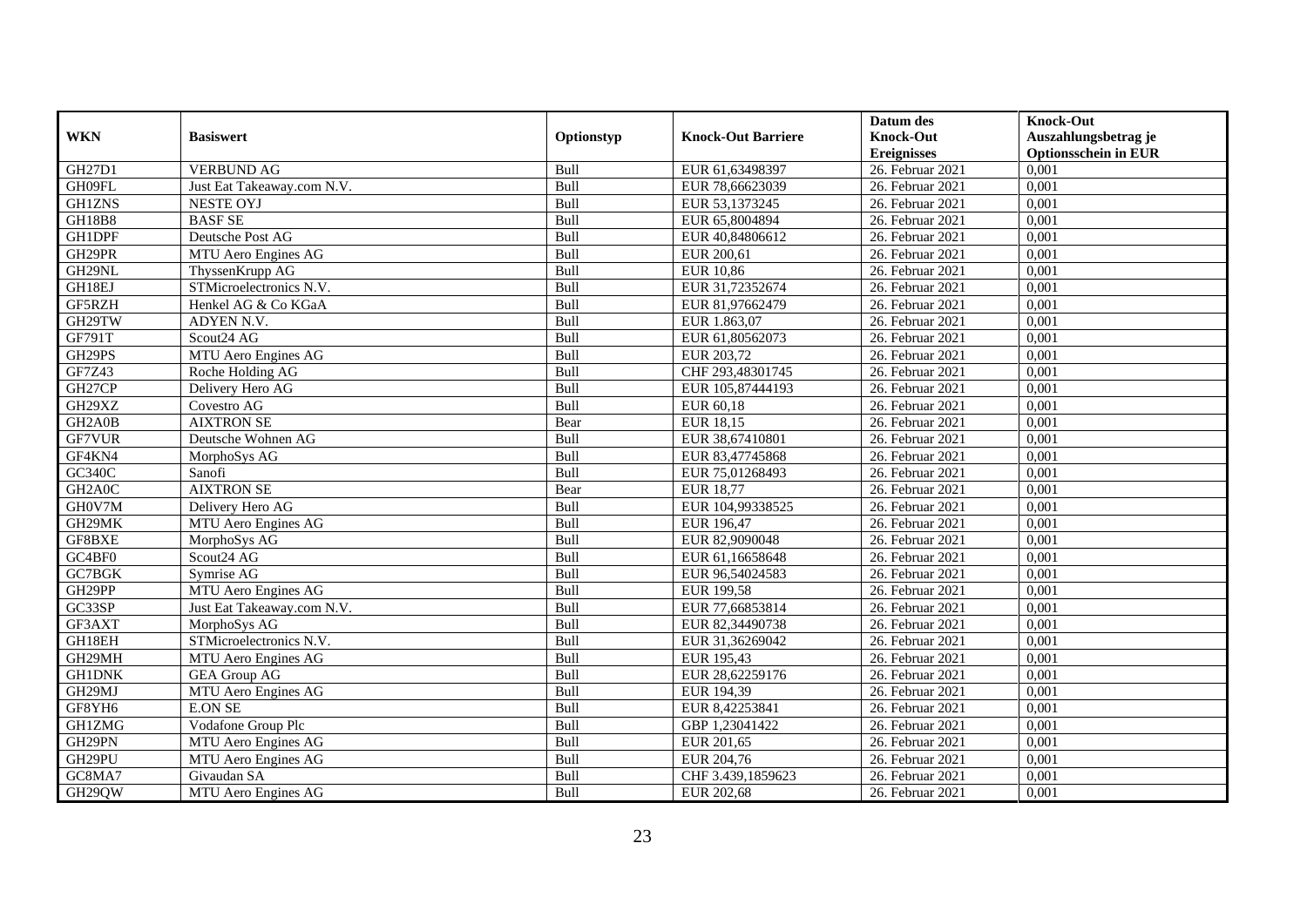|                     |                                                                  |            |                           | Datum des          | <b>Knock-Out</b>            |
|---------------------|------------------------------------------------------------------|------------|---------------------------|--------------------|-----------------------------|
| <b>WKN</b>          | <b>Basiswert</b>                                                 | Optionstyp | <b>Knock-Out Barriere</b> | <b>Knock-Out</b>   | Auszahlungsbetrag je        |
|                     |                                                                  |            |                           | <b>Ereignisses</b> | <b>Optionsschein in EUR</b> |
| GF8670              | Scout24 AG                                                       | Bull       | EUR 61,29565558           | 26. Februar 2021   | 0,001                       |
| GH29MF              | MTU Aero Engines AG                                              | Bull       | EUR 197,5                 | 26. Februar 2021   | 0,001                       |
| GH29PX              | MTU Aero Engines AG                                              | Bull       | EUR 198,54                | 26. Februar 2021   | 0,001                       |
| GF866Z              | Scout24 AG                                                       | Bull       | EUR 61,9319427            | 26. Februar 2021   | 0,001                       |
| GH29Y4              | <b>Associated British Foods PLC</b>                              | Bull       | GBP 23,67                 | 26. Februar 2021   | 0,001                       |
| GH23EC              | $\text{DAX}^{\textcircled{p}}$ (Performance Index)               | Bull       | EUR 13.770                | $26.$ Februar 2021 | 0,001                       |
| GH26WW              | $\overline{\text{DAX}}^{\textcirc}$ (Performance Index)          | Bull       | <b>EUR 13.800</b>         | 26. Februar 2021   | 0,001                       |
| GH23ED              | $\text{DAX}^{\textcircled{}}$ (Performance Index)                | Bull       | EUR 13.770                | 26. Februar 2021   | 0,001                       |
| GH23DL              | $\text{DAX}^{\textcircled{D}}$ (Performance Index)               | Bull       | <b>EUR 13.800</b>         | 26. Februar 2021   | 0,001                       |
| GH26WX              | DAX <sup>®</sup> (Performance Index)                             | Bull       | <b>EUR 13.800</b>         | 26. Februar 2021   | 0,001                       |
| GH <sub>26</sub> VU | DAX <sup>®</sup> (Performance Index)                             | Bull       | <b>EUR 13.870</b>         | 26. Februar 2021   | 0,001                       |
| GH <sub>2</sub> ACH | DAX <sup>®</sup> (Performance Index)                             | Bull       | EUR 13.725                | 26. Februar 2021   | 0,001                       |
| GH26VV              | $\text{DAX}^{\circledast}$ (Performance Index)                   | Bull       | EUR 13.870                | 26. Februar 2021   | 0,001                       |
| GH <sub>2</sub> ACJ | $DAX^{\circledR}$ (Performance Index)                            | Bull       | EUR 13.720                | 26. Februar 2021   | 0,001                       |
| <b>GH26W8</b>       | DAX <sup>®</sup> (Performance Index)                             | Bull       | EUR 13.840                | 26. Februar 2021   | 0,001                       |
| GH2ABV              | DAX <sup>®</sup> (Performance Index)                             | Bull       | EUR 13.950                | 26. Februar 2021   | 0,001                       |
| GH26W9              | $\text{DAX}^{\textcircled{p}}$ (Performance Index)               | Bull       | EUR 13.840                | 26. Februar 2021   | 0,001                       |
| GH2ABW              | $\overline{\text{DAX}^{\otimes}}$ (Performance Index)            | Bull       | EUR 13.940                | 26. Februar 2021   | 0,001                       |
| GH2ACX              | $\text{DAX}^{\textcircled{n}}$ (Performance Index)               | Bull       | EUR 13.700                | 26. Februar 2021   | 0,001                       |
| GH26W6              | $\text{DAX}^{\textcircled{n}}$ (Performance Index)               | Bull       | EUR 13.850                | 26. Februar 2021   | 0,001                       |
| GH2ACY              | DAX <sup>®</sup> (Performance Index)                             | Bull       | EUR 13.700                | 26. Februar 2021   | 0,001                       |
| GH26X8              | $\overline{\text{DAX}}^{\textcirc}$ (Performance Index)          | Bull       | EUR 13.775                | 26. Februar 2021   | 0.001                       |
| GH26W7              | DAX <sup>®</sup> (Performance Index)                             | Bull       | EUR 13.840                | 26. Februar 2021   | 0,001                       |
| GH26X9              | $\text{DAX}^{\textcircled{p}}$ (Performance Index)               | Bull       | EUR 13.775                | 26. Februar 2021   | 0,001                       |
| GH23EG              | $\text{DAX}^{\textcircled{D}}$ (Performance Index)               | Bull       | EUR 13.760                | 26. Februar 2021   | 0,001                       |
| GH2AWJ              | $\text{DAX}^{\textcircled{n}}$ (Performance Index)               | Bull       | EUR 14.295                | 26. Februar 2021   | 0,001                       |
| GH2AZQ              | $\text{DAX}^{\circledR}$ (Performance Index)/ X-DAX <sup>®</sup> | Bull       | EUR 14.175                | 26. Februar 2021   | 0,001                       |
| GH2AAS              | $DAX^{\circledR}$ (Performance Index)                            | Bull       | <b>EUR 14.000</b>         | $26.$ Februar 2021 | 0,001                       |
| GH23EH              | $\overline{\text{DAX}}^{\textcircled{}}$ (Performance Index)     | Bull       | EUR 13.760                | 26. Februar 2021   | 0,001                       |
| <b>GH29U0</b>       | $AEX-Index^{\circledR}$                                          | Bull       | EUR 655,8                 | 26. Februar 2021   | 0.001                       |
| GH2AWK              | $\text{DAX}^{\textcircled{D}}$ (Performance Index)               | Bull       | EUR 14.255                | 26. Februar 2021   | 0,001                       |
| GH <sub>2</sub> AZR | $DAX^{\circledcirc}$ (Performance Index)/X-DAX <sup>®</sup>      | Bull       | EUR 14.170                | $26.$ Februar 2021 | 0,001                       |
| GH2ABT              | $\overline{\text{DAX}^{\otimes}}$ (Performance Index)            | Bull       | EUR 13.950                | 26. Februar 2021   | 0,001                       |
| GH <sub>26</sub> VY | DAX <sup>®</sup> (Performance Index)                             | Bull       | EUR 13.860                | 26. Februar 2021   | 0,001                       |
| <b>GH1DZB</b>       | EURO STOXX 50 <sup>®</sup> Index (Price EUR)                     | Bull       | EUR 3.623,48530825        | 26. Februar 2021   | 0,001                       |
| GH271H              | $\text{DAX}^{\textcircled{n}}$ (Performance Index)               | Bull       | EUR 13.841,4716575        | 26. Februar 2021   | 0,001                       |
| GH29UF              | CAC 40 <sup>®</sup> Index                                        | Bull       | EUR 5.729,7               | 26. Februar 2021   | 0,001                       |
| <b>GH1KNL</b>       | $AEX-Index^{\circledR}$                                          | Bull       | EUR 650,66186628          | 26. Februar 2021   | 0,001                       |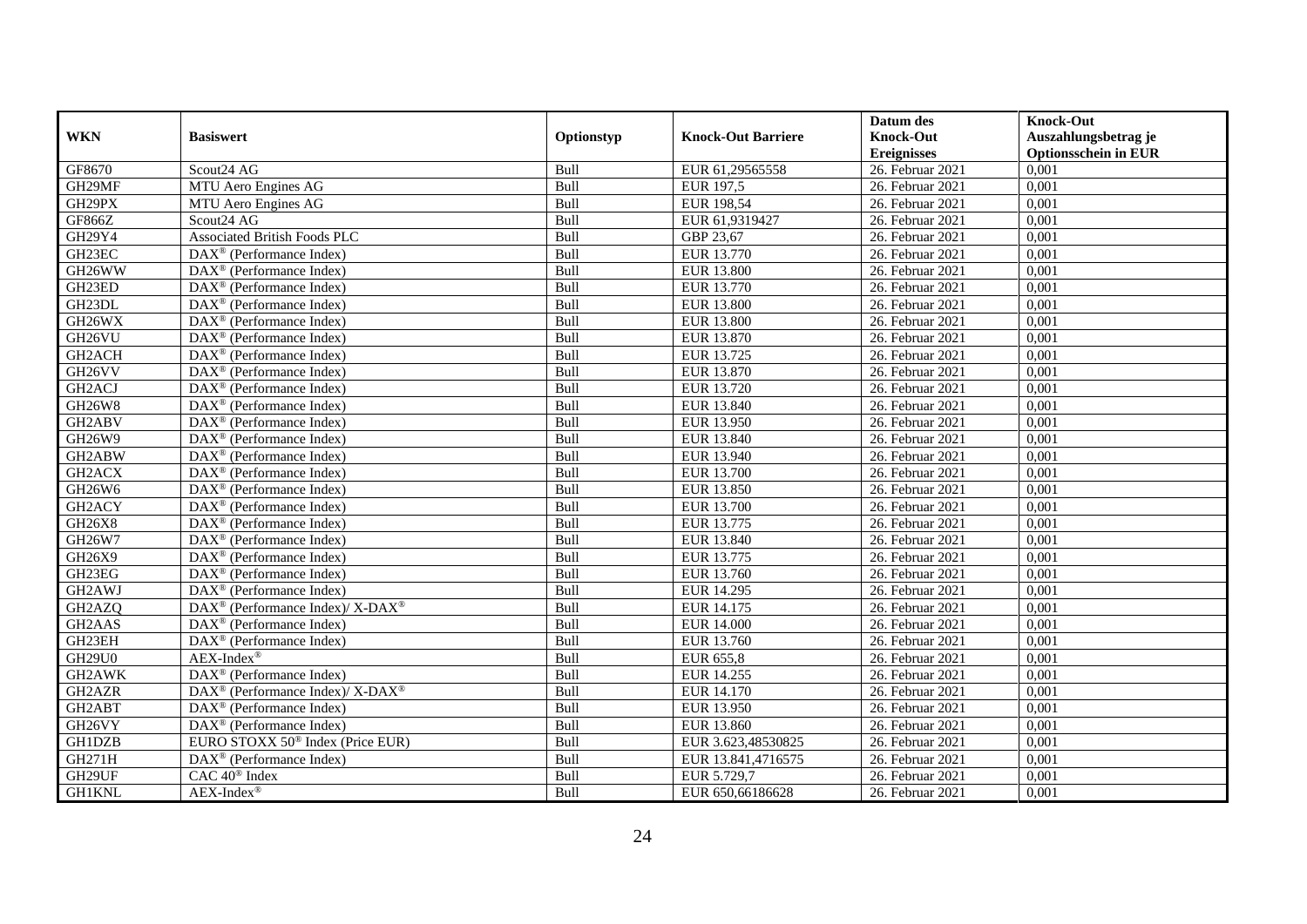|                                 |                                                                  |            |                           | Datum des          | <b>Knock-Out</b>            |
|---------------------------------|------------------------------------------------------------------|------------|---------------------------|--------------------|-----------------------------|
| <b>WKN</b>                      | <b>Basiswert</b>                                                 | Optionstyp | <b>Knock-Out Barriere</b> | <b>Knock-Out</b>   | Auszahlungsbetrag je        |
|                                 |                                                                  |            |                           | <b>Ereignisses</b> | <b>Optionsschein in EUR</b> |
| GH29UW                          | EURO STOXX <sup>®</sup> Banks (Price EUR) Index                  | Bull       | EUR 83,91                 | 26. Februar 2021   | 0,001                       |
| GH2B0T                          | $DAX^{\circledcirc}$ (Performance Index)/X-DAX <sup>®</sup>      | Bull       | EUR 14.195                | 26. Februar 2021   | 0,001                       |
| GH2ABU                          | $\text{DAX}^{\textcircled{n}}$ (Performance Index)               | Bull       | EUR 13.950                | 26. Februar 2021   | 0,001                       |
| GH26VZ                          | $\text{DAX}^{\textcircled{n}}$ (Performance Index)               | Bull       | EUR 13.860                | 26. Februar 2021   | 0,001                       |
| <b>GH1PTT</b>                   | EURO STOXX 50 <sup>®</sup> Index (Price EUR)                     | Bull       | EUR 3.629,93955184        | 26. Februar 2021   | 0,001                       |
| GH2AWZ                          | $\text{DAX}^{\textcircled{D}}$ (Performance Index)               | Bull       | EUR 14.140                | $26.$ Februar 2021 | 0,001                       |
| GH29UA                          | $CAC 40^{\circledast}$ Index                                     | Bull       | EUR 5.741,33              | 26. Februar 2021   | 0,001                       |
| GH <sub>2</sub> AZ <sub>2</sub> | DAX <sup>®</sup> (Performance Index)/ X-DAX <sup>®</sup>         | Bull       | <b>EUR 14.040</b>         | 26. Februar 2021   | 0,001                       |
| GH2AWW                          | $\text{DAX}^{\textcircled{D}}$ (Performance Index)               | Bear       | <b>EUR 13.800</b>         | 26. Februar 2021   | 0,001                       |
| GH26W3                          | DAX <sup>®</sup> (Performance Index)                             | Bull       | EUR 13.850                | 26. Februar 2021   | 0,001                       |
| GH2ACV                          | DAX <sup>®</sup> (Performance Index)                             | Bull       | EUR 13.700                | 26. Februar 2021   | 0,001                       |
| <b>GH1PTV</b>                   | EURO STOXX 50 <sup>®</sup> Index (Price EUR)                     | Bull       | EUR 3.633,68180915        | 26. Februar 2021   | 0,001                       |
| GH1PT3                          | CAC 40 <sup>®</sup> Index                                        | Bull       | EUR 5.702,89              | 26. Februar 2021   | 0,001                       |
| GH29UV                          | EURO STOXX <sup>®</sup> Banks (Price EUR) Index                  | Bull       | EUR 83,82                 | 26. Februar 2021   | 0,001                       |
| GH2717                          | DAX <sup>®</sup> (Performance Index)                             | Bull       | EUR 13.871,47366691       | 26. Februar 2021   | 0,001                       |
| GH26W4                          | DAX <sup>®</sup> (Performance Index)                             | Bull       | <b>EUR 13.850</b>         | 26. Februar 2021   | 0,001                       |
| GH <sub>2</sub> AZ <sub>3</sub> | DAX <sup>®</sup> (Performance Index)/X-DAX <sup>®</sup>          | Bull       | EUR 14.025                | 26. Februar 2021   | 0,001                       |
| GH <sub>2</sub> ACW             | $\overline{\text{DAX}^{\otimes}}$ (Performance Index)            | Bull       | EUR 13.700                | $26.$ Februar 2021 | 0,001                       |
| <b>GH1PUX</b>                   | EURO STOXX 50 <sup>®</sup> Index (Price EUR)                     | Bull       | EUR 3.641,16632375        | 26. Februar 2021   | 0,001                       |
| GH2AXL                          | $\text{DAX}^{\textcircled{n}}$ (Performance Index)               | Bull       | EUR 14.155                | 26. Februar 2021   | 0,001                       |
| GH1PU6                          | CAC 40 <sup>®</sup> Index                                        | Bull       | EUR 5.697,1               | 26. Februar 2021   | 0,001                       |
| GH2718                          | DAX <sup>®</sup> (Performance Index)                             | Bull       | EUR 13.861,4729971        | 26. Februar 2021   | 0.001                       |
| <b>GH26X0</b>                   | DAX <sup>®</sup> (Performance Index)                             | Bull       | EUR 13.790                | 26. Februar 2021   | 0,001                       |
| GH26W5                          | $\text{DAX}^{\textcircled{p}}$ (Performance Index)               | Bull       | <b>EUR 13.850</b>         | 26. Februar 2021   | 0,001                       |
| GH1PV3                          | EURO STOXX 50 <sup>®</sup> Index (Price EUR)                     | Bull       | EUR 3.637,41406042        | 26. Februar 2021   | 0,001                       |
| GH2B04                          | $\text{DAX}^{\circledR}$ (Performance Index)/ X-DAX <sup>®</sup> | Bull       | EUR 14.125                | 26. Februar 2021   | 0,001                       |
| GH2AXM                          | DAX <sup>®</sup> (Performance Index)                             | Bull       | EUR 14.210                | 26. Februar 2021   | 0,001                       |
| GH2AWN                          | DAX <sup>®</sup> (Performance Index)                             | Bull       | EUR 14.045                | $26.$ Februar 2021 | 0,001                       |
| GH29UD                          | CAC 40 <sup>®</sup> Index                                        | Bull       | EUR 5.735,51              | 26. Februar 2021   | 0,001                       |
| GH26VN                          | $DAX^{\circledR}$ (Performance Index)                            | Bull       | EUR 13.875                | 26. Februar 2021   | 0.001                       |
| GH26X1                          | $\text{DAX}^{\textcircled{p}}$ (Performance Index)               | Bull       | EUR 13.790                | 26. Februar 2021   | 0,001                       |
| <b>GH2B05</b>                   | $DAX^{\circledcirc}$ (Performance Index)/X-DAX <sup>®</sup>      | Bull       | EUR 14.120                | 26. Februar 2021   | 0,001                       |
| GH <sub>2</sub> AY <sub>1</sub> | $\overline{\text{DAX}^{\otimes}}$ (Performance Index)            | Bull       | EUR 14.070                | 26. Februar 2021   | 0,001                       |
| <b>GH274K</b>                   | DAX <sup>®</sup> (Performance Index)                             | Bull       | EUR 13.851,4723273        | 26. Februar 2021   | 0,001                       |
| GH <sub>26</sub> VP             | DAX <sup>®</sup> (Performance Index)                             | Bull       | EUR 13.875                | 26. Februar 2021   | 0,001                       |
| GH2ABL                          | DAX <sup>®</sup> (Performance Index)                             | Bull       | EUR 13.960                | 26. Februar 2021   | 0,001                       |
| GH2AWU                          | $\text{DAX}^{\circledast}$ (Performance Index)                   | Bull       | EUR 14.020                | 26. Februar 2021   | 0,001                       |
| GH2B17                          | $\text{DAX}^{\circledR}$ (Performance Index)/ X-DAX <sup>®</sup> | Bull       | EUR 14.290                | 26. Februar 2021   | 0,001                       |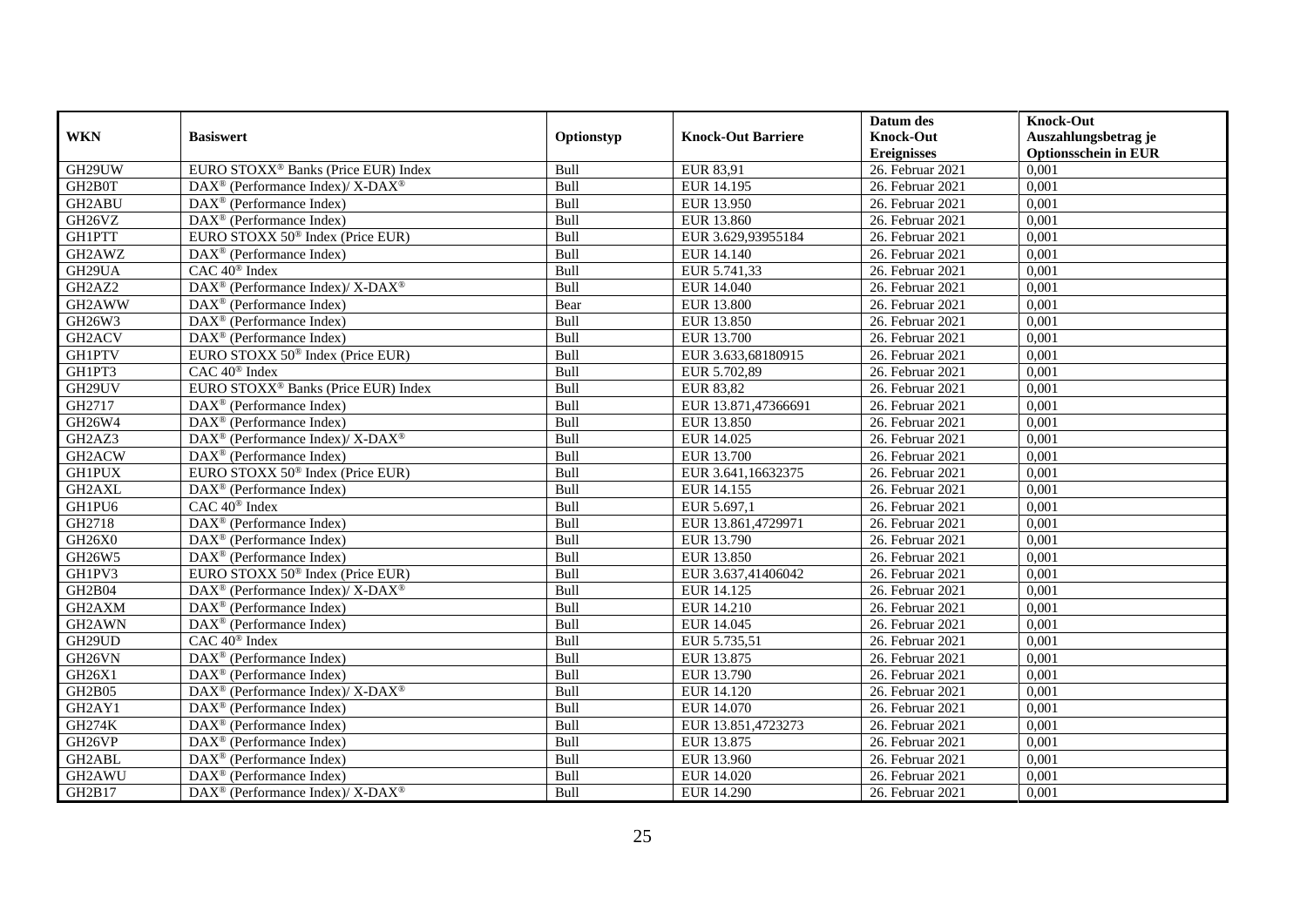|                                 |                                                                  |            |                           | Datum des          | <b>Knock-Out</b>            |
|---------------------------------|------------------------------------------------------------------|------------|---------------------------|--------------------|-----------------------------|
| <b>WKN</b>                      | <b>Basiswert</b>                                                 | Optionstyp | <b>Knock-Out Barriere</b> | <b>Knock-Out</b>   | Auszahlungsbetrag je        |
|                                 |                                                                  |            |                           | <b>Ereignisses</b> | <b>Optionsschein in EUR</b> |
| GH2AXQ                          | DAX <sup>®</sup> (Performance Index)                             | Bull       | <b>EUR 14.040</b>         | 26. Februar 2021   | 0,001                       |
| GH26WO                          | $\text{DAX}^{\textcircled{p}}$ (Performance Index)               | Bull       | <b>EUR 13.820</b>         | 26. Februar 2021   | 0,001                       |
| GH <sub>2</sub> ACM             | DAX <sup>®</sup> (Performance Index)                             | Bull       | EUR 13.720                | 26. Februar 2021   | 0,001                       |
| GH2AXE                          | $\text{DAX}^{\circledast}$ (Performance Index)                   | Bull       | EUR 14.110                | 26. Februar 2021   | 0,001                       |
| <b>GH2B28</b>                   | $\text{DAX}^{\circledR}$ (Performance Index)/ X-DAX <sup>®</sup> | Bear       | EUR 13.785                | 26. Februar 2021   | 0,001                       |
| GH2AXR                          | $\text{DAX}^{\textcircled{n}}$ (Performance Index)               | Bull       | EUR 14.060                | 26. Februar 2021   | 0,001                       |
| GH2ACN                          | $\text{DAX}^{\textcircled{n}}$ (Performance Index)               | Bull       | EUR 13.720                | 26. Februar 2021   | 0,001                       |
| GH26WR                          | $DAX^{\otimes}$ (Performance Index)                              | Bull       | EUR 13.810                | 26. Februar 2021   | 0,001                       |
| <b>GH270T</b>                   | $\text{DAX}^{\textcircled{D}}$ (Performance Index)               | Bull       | EUR 13.846,4719924        | 26. Februar 2021   | 0,001                       |
| GH2B29                          | DAX <sup>®</sup> (Performance Index)/ X-DAX <sup>®</sup>         | Bear       | EUR 13.825                | 26. Februar 2021   | 0,001                       |
| GH <sub>2</sub> AYS             | $\overline{\text{DAX}}^{\textcirc}$ (Performance Index)          | Bear       | EUR 13.795                | 26. Februar 2021   | 0,001                       |
| GH26X5                          | $\overline{\text{DAX}^{\otimes}}$ (Performance Index)            | Bull       | EUR 13.780                | 26. Februar 2021   | 0,001                       |
| GH2AW9                          | $\text{DAX}^{\textcircled{n}}$ (Performance Index)               | Bull       | <b>EUR 14.080</b>         | 26. Februar 2021   | 0,001                       |
| <b>GH23E2</b>                   | DAX <sup>®</sup> (Performance Index)                             | Bull       | EUR 13.775                | 26. Februar 2021   | 0,001                       |
| GH26X6                          | DAX <sup>®</sup> (Performance Index)                             | Bull       | EUR 13.775                | 26. Februar 2021   | 0,001                       |
| GH2AZ0                          | DAX <sup>®</sup> (Performance Index)/ X-DAX <sup>®</sup>         | Bull       | EUR 14.035                | 26. Februar 2021   | 0,001                       |
| GH2AXA                          | DAX <sup>®</sup> (Performance Index)                             | Bull       | EUR 14.075                | 26. Februar 2021   | 0,001                       |
| GH2AYT                          | $DAX^{\circledR}$ (Performance Index)                            | Bear       | EUR 13.780                | 26. Februar 2021   | 0,001                       |
| GH26WL                          | $\overline{\text{DAX}}^{\textcirc}$ (Performance Index)          | Bull       | EUR 13.820                | 26. Februar 2021   | 0,001                       |
| GH <sub>2</sub> AX <sub>6</sub> | DAX <sup>®</sup> (Performance Index)                             | Bull       | EUR 14.170                | 26. Februar 2021   | 0,001                       |
| GH26X7                          | DAX <sup>®</sup> (Performance Index)                             | Bull       | EUR 13.775                | 26. Februar 2021   | 0,001                       |
| GH26WM                          | $\overline{\text{DAX}^{\otimes}}$ (Performance Index)            | Bull       | <b>EUR 13.820</b>         | 26. Februar 2021   | 0,001                       |
| GH2B0X                          | $\text{DAX}^{\circledast}$ (Performance Index)                   | Bear       | EUR 13.770                | 26. Februar 2021   | 0,001                       |
| GH2AZ1                          | $\text{DAX}^{\circledR}$ (Performance Index)/ X-DAX <sup>®</sup> | Bull       | EUR 14.030                | 26. Februar 2021   | 0,001                       |
| <b>GH270S</b>                   | $\text{DAX}^{\textcircled{n}}$ (Performance Index)               | Bull       | EUR 13.876,47400181       | 26. Februar 2021   | 0,001                       |
| GH2ABQ                          | $\text{DAX}^{\otimes}$ (Performance Index)                       | Bull       | EUR 13.960                | 26. Februar 2021   | 0,001                       |
| GH27LY                          | TecDAX <sup>®</sup> (Performance Index)                          | Bull       | EUR 3.320,9               | 26. Februar 2021   | 0,001                       |
| GH23DY                          | $DAX^{\circledR}$ (Performance Index)                            | Bull       | <b>EUR 13.780</b>         | $26.$ Februar 2021 | 0.001                       |
| GH2B02                          | $DAX^{\circledcirc}$ (Performance Index)/X-DAX <sup>®</sup>      | Bull       | EUR 14.145                | 26. Februar 2021   | 0,001                       |
| GH2AXW                          | $\text{DAX}^{\textcircled{D}}$ (Performance Index)               | Bull       | EUR 14.225                | 26. Februar 2021   | 0,001                       |
| GH2AX8                          | DAX <sup>®</sup> (Performance Index)                             | Bull       | <b>EUR 14.090</b>         | 26. Februar 2021   | 0,001                       |
| GH2ABR                          | DAX <sup>®</sup> (Performance Index)                             | Bull       | EUR 13.960                | 26. Februar 2021   | 0,001                       |
| GH26WG                          | $\overline{\text{DAX}^{\otimes}}$ (Performance Index)            | Bull       | EUR 13.825                | 26. Februar 2021   | 0,001                       |
| GH2B03                          | $\text{DAX}^{\circledR}$ (Performance Index)/ X-DAX <sup>®</sup> | Bull       | EUR 14.140                | 26. Februar 2021   | 0,001                       |
| GH2AXX                          | $\text{DAX}^{\textcircled{n}}$ (Performance Index)               | Bull       | EUR 14.165                | 26. Februar 2021   | 0,001                       |
| GH2AX9                          | $\text{DAX}^{\textcircled{n}}$ (Performance Index)               | Bear       | EUR 13.815                | 26. Februar 2021   | 0,001                       |
| GH2ABS                          | $\text{DAX}^{\otimes}$ (Performance Index)                       | Bull       | EUR 13.950                | 26. Februar 2021   | 0,001                       |
| GH26WH                          | $\text{DAX}^{\textcircled{n}}$ (Performance Index)               | Bull       | EUR 13.825                | 26. Februar 2021   | 0,001                       |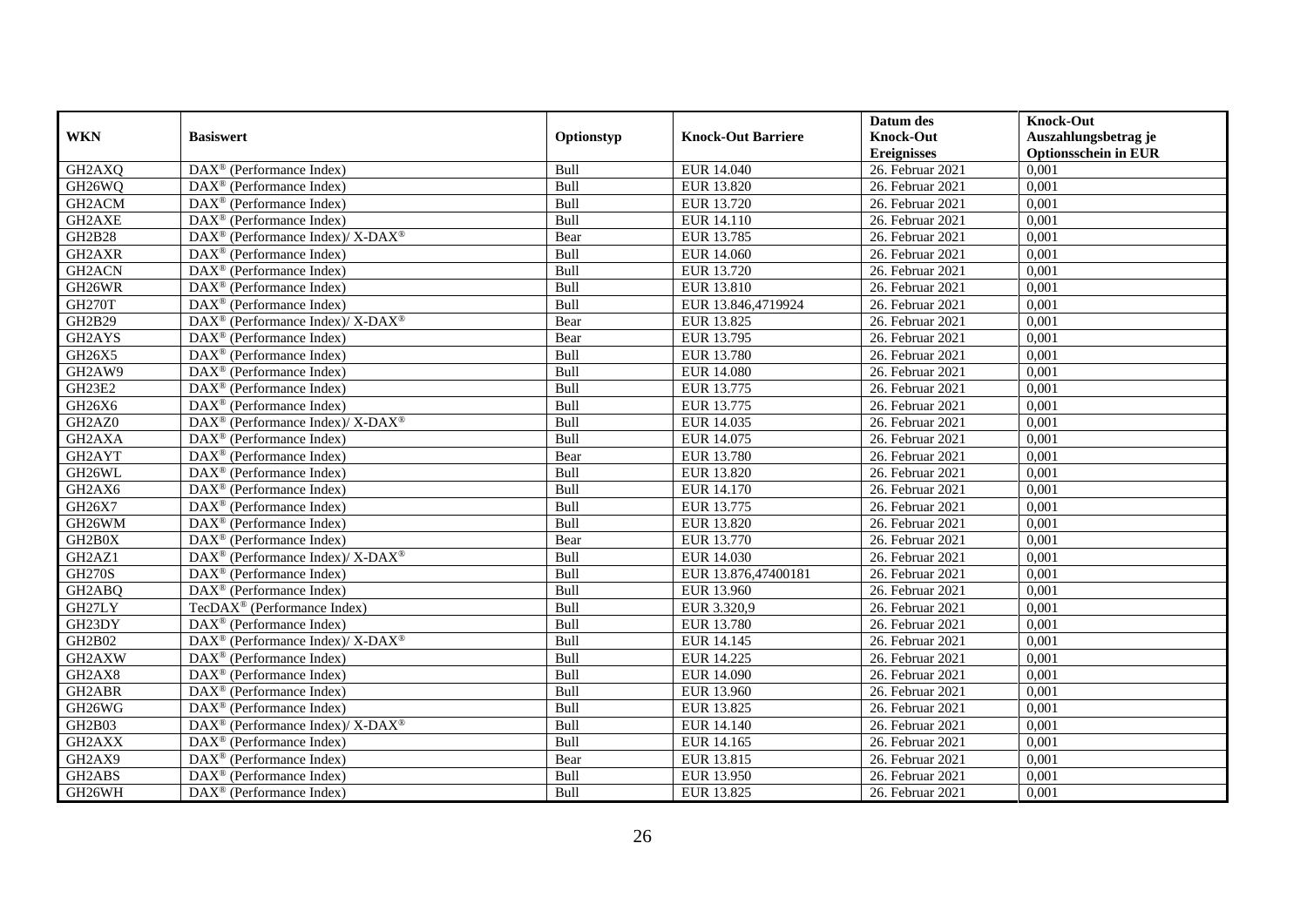|                                 |                                                                    |            |                           | Datum des          | <b>Knock-Out</b>            |
|---------------------------------|--------------------------------------------------------------------|------------|---------------------------|--------------------|-----------------------------|
| <b>WKN</b>                      | <b>Basiswert</b>                                                   | Optionstyp | <b>Knock-Out Barriere</b> | <b>Knock-Out</b>   | Auszahlungsbetrag je        |
|                                 |                                                                    |            |                           | <b>Ereignisses</b> | <b>Optionsschein in EUR</b> |
| GH2B14                          | $\text{DAX}^{\circledR}$ (Performance Index)/ X-DAX <sup>®</sup>   | Bull       | EUR 14.100                | 26. Februar 2021   | 0,001                       |
| GH2721                          | $DAX^{\circledR}$ (Performance Index)                              | Bull       | EUR 13.866,47333201       | 26. Februar 2021   | 0,001                       |
| GH2AYX                          | DAX <sup>®</sup> (Performance Index)                               | Bear       | EUR 13.785                | 26. Februar 2021   | 0,001                       |
| GH <sub>2</sub> ACS             | $\text{DAX}^{\textcircled{n}}$ (Performance Index)                 | Bull       | EUR 13.710                | 26. Februar 2021   | 0,001                       |
| GH2AWE                          | DAX <sup>®</sup> (Performance Index)                               | Bull       | EUR 14.275                | 26. Februar 2021   | 0,001                       |
| GH26WJ                          | $\overline{\text{DAX}}^{\textcircled{}}$ (Performance Index)       | Bull       | EUR 13.825                | 26. Februar 2021   | 0,001                       |
| GH2B26                          | $\text{DAX}^{\circledast}$ (Performance Index)/ X-DAX <sup>®</sup> | Bear       | <b>EUR 13.800</b>         | 26. Februar 2021   | 0,001                       |
| <b>GH2B00</b>                   | $\text{DAX}^{\textcircled{}}$ (Performance Index)                  | Bull       | EUR 14.245                | 26. Februar 2021   | 0,001                       |
| GH <sub>2</sub> ACT             | $\text{DAX}^{\textcircled{p}}$ (Performance Index)                 | Bull       | EUR 13.710                | 26. Februar 2021   | 0,001                       |
| GH2AWF                          | $DAX^{\otimes}$ (Performance Index)                                | Bull       | EUR 14.065                | 26. Februar 2021   | 0,001                       |
| GH26WK                          | $\overline{\text{DAX}}^{\textcirc}$ (Performance Index)            | Bull       | EUR 13.825                | 26. Februar 2021   | 0,001                       |
| GH2B27                          | $\text{DAX}^{\circledR}$ (Performance Index)/ X-DAX <sup>®</sup>   | Bear       | EUR 13.815                | 26. Februar 2021   | 0,001                       |
| GH2B11                          | $\text{DAX}^{\circledast}$ (Performance Index)                     | Bull       | EUR 14.160                | 26. Februar 2021   | 0,001                       |
| GH2AX0                          | DAX <sup>®</sup> (Performance Index)                               | Bull       | EUR 14.195                | 26. Februar 2021   | 0,001                       |
| GH2ACU                          | $\text{DAX}^{\otimes}$ (Performance Index)                         | Bull       | EUR 13.700                | 26. Februar 2021   | 0,001                       |
| <b>GH23E8</b>                   | DAX <sup>®</sup> (Performance Index)                               | Bull       | EUR 13.770                | 26. Februar 2021   | 0,001                       |
| GH2AZU                          | DAX <sup>®</sup> (Performance Index)/X-DAX <sup>®</sup>            | Bull       | <b>EUR 14.180</b>         | 26. Februar 2021   | 0,001                       |
| GH <sub>2</sub> AYD             | $DAX^{\circledR}$ (Performance Index)                              | Bull       | EUR 14.185                | 26. Februar 2021   | 0,001                       |
| GH2AX1                          | $\overline{\text{DAX}}^{\textcircled{}}$ (Performance Index)       | Bull       | EUR 14.230                | 26. Februar 2021   | 0,001                       |
| GH <sub>2</sub> ACB             | DAX <sup>®</sup> (Performance Index)                               | Bull       | EUR 13.730                | 26. Februar 2021   | 0,001                       |
| GH <sub>26</sub> VQ             | DAX <sup>®</sup> (Performance Index)                               | Bull       | EUR 13.875                | 26. Februar 2021   | 0,001                       |
| GH <sub>2</sub> AY9             | $\overline{\text{DAX}^{\otimes}}$ (Performance Index)              | Bull       | EUR 14.055                | 26. Februar 2021   | 0,001                       |
| GH <sub>2</sub> AZV             | $\text{DAX}^{\circledast}$ (Performance Index)/ X-DAX <sup>®</sup> | Bull       | EUR 14.055                | 26. Februar 2021   | 0,001                       |
| <b>GH271A</b>                   | DAX <sup>®</sup> (Performance Index)                               | Bull       | EUR 13.856,4726622        | 26. Februar 2021   | 0,001                       |
| GH2ACC                          | $\text{DAX}^{\textcircled{n}}$ (Performance Index)                 | Bull       | EUR 13.730                | 26. Februar 2021   | 0,001                       |
| GH26VR                          | $\text{DAX}^{\otimes}$ (Performance Index)                         | Bull       | EUR 13.875                | 26. Februar 2021   | 0,001                       |
| GH <sub>2</sub> AZA             | DAX <sup>®</sup> (Performance Index)                               | Bear       | EUR 13.775                | 26. Februar 2021   | 0,001                       |
| GH2AWS                          | $\text{DAX}^{\textcircled{p}}$ (Performance Index)                 | Bear       | EUR 13.810                | $26.$ Februar 2021 | 0.001                       |
| GH2B1Y                          | $DAX^{\circledcirc}$ (Performance Index)/X-DAX <sup>®</sup>        | Bear       | EUR 13.750                | 26. Februar 2021   | 0,001                       |
| GH <sub>2</sub> AC <sub>7</sub> | $\text{DAX}^{\textcircled{p}}$ (Performance Index)                 | Bull       | EUR 13.740                | 26. Februar 2021   | 0,001                       |
| GH2AWG                          | DAX <sup>®</sup> (Performance Index)                               | Bull       | EUR 14.135                | 26. Februar 2021   | 0,001                       |
| GH26WS                          | DAX <sup>®</sup> (Performance Index)                               | Bull       | EUR 13.810                | 26. Februar 2021   | 0,001                       |
| GH2B1Z                          | DAX <sup>®</sup> (Performance Index)/ X-DAX <sup>®</sup>           | Bear       | EUR 13.770                | 26. Februar 2021   | 0,001                       |
| GH2AZB                          | DAX <sup>®</sup> (Performance Index)                               | Bull       | EUR 14.175                | 26. Februar 2021   | 0,001                       |
| GH2AC8                          | $\text{DAX}^{\textcircled{n}}$ (Performance Index)                 | Bull       | EUR 13.740                | 26. Februar 2021   | 0,001                       |
| GH2AWH                          | $\text{DAX}^{\circledast}$ (Performance Index)                     | Bull       | EUR 14.150                | 26. Februar 2021   | 0,001                       |
| GH2AYY                          | DAX <sup>®</sup> (Performance Index)/ X-DAX <sup>®</sup>           | Bull       | EUR 14.045                | 26. Februar 2021   | 0,001                       |
| GH23DS                          | $\text{DAX}^{\textcircled{n}}$ (Performance Index)                 | Bull       | EUR 13.790                | 26. Februar 2021   | 0,001                       |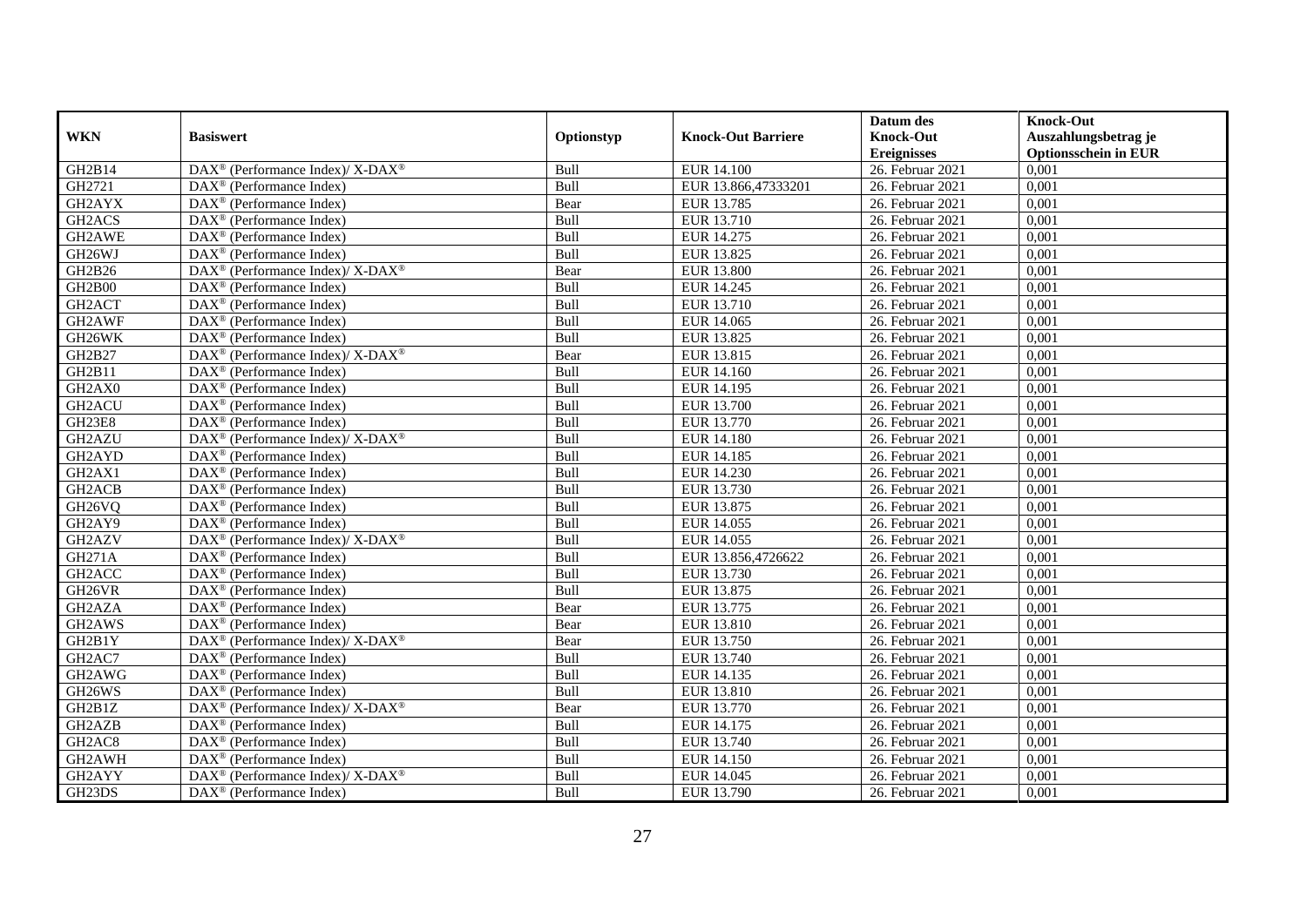|                                 |                                                                    |            |                           | Datum des          | <b>Knock-Out</b>            |
|---------------------------------|--------------------------------------------------------------------|------------|---------------------------|--------------------|-----------------------------|
| <b>WKN</b>                      | <b>Basiswert</b>                                                   | Optionstyp | <b>Knock-Out Barriere</b> | <b>Knock-Out</b>   | Auszahlungsbetrag je        |
|                                 |                                                                    |            |                           | <b>Ereignisses</b> | <b>Optionsschein in EUR</b> |
| GH2B2H                          | DAX <sup>®</sup> (Performance Index)                               | Bull       | EUR 14.285                | 26. Februar 2021   | 0,001                       |
| GH <sub>2</sub> AC <sub>3</sub> | $\text{DAX}^{\circledast}$ (Performance Index)                     | Bull       | EUR 13.750                | 26. Februar 2021   | 0,001                       |
| GH2AWA                          | $DAX^{\circledR}$ (Performance Index)                              | Bull       | <b>EUR 14.180</b>         | 26. Februar 2021   | 0,001                       |
| GH2B01                          | $\text{DAX}^{\circledR}$ (Performance Index)/ X-DAX <sup>®</sup>   | Bull       | EUR 14.150                | 26. Februar 2021   | 0,001                       |
| GH26WA                          | DAX <sup>®</sup> (Performance Index)                               | Bull       | EUR 13.840                | 26. Februar 2021   | 0,001                       |
| GH2AYB                          | DAX <sup>®</sup> (Performance Index)                               | Bull       | EUR 14.085                | $26.$ Februar 2021 | 0,001                       |
| GH <sub>2</sub> AC <sub>4</sub> | $\text{DAX}^{\textcircled{p}}$ (Performance Index)                 | Bull       | EUR 13.750                | 26. Februar 2021   | 0,001                       |
| GH2AWB                          | $\overline{\text{DAX}}^{\textcirc}$ (Performance Index)            | Bull       | EUR 14.270                | 26. Februar 2021   | 0,001                       |
| GH2B23                          | DAX <sup>®</sup> (Performance Index)/ X-DAX <sup>®</sup>           | Bear       | EUR 13.795                | 26. Februar 2021   | 0,001                       |
| GH26WB                          | DAX <sup>®</sup> (Performance Index)                               | Bull       | EUR 13.840                | 26. Februar 2021   | 0,001                       |
| GH2B2J                          | $\overline{\text{DAX}^{\otimes}}$ (Performance Index)              | Bull       | EUR 14.215                | 26. Februar 2021   | 0,001                       |
| GH2AB4                          | DAX <sup>®</sup> (Performance Index)                               | Bull       | EUR 13.980                | 26. Februar 2021   | 0,001                       |
| GH2AXC                          | $\text{DAX}^{\circledast}$ (Performance Index)                     | Bull       | <b>EUR 14.050</b>         | 26. Februar 2021   | 0,001                       |
| GH23EJ                          | DAX <sup>®</sup> (Performance Index)                               | Bull       | EUR 13.760                | 26. Februar 2021   | 0.001                       |
| GH2B24                          | DAX <sup>®</sup> (Performance Index)/ X-DAX <sup>®</sup>           | Bear       | <b>EUR 13.780</b>         | 26. Februar 2021   | 0,001                       |
| GH2AXG                          | DAX <sup>®</sup> (Performance Index)                               | Bull       | EUR 14.235                | 26. Februar 2021   | 0,001                       |
| GH2AXD                          | DAX <sup>®</sup> (Performance Index)                               | Bull       | EUR 14.030                | 26. Februar 2021   | 0,001                       |
| GH <sub>2</sub> AC <sub>5</sub> | DAX <sup>®</sup> (Performance Index)                               | Bull       | EUR 13.740                | 26. Februar 2021   | 0,001                       |
| GH23EK                          | $\text{DAX}^{\circledast}$ (Performance Index)                     | Bull       | EUR 13.760                | 26. Februar 2021   | 0,001                       |
| GH2B25                          | $DAX^{\circledast}$ (Performance Index)/ X-DAX <sup>®</sup>        | Bull       | EUR 14.295                | 26. Februar 2021   | 0,001                       |
| GH2AX4                          | $\text{DAX}^{\circledast}$ (Performance Index)                     | Bull       | EUR 14.290                | 26. Februar 2021   | 0,001                       |
| GH2AXH                          | $\text{DAX}^{\textcircled{p}}$ (Performance Index)                 | Bull       | <b>EUR 14.250</b>         | 26. Februar 2021   | 0,001                       |
| GH <sub>2</sub> AC <sub>6</sub> | $\text{DAX}^{\textcircled{D}}$ (Performance Index)                 | Bull       | EUR 13.740                | 26. Februar 2021   | 0,001                       |
| GH <sub>2</sub> AX <sub>5</sub> | $\text{DAX}^{\textcircled{p}}$ (Performance Index)                 | Bull       | EUR 14.125                | 26. Februar 2021   | 0,001                       |
| GH26W0                          | $DAX^{\circledR}$ (Performance Index)                              | Bull       | <b>EUR 13.860</b>         | 26. Februar 2021   | 0,001                       |
| GH2AZJ                          | DAX <sup>®</sup> (Performance Index)/ X-DAX <sup>®</sup>           | Bull       | EUR 14.075                | 26. Februar 2021   | 0,001                       |
| GH2AYJ                          | DAX <sup>®</sup> (Performance Index)                               | Bull       | <b>EUR 14.260</b>         | 26. Februar 2021   | 0,001                       |
| GH26WT                          | DAX <sup>®</sup> (Performance Index)                               | Bull       | EUR 13.810                | $26.$ Februar 2021 | 0,001                       |
| GH2AWL                          | $\text{DAX}^{\textcircled{n}}$ (Performance Index)                 | Bull       | <b>EUR 14.280</b>         | 26. Februar 2021   | 0,001                       |
| GH26W1                          | DAX <sup>®</sup> (Performance Index)                               | Bull       | <b>EUR 13.860</b>         | 26. Februar 2021   | 0,001                       |
| GH2AZK                          | DAX <sup>®</sup> (Performance Index)/ X-DAX <sup>®</sup>           | Bull       | <b>EUR 14.085</b>         | 26. Februar 2021   | 0,001                       |
| GH2AYK                          | DAX <sup>®</sup> (Performance Index)                               | Bull       | EUR 14.115                | 26. Februar 2021   | 0,001                       |
| GH <sub>2</sub> ACD             | $\overline{\text{DAX}^{\otimes}}$ (Performance Index)              | Bull       | EUR 13.725                | 26. Februar 2021   | 0,001                       |
| GH2AWM                          | $\overline{\text{DAX}}^{\textcirc}$ (Performance Index)            | Bull       | <b>EUR 14.100</b>         | 26. Februar 2021   | 0,001                       |
| GH26W2                          | $\text{DAX}^{\circledast}$ (Performance Index)                     | Bull       | EUR 13.850                | 26. Februar 2021   | 0,001                       |
| GH2B0L                          | $\text{DAX}^{\circledast}$ (Performance Index)/ X-DAX <sup>®</sup> | Bull       | EUR 14.240                | 26. Februar 2021   | 0,001                       |
| GH2ACE                          | $\text{DAX}^{\otimes}$ (Performance Index)                         | Bull       | EUR 13.725                | 26. Februar 2021   | 0,001                       |
| GH2AY2                          | $\text{DAX}^{\textcircled{n}}$ (Performance Index)                 | Bull       | EUR 14.025                | 26. Februar 2021   | 0,001                       |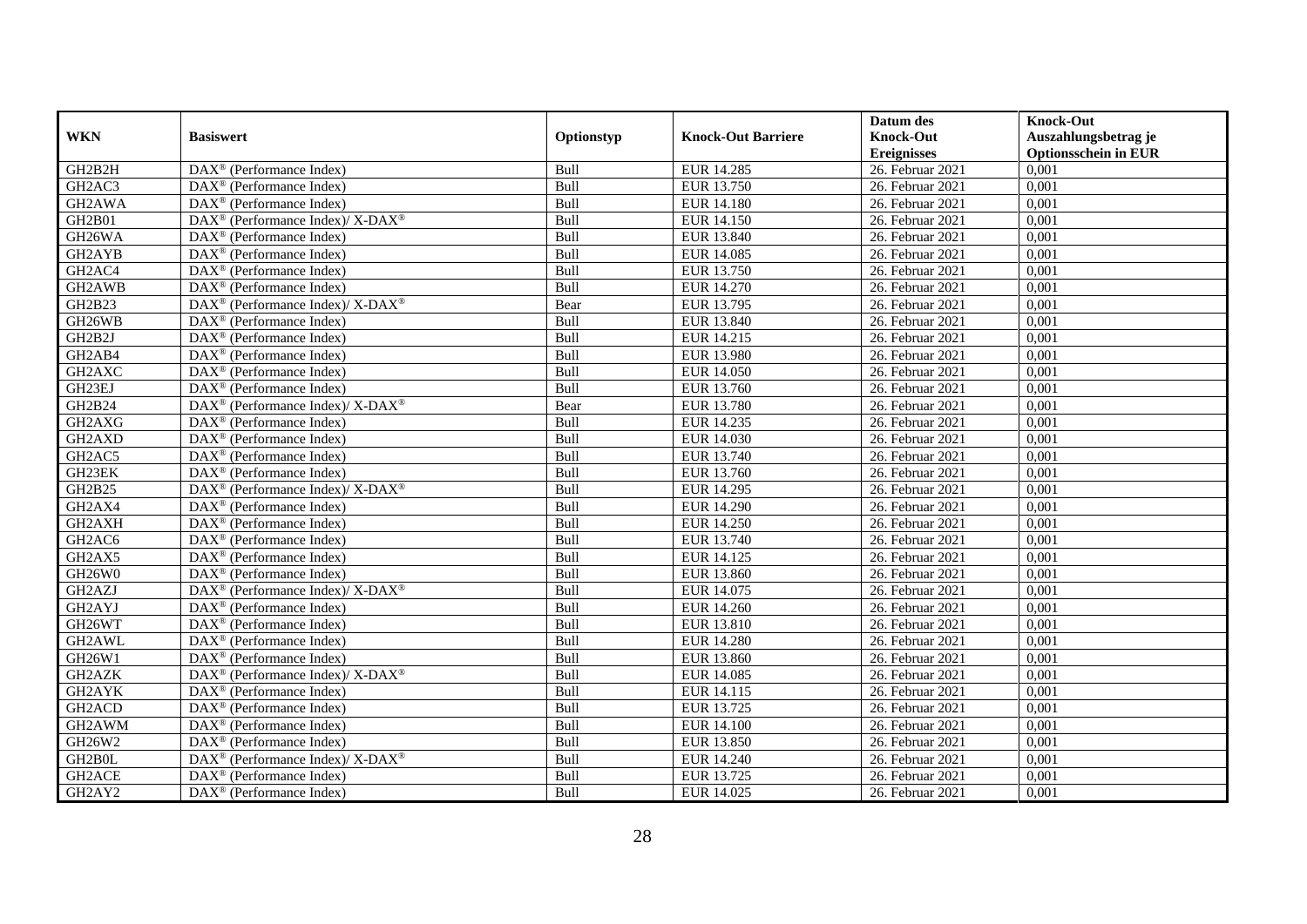|                                 |                                                                    |            |                           | Datum des          | <b>Knock-Out</b>            |
|---------------------------------|--------------------------------------------------------------------|------------|---------------------------|--------------------|-----------------------------|
| <b>WKN</b>                      | <b>Basiswert</b>                                                   | Optionstyp | <b>Knock-Out Barriere</b> | <b>Knock-Out</b>   | Auszahlungsbetrag je        |
|                                 |                                                                    |            |                           | <b>Ereignisses</b> | <b>Optionsschein in EUR</b> |
| GH <sub>2</sub> AX <sub>2</sub> | DAX <sup>®</sup> (Performance Index)                               | Bull       | EUR 14.130                | 26. Februar 2021   | 0,001                       |
| GH23EA                          | $\text{DAX}^{\textcircled{p}}$ (Performance Index)                 | Bull       | EUR 13.770                | 26. Februar 2021   | 0,001                       |
| GH2B0M                          | $\text{DAX}^{\circledast}$ (Performance Index)/ X-DAX <sup>®</sup> | Bull       | EUR 14.235                | 26. Februar 2021   | 0,001                       |
| GH2ABX                          | $\text{DAX}^{\textcircled{n}}$ (Performance Index)                 | Bull       | EUR 13.940                | 26. Februar 2021   | 0,001                       |
| GH2AY3                          | DAX <sup>®</sup> (Performance Index)                               | Bear       | <b>EUR 13.805</b>         | 26. Februar 2021   | 0,001                       |
| GH23EB                          | $\text{DAX}^{\textcircled{n}}$ (Performance Index)                 | Bull       | EUR 13.770                | 26. Februar 2021   | 0,001                       |
| GH2B2Q                          | DAX <sup>®</sup> (Performance Index)/ X-DAX <sup>®</sup>           | Bull       | EUR 14.155                | 26. Februar 2021   | 0,001                       |
| GH2ABY                          | $\text{DAX}^{\textcircled{p}}$ (Performance Index)                 | Bull       | EUR 13.940                | 26. Februar 2021   | 0,001                       |
| GH2AZE                          | $\text{DAX}^{\circledR}$ (Performance Index)/ X-DAX <sup>®</sup>   | Bull       | EUR 14.105                | 26. Februar 2021   | 0,001                       |
| GH2ACZ                          | $DAX^{\circledcirc}$ (Performance Index)                           | Bull       | EUR 13.690                | 26. Februar 2021   | 0,001                       |
| GH <sub>2</sub> AZ <sub>5</sub> | $\overline{\text{DAX}}^{\textcirc}$ (Performance Index)            | Bear       | EUR 13.745                | 26. Februar 2021   | 0,001                       |
| GH <sub>26</sub> VS             | $\overline{\text{DAX}^{\otimes}}$ (Performance Index)              | Bull       | EUR 13.870                | 26. Februar 2021   | 0,001                       |
| GH2AZF                          | $\text{DAX}^{\circledast}$ (Performance Index)/ X-DAX <sup>®</sup> | Bull       | EUR 14.110                | 26. Februar 2021   | 0,001                       |
| GH2AD0                          | $\text{DAX}^{\textcircled{n}}$ (Performance Index)                 | Bull       | EUR 13.690                | 26. Februar 2021   | 0,001                       |
| GH2AYV                          | $\text{DAX}^{\otimes}$ (Performance Index)                         | Bear       | EUR 13.790                | 26. Februar 2021   | 0,001                       |
| GH26VT                          | DAX <sup>®</sup> (Performance Index)                               | Bull       | EUR 13.870                | 26. Februar 2021   | 0,001                       |
| GH2B0G                          | DAX <sup>®</sup> (Performance Index)/X-DAX <sup>®</sup>            | Bull       | EUR 14.255                | 26. Februar 2021   | 0,001                       |
| GH26X2                          | $DAX^{\circledR}$ (Performance Index)                              | Bull       | EUR 13.790                | 26. Februar 2021   | 0,001                       |
| GH2AZW                          | $\overline{\text{DAX}}^{\textcircled{}}$ (Performance Index)       | Bull       | <b>EUR 14.200</b>         | 26. Februar 2021   | 0,001                       |
| GH <sub>26</sub> VM             | $\overline{\text{DAX}^{\otimes}}$ (Performance Index)              | Bull       | EUR 13.875                | 26. Februar 2021   | 0,001                       |
| GH2B0H                          | $\text{DAX}^{\circledR}$ (Performance Index)/ X-DAX <sup>®</sup>   | Bull       | EUR 14.230                | 26. Februar 2021   | 0,001                       |
| GH26X3                          | $\overline{\text{DAX}^{\otimes}}$ (Performance Index)              | Bull       | EUR 13.790                | 26. Februar 2021   | 0,001                       |
| GH26WN                          | $\overline{\text{DAX}^{\otimes}}$ (Performance Index)              | Bull       | EUR 13.820                | 26. Februar 2021   | 0,001                       |
| GH2AYM                          | DAX <sup>®</sup> (Performance Index)                               | Bear       | <b>EUR 13.820</b>         | 26. Februar 2021   | 0,001                       |
| GH2B2L                          | $\text{DAX}^{\circledast}$ (Performance Index)/ X-DAX <sup>®</sup> | Bear       | EUR 13.790                | 26. Februar 2021   | 0,001                       |
| GH26WP                          | $\text{DAX}^{\otimes}$ (Performance Index)                         | Bull       | EUR 13.820                | 26. Februar 2021   | 0,001                       |
| GH26X4                          | DAX <sup>®</sup> (Performance Index)                               | Bull       | <b>EUR 13.780</b>         | 26. Februar 2021   | 0,001                       |
| GH2AYE                          | $\text{DAX}^{\textcircled{p}}$ (Performance Index)                 | Bull       | EUR 14.095                | $26.$ Februar 2021 | 0.001                       |
| GH2B2M                          | $DAX^{\circledcirc}$ (Performance Index)/X-DAX <sup>®</sup>        | Bear       | EUR 13.805                | 26. Februar 2021   | 0,001                       |
| GH2ABN                          | $\text{DAX}^{\textcircled{p}}$ (Performance Index)                 | Bull       | EUR 13.960                | 26. Februar 2021   | 0,001                       |
| GH26WE                          | DAX <sup>®</sup> (Performance Index)                               | Bull       | EUR 13.830                | 26. Februar 2021   | 0,001                       |
| GH2AYF                          | $\text{DAX}^{\textcircled{n}}$ (Performance Index)                 | Bull       | EUR 14.145                | 26. Februar 2021   | 0,001                       |
| GH2B0C                          | DAX <sup>®</sup> (Performance Index)/ X-DAX <sup>®</sup>           | Bull       | EUR 14.245                | $26.$ Februar 2021 | 0,001                       |
| GH2ABP                          | DAX <sup>®</sup> (Performance Index)                               | Bull       | EUR 13.960                | 26. Februar 2021   | 0,001                       |
| GH26WF                          | $\text{DAX}^{\textcircled{n}}$ (Performance Index)                 | Bull       | EUR 13.825                | 26. Februar 2021   | 0,001                       |
| GH2AY6                          | $\text{DAX}^{\circledast}$ (Performance Index)                     | Bear       | EUR 13.825                | 26. Februar 2021   | 0,001                       |
| GH2B0D                          | DAX <sup>®</sup> (Performance Index)/ X-DAX <sup>®</sup>           | Bull       | <b>EUR 14.250</b>         | 26. Februar 2021   | 0,001                       |
| GH <sub>2</sub> ACP             | $\text{DAX}^{\textcircled{n}}$ (Performance Index)                 | Bull       | EUR 13.710                | 26. Februar 2021   | 0,001                       |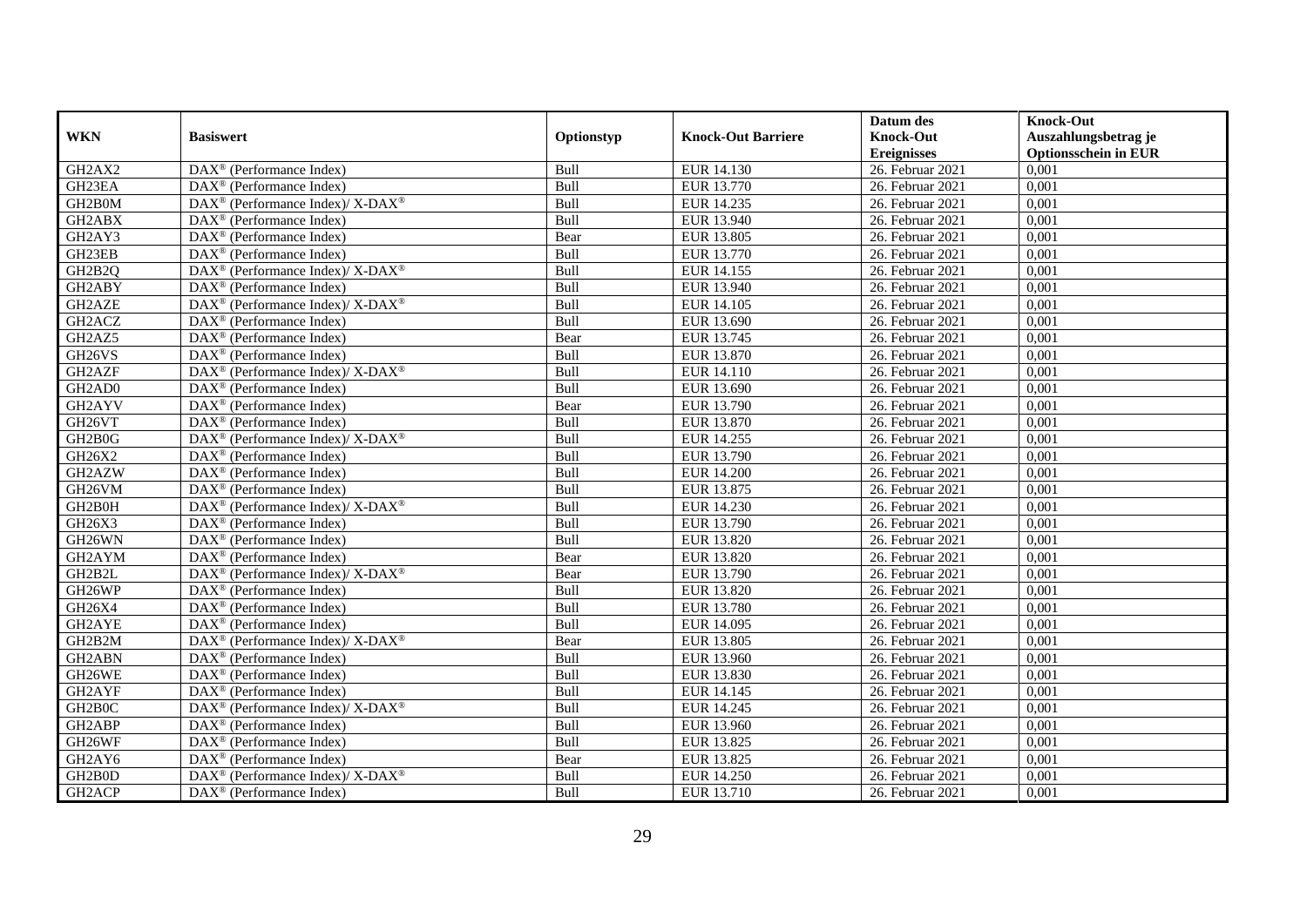|                                 |                                                                                                 |             |                           | Datum des          | <b>Knock-Out</b>            |
|---------------------------------|-------------------------------------------------------------------------------------------------|-------------|---------------------------|--------------------|-----------------------------|
| <b>WKN</b>                      | <b>Basiswert</b>                                                                                | Optionstyp  | <b>Knock-Out Barriere</b> | <b>Knock-Out</b>   | Auszahlungsbetrag je        |
|                                 |                                                                                                 |             |                           | <b>Ereignisses</b> | <b>Optionsschein in EUR</b> |
| GH23EE                          | DAX <sup>®</sup> (Performance Index)                                                            | Bull        | EUR 13.760                | 26. Februar 2021   | 0,001                       |
| GH2AY7                          | $\text{DAX}^{\circledast}$ (Performance Index)                                                  | Bull        | <b>EUR 14.240</b>         | 26. Februar 2021   | 0,001                       |
| GH2AZC                          | $\text{DAX}^{\circledast}$ (Performance Index)/ X-DAX <sup>®</sup>                              | Bull        | EUR 14.115                | $26.$ Februar 2021 | 0,001                       |
| GH <sub>2</sub> ACQ             | DAX <sup>®</sup> (Performance Index)                                                            | Bull        | EUR 13.710                | 26. Februar 2021   | 0.001                       |
| GH26VW                          | DAX <sup>®</sup> (Performance Index)                                                            | Bull        | EUR 13.870                | 26. Februar 2021   | 0,001                       |
| GH <sub>2</sub> AZ <sub>8</sub> | $\text{DAX}^{\textcircled{p}}$ (Performance Index)                                              | Bear        | EUR 13.760                | 26. Februar 2021   | 0,001                       |
| GH2B0E                          | $DAX^{\circledcirc}$ (Performance Index)/X-DAX <sup>®</sup>                                     | Bull        | EUR 14.260                | 26. Februar 2021   | 0,001                       |
| GH26VX                          | $\text{DAX}^{\textcircled{n}}$ (Performance Index)                                              | Bull        | EUR 13.860                | 26. Februar 2021   | 0,001                       |
| GH <sub>2</sub> ACR             | $\text{DAX}^{\textcircled{n}}$ (Performance Index)                                              | Bull        | EUR 13.710                | 26. Februar 2021   | 0,001                       |
| GH2AZ9                          | $\text{DAX}^{\otimes}$ (Performance Index)                                                      | Bear        | EUR 13.765                | 26. Februar 2021   | 0,001                       |
| GH2B0F                          | DAX <sup>®</sup> (Performance Index)/ X-DAX <sup>®</sup>                                        | Bull        | <b>EUR 14.270</b>         | 26. Februar 2021   | 0,001                       |
| GH26WC                          | DAX <sup>®</sup> (Performance Index)                                                            | Bull        | EUR 13.830                | 26. Februar 2021   | 0,001                       |
| GH26WU                          | DAX <sup>®</sup> (Performance Index)                                                            | Bull        | EUR 13.810                | 26. Februar 2021   | 0,001                       |
| GH2B0A                          | $\text{DAX}^{\textcircled{p}}$ (Performance Index)                                              | Bull        | <b>EUR 14.205</b>         | 26. Februar 2021   | 0,001                       |
| GH2B2K                          | $DAX^{\circledast}$ (Performance Index)/ X-DAX <sup>®</sup>                                     | Bear        | EUR 13.765                | 26. Februar 2021   | 0,001                       |
| GH26WV                          | $\text{DAX}^{\circledast}$ (Performance Index)                                                  | Bull        | EUR 13.810                | 26. Februar 2021   | 0,001                       |
| GH26WD                          | DAX <sup>®</sup> (Performance Index)                                                            | Bull        | EUR 13.830                | 26. Februar 2021   | 0,001                       |
| GH2AXN                          | $DAX^{\circledR}$ (Performance Index)                                                           | Bull        | EUR 14.265                | 26. Februar 2021   | 0,001                       |
| GH2AZL                          | $\text{DAX}^{\circledR}$ (Performance Index)/ X-DAX <sup>®</sup>                                | Bull        | <b>EUR 14.050</b>         | 26. Februar 2021   | 0,001                       |
| GH2ABE                          | DAX <sup>®</sup> (Performance Index)                                                            | Bull        | EUR 13.970                | 26. Februar 2021   | 0,001                       |
| GH2AXP                          | DAX <sup>®</sup> (Performance Index)                                                            | Bull        | EUR 14.190                | 26. Februar 2021   | 0,001                       |
| GH <sub>2</sub> ACF             | $\overline{\text{DAX}^{\otimes}}$ (Performance Index)                                           | Bull        | EUR 13.725                | 26. Februar 2021   | 0,001                       |
| GH2AZM                          | DAX <sup>®</sup> (Performance Index)/ X-DAX <sup>®</sup>                                        | Bull        | EUR 14.065                | 26. Februar 2021   | 0,001                       |
| GH2AYQ                          | DAX <sup>®</sup> (Performance Index)                                                            | Bull        | EUR 14.035                | 26. Februar 2021   | 0,001                       |
| GH2B0N                          | $DAX^{\circledcirc}$ (Performance Index)/X-DAX <sup>®</sup>                                     | Bull        | EUR 14.215                | 26. Februar 2021   | 0.001                       |
| GH2ACG                          | DAX <sup>®</sup> (Performance Index)                                                            | Bull        | EUR 13.725                | 26. Februar 2021   | 0,001                       |
| GH2AYR                          | DAX <sup>®</sup> (Performance Index)                                                            | Bull        | <b>EUR 14.220</b>         | 26. Februar 2021   | 0,001                       |
| GH2AB8                          | $\text{DAX}^{\textcircled{p}}$ (Performance Index)                                              | Bull        | EUR 13.975                | $26.$ Februar 2021 | 0,001                       |
| GH2B0P                          | $\text{DAX}^{\circledR}$ (Performance Index)/ X-DAX <sup>®</sup>                                | Bull        | EUR 14.210                | 26. Februar 2021   | 0,001                       |
| GH2AY4                          | $\text{DAX}^{\circledast}$ (Performance Index)                                                  | Bull        | EUR 14.120                | 26. Februar 2021   | 0,001                       |
| GH <sub>2</sub> AC <sub>9</sub> | $\text{DAX}^{\textcircled{n}}$ (Performance Index)                                              | Bull        | EUR 13.740                | 26. Februar 2021   | 0,001                       |
| GH2AZ4                          | $\text{DAX}^{\textcircled{p}}$ (Performance Index)/ $\overline{\text{X-DAX}^{\textcircled{p}}}$ | <b>Bull</b> | EUR 14.020                | 26. Februar 2021   | 0.001                       |
| GH <sub>2</sub> ACA             | $\overline{\text{DAX}^{\otimes}}$ (Performance Index)                                           | Bull        | EUR 13.730                | 26. Februar 2021   | 0,001                       |
| GH <sub>2</sub> AY <sub>5</sub> | DAX <sup>®</sup> (Performance Index)                                                            | Bull        | EUR 14.105                | 26. Februar 2021   | 0,001                       |
| <b>GH2B06</b>                   | DAX <sup>®</sup> (Performance Index)/ X-DAX <sup>®</sup>                                        | Bull        | EUR 14.135                | 26. Februar 2021   | 0,001                       |
| GH <sub>2</sub> AC <sub>1</sub> | $\text{DAX}^{\textcircled{n}}$ (Performance Index)                                              | Bull        | EUR 13.750                | 26. Februar 2021   | 0,001                       |
| GH2AZ6                          | $\text{DAX}^{\circledast}$ (Performance Index)                                                  | Bear        | EUR 13.755                | 26. Februar 2021   | 0,001                       |
| GH2B07                          | $\overline{\text{DAX}^{\textcircled{\tiny 0}}}$ (Performance Index)/X-DAX <sup>®</sup>          | Bull        | EUR 14.285                | 26. Februar 2021   | 0,001                       |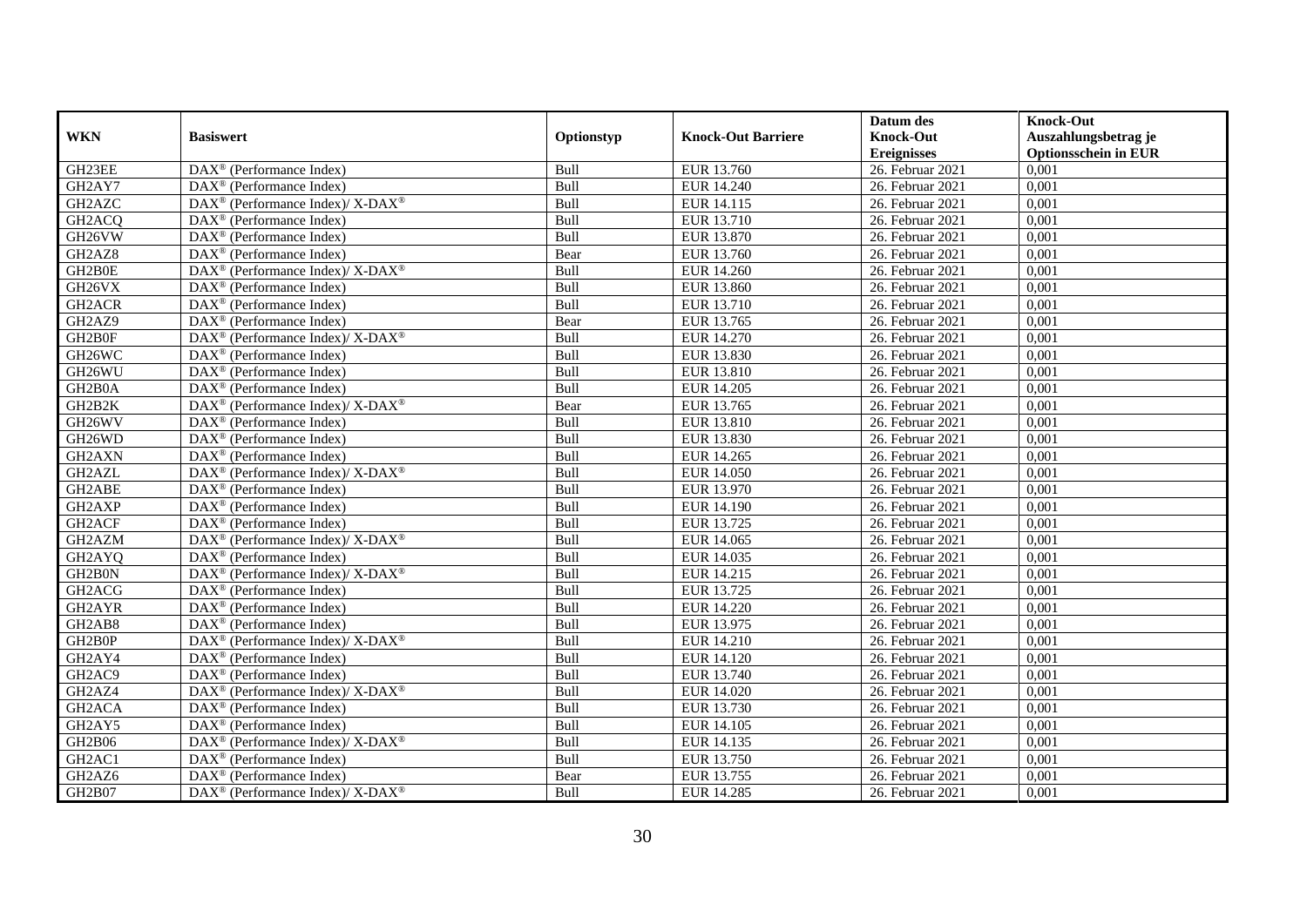|                                 |                                                                           |            |                           | Datum des          | <b>Knock-Out</b>            |
|---------------------------------|---------------------------------------------------------------------------|------------|---------------------------|--------------------|-----------------------------|
| <b>WKN</b>                      | <b>Basiswert</b>                                                          | Optionstyp | <b>Knock-Out Barriere</b> | <b>Knock-Out</b>   | Auszahlungsbetrag je        |
|                                 |                                                                           |            |                           | <b>Ereignisses</b> | <b>Optionsschein in EUR</b> |
| GH <sub>2</sub> AC <sub>2</sub> | DAX <sup>®</sup> (Performance Index)                                      | Bull       | EUR 13.750                | 26. Februar 2021   | 0,001                       |
| GH2AZ7                          | $DAX^{\circledR}$ (Performance Index)                                     | Bear       | EUR 13.750                | 26. Februar 2021   | 0,001                       |
| GH2B18                          | DAX <sup>®</sup> (Performance Index)/X-DAX <sup>®</sup>                   | Bull       | EUR 14.070                | 26. Februar 2021   | 0,001                       |
| GH2AD3                          | $DAX^{\circledast}$ (Performance Index)                                   | Bull       | EUR 13.675                | 26. Februar 2021   | 0,001                       |
| GH2B2A                          | $DAX^{\circledast}$ (Performance Index)/ $\overline{X-DAX^{\circledast}}$ | Bear       | EUR 13.820                | 26. Februar 2021   | 0,001                       |
| GH2AD4                          | $DAX^{\circledR}$ (Performance Index)                                     | Bull       | EUR 13.675                | 26. Februar 2021   | 0,001                       |
| GH2B2B                          | DAX <sup>®</sup> (Performance Index)/ X-DAX <sup>®</sup>                  | Bear       | EUR 13.810                | 26. Februar 2021   | 0,001                       |
| GH26WY                          | $DAX^{\circledR}$ (Performance Index)                                     | Bull       | <b>EUR 13.800</b>         | 26. Februar 2021   | 0,001                       |
| GH2AZX                          | DAX <sup>®</sup> (Performance Index)/ X-DAX <sup>®</sup>                  | Bull       | EUR 14.165                | 26. Februar 2021   | 0,001                       |
| GH26WZ                          | $DAX^{\circledast}$ (Performance Index)                                   | Bull       | <b>EUR 13.800</b>         | 26. Februar 2021   | 0,001                       |
| GH2AZY                          | DAX <sup>®</sup> (Performance Index)/ X-DAX <sup>®</sup>                  | Bull       | EUR 14.160                | 26. Februar 2021   | 0,001                       |
| GH <sub>2</sub> ACK             | DAX <sup>®</sup> (Performance Index)                                      | Bull       | EUR 13.720                | 26. Februar 2021   | 0,001                       |
| GH2ACL                          | $DAX^{\circledast}$ (Performance Index)                                   | Bull       | EUR 13.720                | 26. Februar 2021   | 0,001                       |
| GH2B21                          | $DAX^{\circledast}$ (Performance Index)/X-DAX <sup>®</sup>                | Bear       | EUR 13.775                | 26. Februar 2021   | 0,001                       |
| GH <sub>2</sub> AAY             | $DAX^{\circledast}$ (Performance Index)                                   | Bull       | EUR 13.990                | 26. Februar 2021   | 0,001                       |
| <b>GH2B22</b>                   | DAX <sup>®</sup> (Performance Index)/X-DAX <sup>®</sup>                   | Bear       | EUR 13.755                | 26. Februar 2021   | 0,001                       |
| GH2AZN                          | DAX <sup>®</sup> (Performance Index)/X-DAX <sup>®</sup>                   | Bull       | <b>EUR 14.080</b>         | 26. Februar 2021   | 0,001                       |
| GH2ABZ                          | DAX <sup>®</sup> (Performance Index)                                      | Bull       | EUR 13.940                | 26. Februar 2021   | 0,001                       |
| GH <sub>2</sub> AC <sub>0</sub> | $\text{DAX}^{\circledast}$ (Performance Index)                            | Bull       | EUR 13.750                | 26. Februar 2021   | 0,001                       |
| GH2AZP                          | DAX <sup>®</sup> (Performance Index)/X-DAX <sup>®</sup>                   | Bull       | EUR 14.185                | 26. Februar 2021   | 0,001                       |
| GH2AD1                          | DAX <sup>®</sup> (Performance Index)                                      | Bull       | EUR 13.690                | 26. Februar 2021   | 0,001                       |
| GH2B0Q                          | DAX <sup>®</sup> (Performance Index)/ X-DAX <sup>®</sup>                  | Bull       | EUR 14.205                | 26. Februar 2021   | 0,001                       |
| GH2B0R                          | DAX <sup>®</sup> (Performance Index)/ X-DAX <sup>®</sup>                  | Bull       | <b>EUR 14.200</b>         | 26. Februar 2021   | 0,001                       |
| GH2AD2                          | $DAX^{\circledR}$ (Performance Index)                                     | Bull       | EUR 13.675                | 26. Februar 2021   | 0,001                       |
| GH <sub>2</sub> A <sub>ZG</sub> | DAX <sup>®</sup> (Performance Index)/ X-DAX <sup>®</sup>                  | Bull       | EUR 14.095                | 26. Februar 2021   | 0,001                       |
| GH2AZH                          | DAX <sup>®</sup> (Performance Index)/ X-DAX <sup>®</sup>                  | Bull       | EUR 14.090                | 26. Februar 2021   | 0,001                       |
| GH2B0J                          | $\text{DAX}^{\circledast}$ (Performance Index)/X-DAX <sup>®</sup>         | Bull       | EUR 14.225                | 26. Februar 2021   | 0,001                       |
| GH2B0K                          | DAX <sup>®</sup> (Performance Index)/X-DAX <sup>®</sup>                   | Bull       | <b>EUR 14.220</b>         | 26. Februar 2021   | 0,001                       |
| GH2B0B                          | DAX <sup>®</sup> (Performance Index)/X-DAX <sup>®</sup>                   | Bull       | EUR 14.275                | 26. Februar 2021   | 0,001                       |
| GH2B2E                          | $DAX^{\circledcirc}$ (Performance Index)/X-DAX <sup>®</sup>               | Bear       | EUR 13.745                | 26. Februar 2021   | 0.001                       |
| GH2B2F                          | DAX <sup>®</sup> (Performance Index)/ X-DAX <sup>®</sup>                  | Bull       | EUR 14.130                | 26. Februar 2021   | 0,001                       |
| GH2AZS                          | DAX <sup>®</sup> (Performance Index)/X-DAX <sup>®</sup>                   | Bull       | EUR 14.190                | 26. Februar 2021   | 0,001                       |
| GH2AZT                          | DAX <sup>®</sup> (Performance Index)/X-DAX <sup>®</sup>                   | Bull       | EUR 14.060                | 26. Februar 2021   | 0,001                       |
| GH2B1X                          | DAX <sup>®</sup> (Performance Index)/ X-DAX <sup>®</sup>                  | Bear       | EUR 13.760                | 26. Februar 2021   | 0,001                       |
| <b>GH2B08</b>                   | DAX <sup>®</sup> (Performance Index)/X-DAX <sup>®</sup>                   | Bull       | <b>EUR 14.280</b>         | 26. Februar 2021   | 0,001                       |
| <b>GH2B09</b>                   | $DAX^{\circledast}$ (Performance Index)/ X-DAX <sup>®</sup>               | Bull       | EUR 14.265                | 26. Februar 2021   | 0,001                       |
| GH2AXV                          | DAX <sup>®</sup> (Performance Index)                                      | Bear       | EUR 13.835                | 26. Februar 2021   | 0,001                       |
| GH2B2C                          | $DAX^{\circledast}$ (Performance Index)/ X-DAX <sup>®</sup>               | Bear       | EUR 13.830                | 26. Februar 2021   | 0,001                       |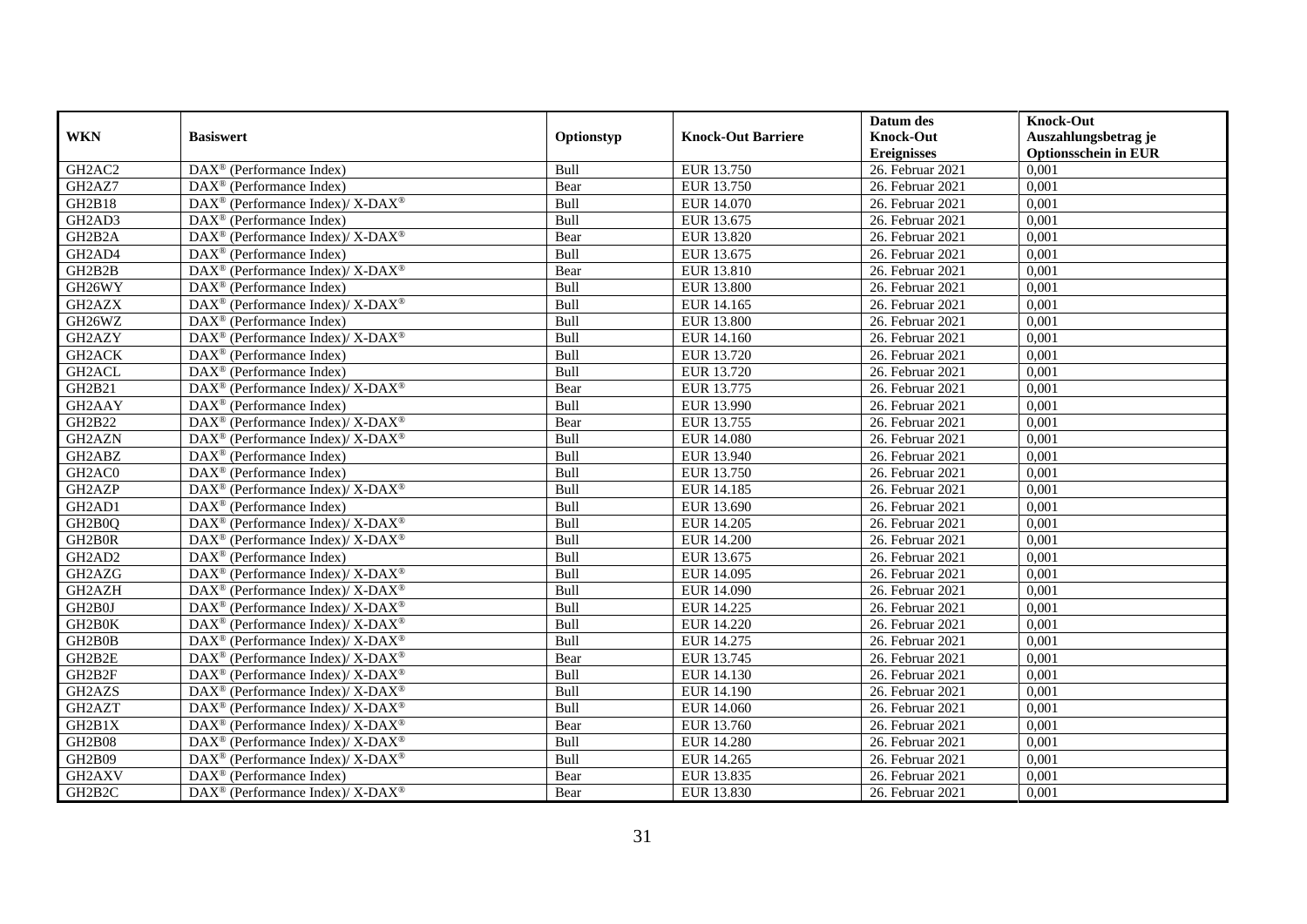|                                  |                                                                           |             |                           | Datum des          | <b>Knock-Out</b>            |
|----------------------------------|---------------------------------------------------------------------------|-------------|---------------------------|--------------------|-----------------------------|
| <b>WKN</b>                       | <b>Basiswert</b>                                                          | Optionstyp  | <b>Knock-Out Barriere</b> | <b>Knock-Out</b>   | Auszahlungsbetrag je        |
|                                  |                                                                           |             |                           | <b>Ereignisses</b> | <b>Optionsschein in EUR</b> |
| GH2B2R                           | DAX <sup>®</sup> (Performance Index)                                      | Bear        | EUR 13.830                | 26. Februar 2021   | 0,001                       |
| GH2B2D                           | DAX <sup>®</sup> (Performance Index)/ X-DAX <sup>®</sup>                  | Bear        | EUR 13.835                | 26. Februar 2021   | 0,001                       |
| GH29NQ                           | ThyssenKrupp AG                                                           | Bull        | <b>EUR 10,98</b>          | 26. Februar 2021   | 0,001                       |
| GH29PG                           | ThyssenKrupp AG                                                           | Bull        | EUR 11,09                 | 26. Februar 2021   | 0.001                       |
| GH29M2                           | ThyssenKrupp AG                                                           | Bull        | EUR 11,26                 | 26. Februar 2021   | 0,001                       |
| GH29NY                           | ThyssenKrupp AG                                                           | Bull        | EUR 11,03                 | 26. Februar 2021   | 0,001                       |
| GH29P7                           | ThyssenKrupp AG                                                           | Bull        | EUR 11,15                 | 26. Februar 2021   | 0,001                       |
| <b>GH29N2</b>                    | ThyssenKrupp AG                                                           | Bull        | EUR 10,92                 | 26. Februar 2021   | 0,001                       |
| GH29PE                           | ThyssenKrupp AG                                                           | Bull        | EUR 11,21                 | 26. Februar 2021   | 0,001                       |
| GH2AWT                           | DAX <sup>®</sup> (Performance Index)                                      | Bear        | EUR 13.840                | 26. Februar 2021   | 0,001                       |
| GH2B19                           | $DAX^{\circledast}$ (Performance Index)/ $\overline{X-DAX^{\circledast}}$ | Bear        | EUR 13.855                | 26. Februar 2021   | 0,001                       |
| GH <sub>2</sub> AY <sub>0</sub>  | $\overline{\text{DAX}^{\otimes}}$ (Performance Index)                     | Bear        | EUR 13.855                | 26. Februar 2021   | 0,001                       |
| GH <sub>2</sub> B <sub>1</sub> D | DAX <sup>®</sup> (Performance Index)/ X-DAX <sup>®</sup>                  | Bear        | EUR 13.845                | 26. Februar 2021   | 0,001                       |
| GH2AXF                           | $DAX^{\circledR}$ (Performance Index)                                     | Bear        | EUR 13.845                | 26. Februar 2021   | 0,001                       |
| GC9X3X                           | Grifols SA                                                                | Bull        | EUR 20,9692924            | 26. Februar 2021   | 0,001                       |
| GH2B1A                           | DAX <sup>®</sup> (Performance Index)/ X-DAX <sup>®</sup>                  | Bear        | EUR 13.850                | 26. Februar 2021   | 0,001                       |
| GH2AYL                           | DAX <sup>®</sup> (Performance Index)                                      | Bear        | EUR 13.850                | 26. Februar 2021   | 0,001                       |
| GH2B1B                           | $DAX^{\circledast}$ (Performance Index)/X-DAX <sup>®</sup>                | Bear        | EUR 13.840                | 26. Februar 2021   | 0,001                       |
| GH2AW8                           | $\text{DAX}^{\textcircled{}}$ (Performance Index)                         | Bear        | EUR 13.860                | 26. Februar 2021   | 0,001                       |
| GH2B1K                           | DAX <sup>®</sup> (Performance Index)/ X-DAX <sup>®</sup>                  | Bear        | EUR 13.880                | 26. Februar 2021   | 0,001                       |
| GH2AZD                           | DAX <sup>®</sup> (Performance Index)                                      | Bear        | EUR 13.870                | 26. Februar 2021   | 0,001                       |
| GH <sub>2</sub> AX7              | $DAX^{\circledR}$ (Performance Index)                                     | Bear        | EUR 13.875                | 26. Februar 2021   | 0,001                       |
| GH2B1E                           | DAX <sup>®</sup> (Performance Index)/ X-DAX <sup>®</sup>                  | Bear        | EUR 13.865                | 26. Februar 2021   | 0,001                       |
| GH2AYU                           | $DAX^{\circledast}$ (Performance Index)                                   | Bear        | EUR 13.880                | 26. Februar 2021   | 0,001                       |
| GH2B1F                           | $DAX^{\circledcirc}$ (Performance Index)/X-DAX <sup>®</sup>               | Bear        | EUR 13.875                | 26. Februar 2021   | 0.001                       |
| GH2AXK                           | DAX <sup>®</sup> (Performance Index)                                      | Bear        | EUR 13.865                | 26. Februar 2021   | 0,001                       |
| GH2B1L                           | DAX <sup>®</sup> (Performance Index)/X-DAX <sup>®</sup>                   | Bear        | EUR 13.870                | 26. Februar 2021   | 0,001                       |
| GH <sub>2</sub> B <sub>1</sub> C | DAX <sup>®</sup> (Performance Index)/ X-DAX <sup>®</sup>                  | Bear        | EUR 13.860                | 26. Februar 2021   | 0,001                       |
| GH1PQ0                           | Engie                                                                     | Bull        | EUR 12,18735135           | 26. Februar 2021   | 0,001                       |
| GH29UX                           | EURO STOXX <sup>®</sup> Banks (Price EUR) Index                           | Bull        | EUR 83,57                 | 26. Februar 2021   | 0,001                       |
| GH29UY                           | EURO STOXX <sup>®</sup> Banks (Price EUR) Index                           | Bull        | EUR 83,65                 | 26. Februar 2021   | 0,001                       |
| GH29UU                           | EURO STOXX <sup>®</sup> Banks (Price EUR) Index                           | <b>Bull</b> | EUR 83,74                 | 26. Februar 2021   | 0.001                       |
| GH29S2                           | Rio Tinto Plc                                                             | Bull        | GBP 62,68                 | 26. Februar 2021   | 0,001                       |
| GF71H1                           | Heineken N.V.                                                             | Bull        | EUR 82,59914604           | 26. Februar 2021   | 0,001                       |
| GF6MQM                           | Anheuser-Busch InBev N.V.                                                 | Bull        | EUR 48,83374876           | 26. Februar 2021   | 0,001                       |
| GF0B59                           | Swisscom AG                                                               | Bull        | CHF 461,0270871           | 26. Februar 2021   | 0,001                       |
| GH1KJY                           | L'Oréal S.A.                                                              | Bull        | EUR 304,52451883          | 26. Februar 2021   | 0,001                       |
| GH1HFS                           | <b>Imperial Brands PLC</b>                                                | Bull        | GBP 13,63430504           | 26. Februar 2021   | 0,001                       |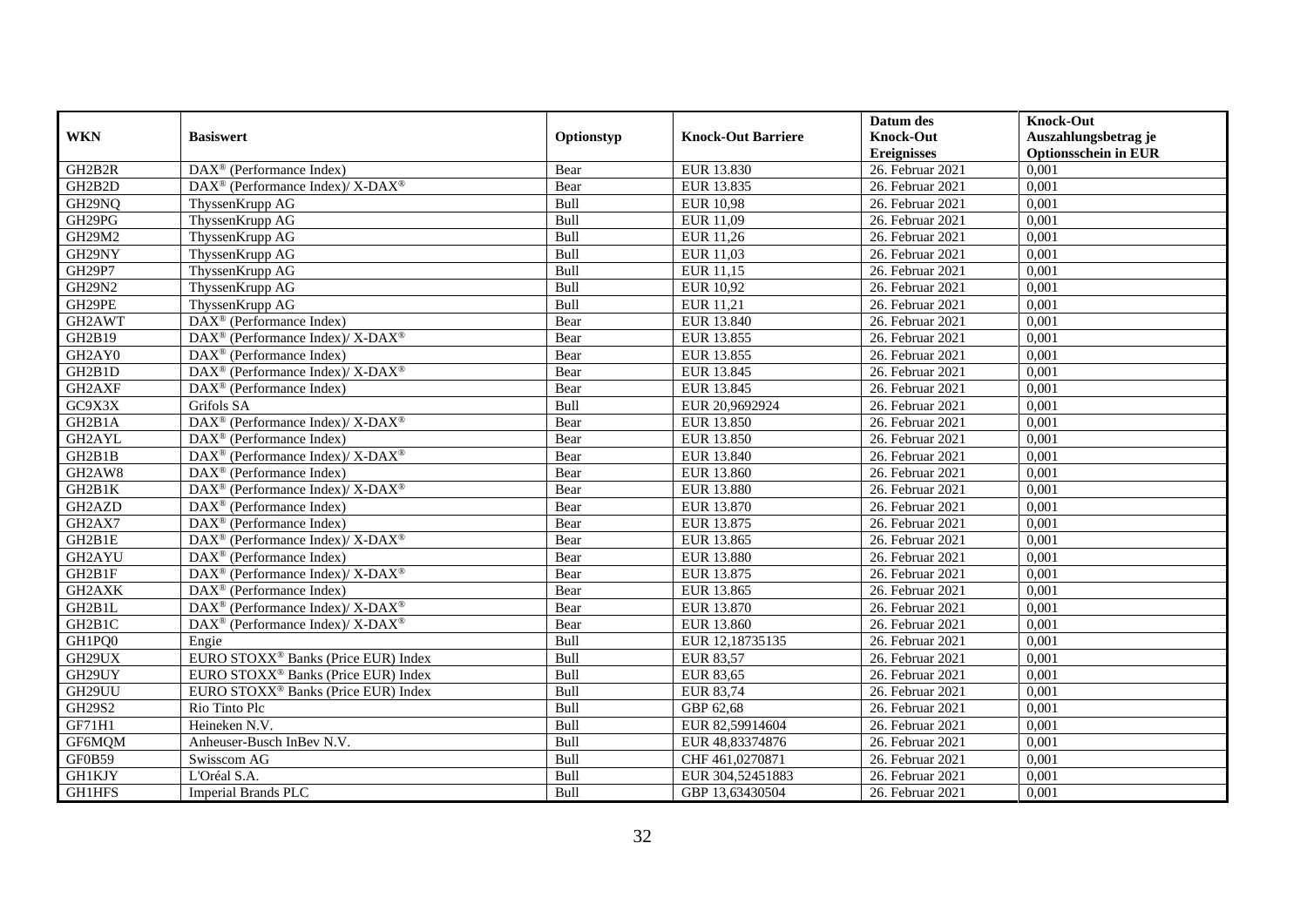|                                 |                                     |             |                           | Datum des          | <b>Knock-Out</b>            |
|---------------------------------|-------------------------------------|-------------|---------------------------|--------------------|-----------------------------|
| <b>WKN</b>                      | <b>Basiswert</b>                    | Optionstyp  | <b>Knock-Out Barriere</b> | <b>Knock-Out</b>   | Auszahlungsbetrag je        |
|                                 |                                     |             |                           | <b>Ereignisses</b> | <b>Optionsschein in EUR</b> |
| GH1KQQ                          | Anheuser-Busch InBev N.V.           | Bull        | EUR 48,51057341           | 26. Februar 2021   | 0,001                       |
| GH2AEM                          | S&P 500 <sup>®</sup> Index          | Bull        | <b>USD 3.912,5</b>        | 26. Februar 2021   | 0,001                       |
| GH2AEN                          | S&P 500 <sup>®</sup> Index          | Bull        | <b>USD 3.910</b>          | 26. Februar 2021   | 0,001                       |
| GH2AF1                          | S&P 500 <sup>®</sup> Index          | Bull        | <b>USD 3.895</b>          | 26. Februar 2021   | 0,001                       |
| GH2ADK                          | NASDAQ-100 Index®                   | Bull        | <b>USD 13.280</b>         | 26. Februar 2021   | 0,001                       |
| GH <sub>2</sub> AF <sub>2</sub> | S&P 500 <sup>®</sup> Index          | Bull        | <b>USD 3.892,5</b>        | 26. Februar 2021   | 0,001                       |
| GH29NA                          | Peloton Interactive Inc.            | Bull        | <b>USD 120,82</b>         | 26. Februar 2021   | 0,001                       |
| GH29VK                          | Agilent Technologies, Inc.          | Bull        | <b>USD 122,87</b>         | 26. Februar 2021   | 0,001                       |
| GH2ADL                          | NASDAQ-100 Index®                   | Bull        | <b>USD 13.280</b>         | 26. Februar 2021   | 0,001                       |
| GH1B5J                          | Salesforce.com, Inc.                | Bull        | USD 224,86733133          | 26. Februar 2021   | 0,001                       |
| GH1KQU                          | Anheuser-Busch InBev N.V.           | Bull        | EUR 48,09013509           | 26. Februar 2021   | 0,001                       |
| GH2AEZ                          | S&P 500 <sup>®</sup> Index          | Bull        | <b>USD 3.897,5</b>        | 26. Februar 2021   | 0,001                       |
| <b>GH1KXN</b>                   | Amgen Inc.                          | Bull        | USD 226,73325758          | 26. Februar 2021   | 0,001                       |
| GH2ADZ                          | NASDAQ-100 Index®                   | Bull        | <b>USD 13.160</b>         | 26. Februar 2021   | 0,001                       |
| GH1B5G                          | Salesforce.com, Inc.                | Bull        | USD 227,25165037          | 26. Februar 2021   | 0,001                       |
| GH2AF0                          | S&P 500 <sup>®</sup> Index          | Bull        | <b>USD 3.895</b>          | 26. Februar 2021   | 0,001                       |
| GC9WY7                          | The Procter & Gamble Company        | Bull        | USD 125,87423792          | 26. Februar 2021   | 0,001                       |
| GH2AE0                          | NASDAO-100 Index <sup>®</sup>       | <b>Bull</b> | <b>USD 13.130</b>         | 26. Februar 2021   | 0,001                       |
| GH1B5K                          | Salesforce.com, Inc.                | Bull        | USD 226,05949083          | 26. Februar 2021   | 0,001                       |
| GH2AER                          | S&P 500 <sup>®</sup> Index          | Bull        | <b>USD 3.907,5</b>        | 26. Februar 2021   | 0,001                       |
| GF4WSZ                          | Centerpoint Energy Inc.             | Bull        | USD 19,54391847           | 26. Februar 2021   | 0,001                       |
| GH29NN                          | Peloton Interactive Inc.            | Bull        | <b>USD 122,3</b>          | 26. Februar 2021   | 0,001                       |
| GH2ADX                          | NASDAQ-100 Index®                   | Bull        | <b>USD 13.180</b>         | 26. Februar 2021   | 0,001                       |
| GH1B5L                          | Salesforce.com, Inc.                | Bull        | USD 228,44380988          | 26. Februar 2021   | 0,001                       |
| GH2AES                          | $S\&P 500^{\circ}$ Index            | Bull        | <b>USD 3.905</b>          | 26. Februar 2021   | 0.001                       |
| GC9WY8                          | The Procter & Gamble Company        | Bull        | USD 124,64578293          | 26. Februar 2021   | 0,001                       |
| GH2ADY                          | NASDAQ-100 Index®                   | Bull        | <b>USD 13.170</b>         | 26. Februar 2021   | 0,001                       |
| GH27AE                          | The Walt Disney Company             | Bull        | USD 190,06626184          | 26. Februar 2021   | 0,001                       |
| GH2AEW                          | S&P 500 <sup>®</sup> Index          | Bull        | <b>USD 3.900</b>          | $26.$ Februar 2021 | 0,001                       |
| GH27AF                          | The Walt Disney Company             | Bull        | USD 189,07617713          | 26. Februar 2021   | 0,001                       |
| GH1GAJ                          | The Procter & Gamble Company        | Bull        | USD 125,33567314          | 26. Februar 2021   | 0,001                       |
| GH0V6K                          | <b>Barrick Gold Corporation</b>     | Bull        | USD 19,13931053           | 26. Februar 2021   | 0.001                       |
| GH2ADP                          | NASDAQ-100 Index®                   | Bull        | <b>USD 13.260</b>         | 26. Februar 2021   | 0,001                       |
| GH29M5                          | Peloton Interactive Inc.            | Bull        | <b>USD 123,77</b>         | 26. Februar 2021   | 0,001                       |
| GH29YS                          | AbbVie Inc.                         | Bull        | <b>USD 107,65</b>         | 26. Februar 2021   | 0,001                       |
| <b>GH1DVJ</b>                   | Beiersdorf AG                       | Bull        | EUR 82,98796854           | 26. Februar 2021   | 0,001                       |
| GH2A9B                          | Dow Jones Industrial Average® Index | Bull        | <b>USD 31.680</b>         | 26. Februar 2021   | 0,001                       |
| GH2AEX                          | S&P 500 <sup>®</sup> Index          | Bull        | <b>USD 3.900</b>          | 26. Februar 2021   | 0,001                       |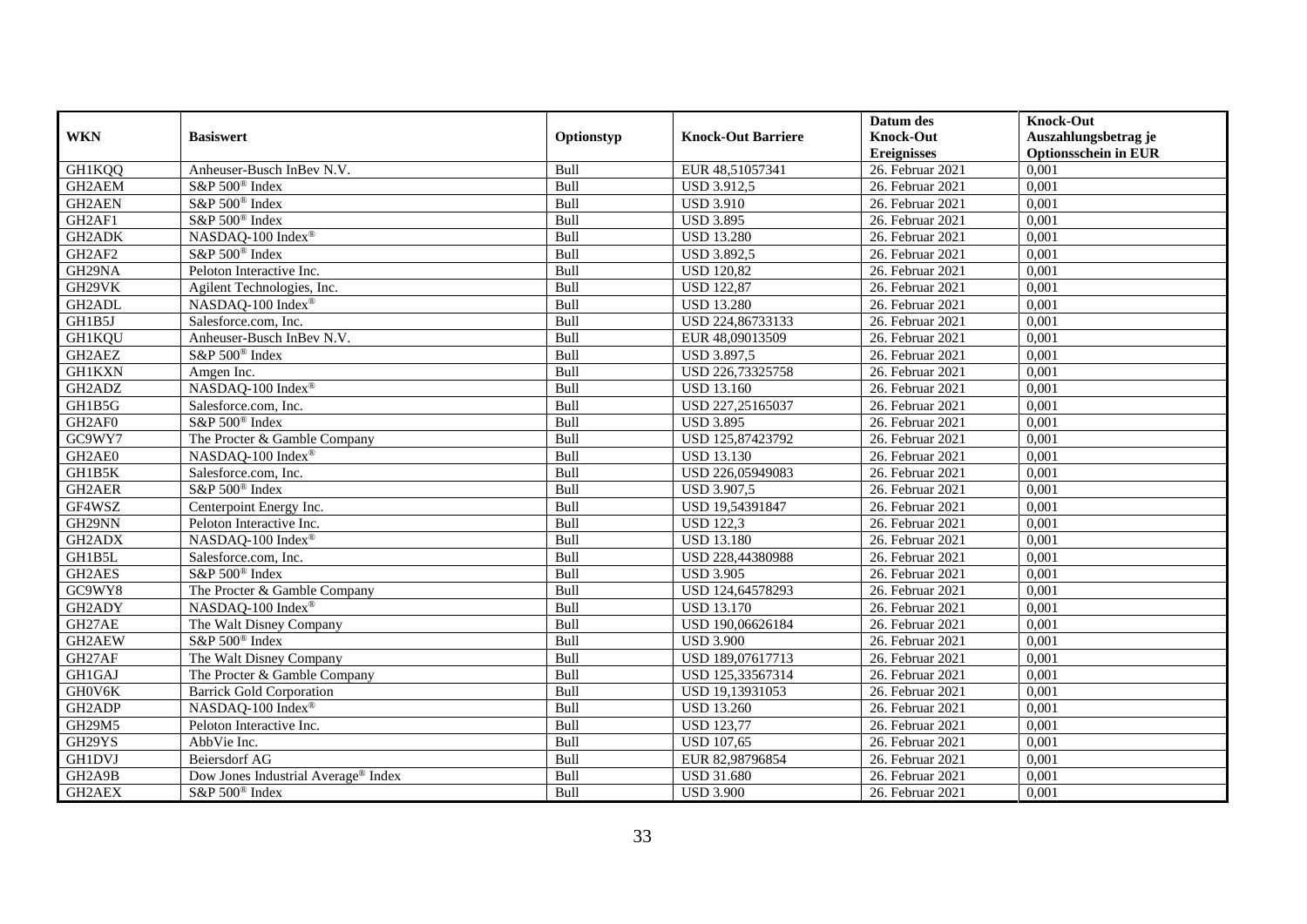|                                  |                                                 |             |                           | Datum des          | <b>Knock-Out</b>            |
|----------------------------------|-------------------------------------------------|-------------|---------------------------|--------------------|-----------------------------|
| <b>WKN</b>                       | <b>Basiswert</b>                                | Optionstyp  | <b>Knock-Out Barriere</b> | <b>Knock-Out</b>   | Auszahlungsbetrag je        |
|                                  |                                                 |             |                           | <b>Ereignisses</b> | <b>Optionsschein in EUR</b> |
| GH29NV                           | Peloton Interactive Inc.                        | Bull        | <b>USD 117,87</b>         | $26.$ Februar 2021 | 0,001                       |
| GH2ADQ                           | NASDAQ-100 Index®                               | Bull        | <b>USD 13.260</b>         | 26. Februar 2021   | 0,001                       |
| GF7H0Q                           | Newmont Corporation                             | Bull        | USD 55,71822104           | $26.$ Februar 2021 | 0,001                       |
| GH2AEY                           | S&P 500 <sup>®</sup> Index                      | Bull        | <b>USD 3.897,5</b>        | 26. Februar 2021   | 0,001                       |
| GH2ADU                           | NASDAQ-100 Index®                               | Bull        | <b>USD 13.240</b>         | 26. Februar 2021   | 0,001                       |
| GH <sub>2</sub> A <sub>9</sub> C | Dow Jones Industrial Average® Index             | Bull        | <b>USD 31.650</b>         | 26. Februar 2021   | 0,001                       |
| GF1LV1                           | Walmart Inc.                                    | Bull        | USD 131,27174144          | $26.$ Februar 2021 | 0,001                       |
| GH1GAF                           | The Procter & Gamble Company                    | Bull        | USD 123,41374604          | 26. Februar 2021   | 0,001                       |
| GH2ADV                           | NASDAQ-100 Index®                               | Bull        | <b>USD 13.230</b>         | 26. Februar 2021   | 0,001                       |
| GH2AEF                           | S&P 500 <sup>®</sup> Index                      | <b>Bull</b> | <b>USD 3.920</b>          | 26. Februar 2021   | 0,001                       |
| GH2A8G                           | Dow Jones Industrial Average <sup>®</sup> Index | Bull        | <b>USD 31.950</b>         | 26. Februar 2021   | 0,001                       |
| GH2A8P                           | Dow Jones Industrial Average® Index             | Bull        | <b>USD 31.900</b>         | 26. Februar 2021   | 0,001                       |
| GF7GX1                           | <b>Newmont Corporation</b>                      | Bull        | USD 55,3750937            | 26. Februar 2021   | 0,001                       |
| GH2ADW                           | NASDAQ-100 Index®                               | Bull        | <b>USD 13.230</b>         | 26. Februar 2021   | 0,001                       |
| GH2AEG                           | S&P 500 <sup>®</sup> Index                      | Bull        | <b>USD 3.917,5</b>        | 26. Februar 2021   | 0,001                       |
| GH2A8Q                           | Dow Jones Industrial Average <sup>®</sup> Index | Bull        | <b>USD 31.880</b>         | 26. Februar 2021   | 0,001                       |
| GH1GAG                           | The Procter & Gamble Company                    | Bull        | USD 122,77310368          | 26. Februar 2021   | 0,001                       |
| GH2ADF                           | NASDAQ-100 Index®                               | Bull        | <b>USD 13.300</b>         | 26. Februar 2021   | 0,001                       |
| GH2AFH                           | S&P 500 <sup>®</sup> Index                      | Bull        | <b>USD 3.875</b>          | 26. Februar 2021   | 0,001                       |
| GH2A9R                           | Dow Jones Industrial Average® Index             | Bull        | <b>USD 31.480</b>         | 26. Februar 2021   | 0,001                       |
| GH2ADG                           | NASDAQ-100 Index®                               | Bull        | <b>USD 13.300</b>         | 26. Februar 2021   | 0,001                       |
| GH2AEB                           | S&P 500 <sup>®</sup> Index                      | Bull        | <b>USD 3.925</b>          | 26. Februar 2021   | 0,001                       |
| GH2A9S                           | Dow Jones Industrial Average® Index             | Bull        | <b>USD 31.450</b>         | $26.$ Februar 2021 | 0,001                       |
| GH2AE1                           | NASDAQ-100 Index®                               | Bull        | <b>USD 13.110</b>         | 26. Februar 2021   | 0,001                       |
| GH2AEC                           | S&P 500 <sup>®</sup> Index                      | Bull        | <b>USD 3.922,5</b>        | 26. Februar 2021   | 0.001                       |
| GH2A8M                           | Dow Jones Industrial Average® Index             | Bull        | <b>USD 31.920</b>         | 26. Februar 2021   | 0,001                       |
| GH2AE2                           | NASDAQ-100 Index®                               | Bull        | <b>USD 13.090</b>         | 26. Februar 2021   | 0,001                       |
| GH <sub>2</sub> AFD              | S&P 500 <sup>®</sup> Index                      | Bull        | <b>USD 3.880</b>          | $26.$ Februar 2021 | 0,001                       |
| GH2ADR                           | NASDAQ-100 Index®                               | Bull        | <b>USD 13.250</b>         | 26. Februar 2021   | 0,001                       |
| GH2A8N                           | Dow Jones Industrial Average® Index             | Bull        | <b>USD 31.900</b>         | 26. Februar 2021   | 0,001                       |
| GH2AFE                           | S&P 500 <sup>®</sup> Index                      | Bull        | USD 3.877,5               | 26. Februar 2021   | 0,001                       |
| GH2A9P                           | Dow Jones Industrial Average <sup>®</sup> Index | Bull        | <b>USD 31.500</b>         | 26. Februar 2021   | 0.001                       |
| GH <sub>2</sub> AD <sub>S</sub>  | NASDAQ-100 Index®                               | Bull        | <b>USD 13.250</b>         | 26. Februar 2021   | 0,001                       |
| GH2AF9                           | S&P 500 <sup>®</sup> Index                      | Bull        | <b>USD 3.885</b>          | 26. Februar 2021   | 0,001                       |
| GH <sub>2</sub> A <sub>9</sub> Q | Dow Jones Industrial Average® Index             | Bull        | <b>USD 31.480</b>         | 26. Februar 2021   | 0,001                       |
| GH2ADT                           | NASDAQ-100 Index®                               | Bull        | <b>USD 13.240</b>         | 26. Februar 2021   | 0,001                       |
| GH2AFA                           | S&P 500 <sup>®</sup> Index                      | Bull        | <b>USD 3.882,5</b>        | 26. Februar 2021   | 0,001                       |
| GH2A9F                           | Dow Jones Industrial Average <sup>®</sup> Index | Bull        | <b>USD 31.640</b>         | 26. Februar 2021   | 0,001                       |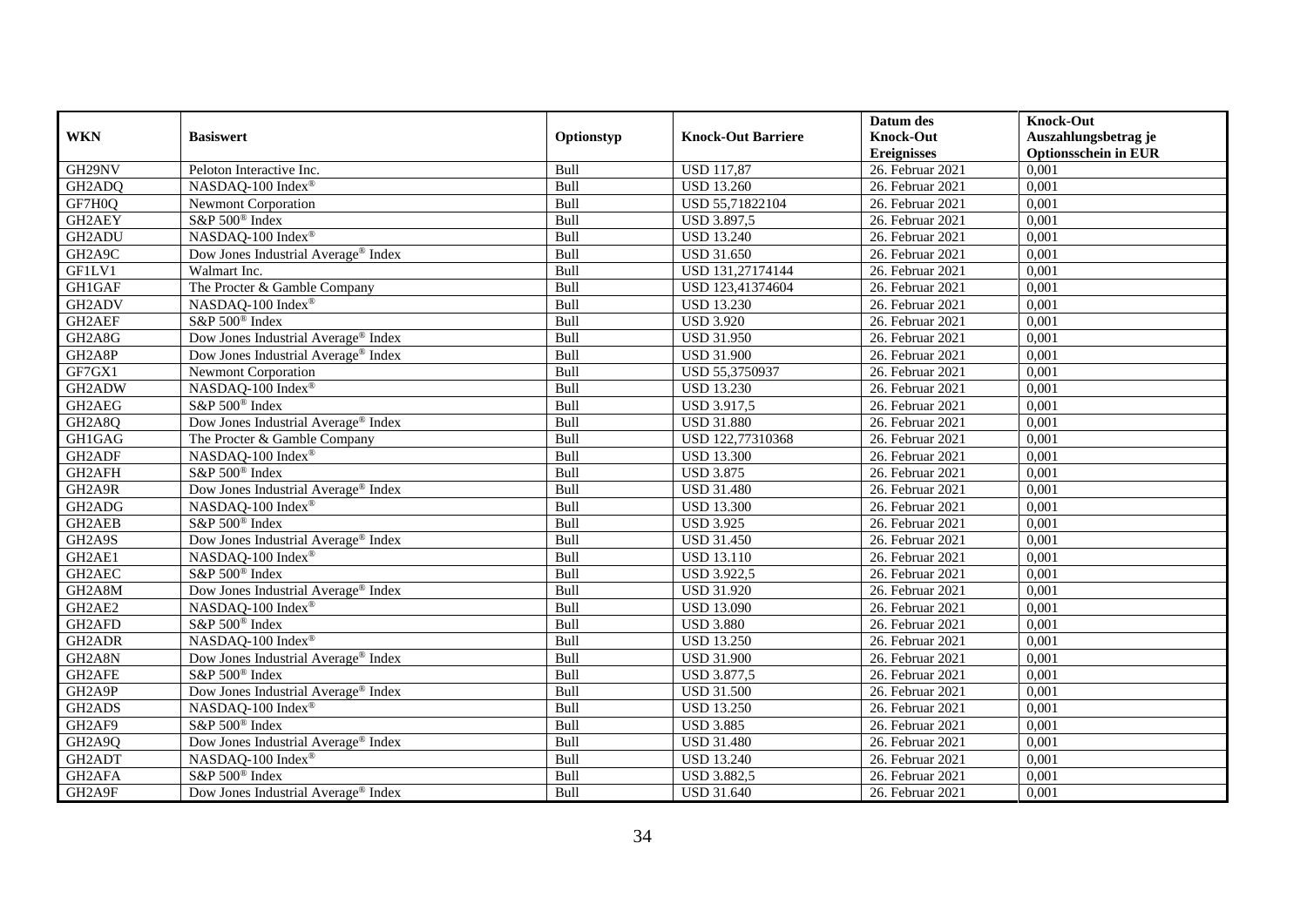|                                  |                                                 |            |                           | Datum des          | <b>Knock-Out</b>            |
|----------------------------------|-------------------------------------------------|------------|---------------------------|--------------------|-----------------------------|
| <b>WKN</b>                       | <b>Basiswert</b>                                | Optionstyp | <b>Knock-Out Barriere</b> | <b>Knock-Out</b>   | Auszahlungsbetrag je        |
|                                  |                                                 |            |                           | <b>Ereignisses</b> | <b>Optionsschein in EUR</b> |
| GH2ADH                           | NASDAQ-100 Index®                               | Bull       | <b>USD 13.290</b>         | 26. Februar 2021   | 0,001                       |
| GH2AEA                           | S&P 500 <sup>®</sup> Index                      | Bull       | <b>USD 3.925</b>          | 26. Februar 2021   | 0,001                       |
| GH2A9G                           | Dow Jones Industrial Average <sup>®</sup> Index | Bull       | <b>USD 31.550</b>         | 26. Februar 2021   | 0,001                       |
| GH2ADJ                           | NASDAQ-100 Index®                               | Bull       | <b>USD 13.290</b>         | 26. Februar 2021   | 0,001                       |
| GH2A8J                           | Dow Jones Industrial Average <sup>®</sup> Index | Bull       | <b>USD 31.940</b>         | 26. Februar 2021   | 0,001                       |
| GH2AFB                           | S&P 500 <sup>®</sup> Index                      | Bull       | <b>USD 3.882,5</b>        | 26. Februar 2021   | 0,001                       |
| GH2ADM                           | NASDAQ-100 Index®                               | Bull       | <b>USD 13.270</b>         | $26.$ Februar 2021 | 0,001                       |
| GH2A8K                           | Dow Jones Industrial Average <sup>®</sup> Index | Bull       | <b>USD 31.940</b>         | 26. Februar 2021   | 0,001                       |
| GH2AFC                           | S&P 500 <sup>®</sup> Index                      | Bull       | <b>USD 3.880</b>          | 26. Februar 2021   | 0,001                       |
| GH2ADN                           | NASDAQ-100 Index®                               | Bull       | <b>USD 13.270</b>         | 26. Februar 2021   | 0,001                       |
| GH <sub>2</sub> A <sub>8</sub> L | Dow Jones Industrial Average <sup>®</sup> Index | Bull       | <b>USD 31.920</b>         | 26. Februar 2021   | 0,001                       |
| GH2AEH                           | S&P 500 <sup>®</sup> Index                      | Bull       | <b>USD 3.917,5</b>        | 26. Februar 2021   | 0,001                       |
| GH2AE3                           | NASDAQ-100 Index®                               | Bull       | <b>USD 13.070</b>         | 26. Februar 2021   | 0,001                       |
| GH2A9L                           | Dow Jones Industrial Average® Index             | Bull       | <b>USD 31.520</b>         | 26. Februar 2021   | 0,001                       |
| GH2AEJ                           | S&P 500 <sup>®</sup> Index                      | Bull       | <b>USD 3.915</b>          | 26. Februar 2021   | 0,001                       |
| GH2AE4                           | NASDAQ-100 Index®                               | Bull       | <b>USD 13.060</b>         | 26. Februar 2021   | 0,001                       |
| GH2A9M                           | Dow Jones Industrial Average <sup>®</sup> Index | Bull       | <b>USD 31.520</b>         | 26. Februar 2021   | 0,001                       |
| GH2AF3                           | S&P 500 <sup>®</sup> Index                      | Bull       | <b>USD 3.892,5</b>        | 26. Februar 2021   | 0,001                       |
| GH <sub>2</sub> A9N              | Dow Jones Industrial Average <sup>®</sup> Index | Bull       | <b>USD 31.500</b>         | 26. Februar 2021   | 0,001                       |
| GH2AF4                           | S&P 500 <sup>®</sup> Index                      | Bull       | <b>USD 3.890</b>          | 26. Februar 2021   | 0,001                       |
| <b>GH2A95</b>                    | Dow Jones Industrial Average <sup>®</sup> Index | Bull       | <b>USD 31.740</b>         | 26. Februar 2021   | 0,001                       |
| <b>GH2A96</b>                    | Dow Jones Industrial Average® Index             | Bull       | <b>USD 31.720</b>         | 26. Februar 2021   | 0,001                       |
| GH2AET                           | S&P 500 <sup>®</sup> Index                      | Bull       | <b>USD 3.905</b>          | $26.$ Februar 2021 | 0,001                       |
| GH2A91                           | Dow Jones Industrial Average <sup>®</sup> Index | Bull       | <b>USD 31.780</b>         | 26. Februar 2021   | 0,001                       |
| GH2AEU                           | S&P 500 <sup>®</sup> Index                      | Bull       | <b>USD 3.902,5</b>        | $26.$ Februar 2021 | 0.001                       |
| GH2A92                           | Dow Jones Industrial Average <sup>®</sup> Index | Bull       | <b>USD 31.750</b>         | 26. Februar 2021   | 0,001                       |
| GH2AEV                           | S&P 500 <sup>®</sup> Index                      | Bull       | <b>USD 3.902,5</b>        | 26. Februar 2021   | 0,001                       |
| GH <sub>2</sub> A8X              | Dow Jones Industrial Average <sup>®</sup> Index | Bull       | <b>USD 31.820</b>         | $26.$ Februar 2021 | 0,001                       |
| GH2AEK                           | S&P 500 <sup>®</sup> Index                      | Bull       | <b>USD 3.915</b>          | 26. Februar 2021   | 0,001                       |
| GH2A8Y                           | Dow Jones Industrial Average® Index             | Bull       | <b>USD 31.800</b>         | 26. Februar 2021   | 0,001                       |
| GH2AEL                           | S&P 500 <sup>®</sup> Index                      | Bull       | USD 3.912,5               | 26. Februar 2021   | 0,001                       |
| GH2A8Z                           | Dow Jones Industrial Average <sup>®</sup> Index | Bull       | <b>USD 31.800</b>         | $26.$ Februar 2021 | 0.001                       |
| GH2AED                           | S&P 500 <sup>®</sup> Index                      | Bull       | <b>USD 3.922,5</b>        | 26. Februar 2021   | 0,001                       |
| <b>GH2A90</b>                    | Dow Jones Industrial Average <sup>®</sup> Index | Bull       | <b>USD 31.780</b>         | 26. Februar 2021   | 0,001                       |
| GH2AEE                           | S&P 500 <sup>®</sup> Index                      | Bull       | <b>USD 3.920</b>          | 26. Februar 2021   | 0,001                       |
| GH2A97                           | Dow Jones Industrial Average® Index             | Bull       | <b>USD 31.720</b>         | 26. Februar 2021   | 0,001                       |
| GH2AFF                           | S&P 500 <sup>®</sup> Index                      | Bull       | USD 3.877,5               | 26. Februar 2021   | 0,001                       |
| <b>GH2A98</b>                    | Dow Jones Industrial Average <sup>®</sup> Index | Bull       | <b>USD 31.700</b>         | 26. Februar 2021   | 0,001                       |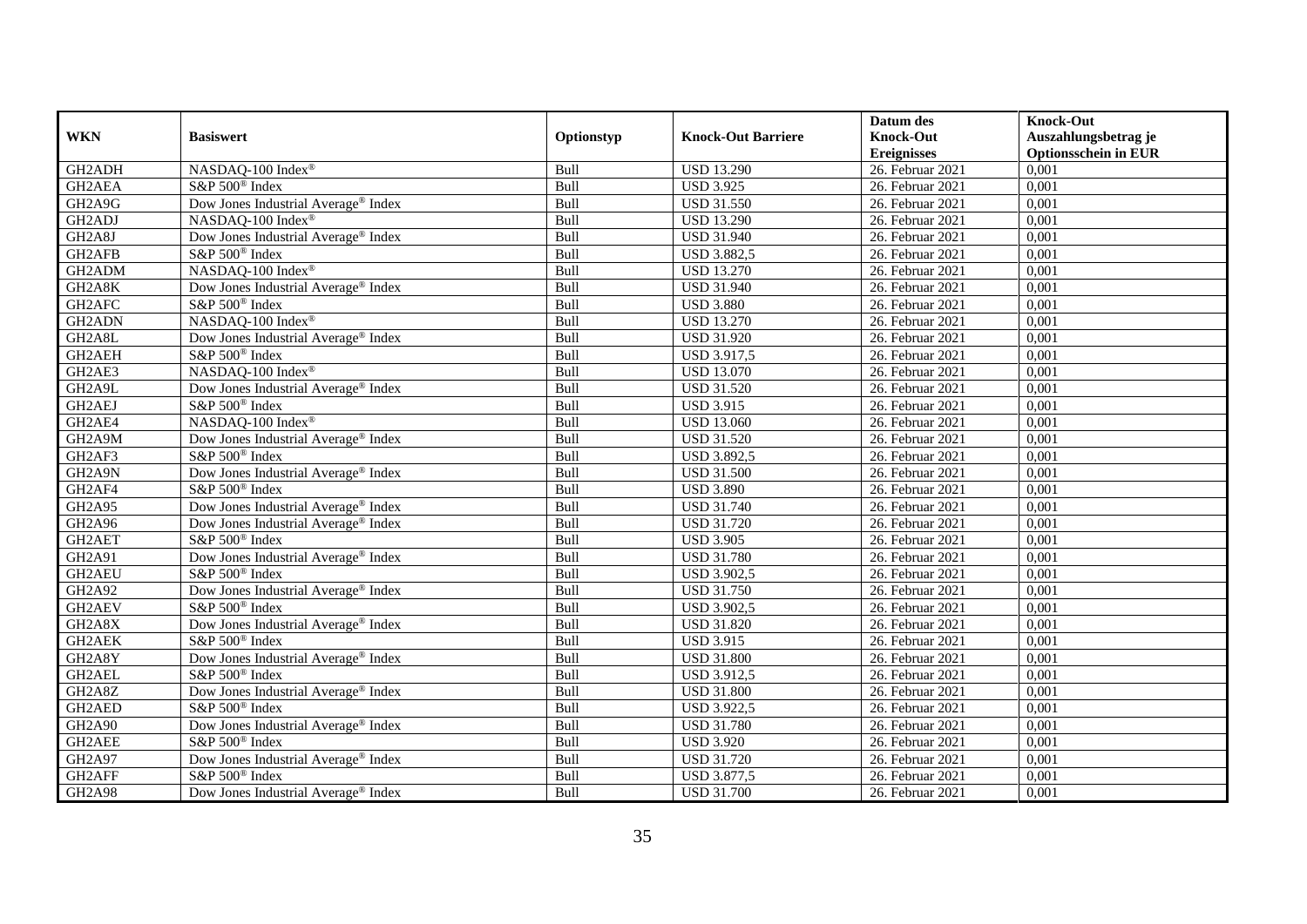|                                  |                                                 |            |                           | Datum des          | <b>Knock-Out</b>            |
|----------------------------------|-------------------------------------------------|------------|---------------------------|--------------------|-----------------------------|
| <b>WKN</b>                       | <b>Basiswert</b>                                | Optionstyp | <b>Knock-Out Barriere</b> | <b>Knock-Out</b>   | Auszahlungsbetrag je        |
|                                  |                                                 |            |                           | <b>Ereignisses</b> | <b>Optionsschein in EUR</b> |
| GH2AFG                           | S&P 500 <sup>®</sup> Index                      | Bull       | <b>USD 3.875</b>          | 26. Februar 2021   | 0,001                       |
| GH2A8R                           | Dow Jones Industrial Average® Index             | Bull       | <b>USD 31.880</b>         | 26. Februar 2021   | 0,001                       |
| GH2AF7                           | S&P 500 <sup>®</sup> Index                      | Bull       | <b>USD 3.887,5</b>        | 26. Februar 2021   | 0,001                       |
| GH2A8S                           | Dow Jones Industrial Average <sup>®</sup> Index | Bull       | <b>USD 31.850</b>         | $26.$ Februar 2021 | 0,001                       |
| GH2AF8                           | S&P 500 <sup>®</sup> Index                      | Bull       | <b>USD 3.885</b>          | 26. Februar 2021   | 0,001                       |
| GH2A9T                           | Dow Jones Industrial Average <sup>®</sup> Index | Bull       | <b>USD 31.450</b>         | $26.$ Februar 2021 | 0,001                       |
| GH2AEP                           | S&P 500 <sup>®</sup> Index                      | Bull       | <b>USD 3.910</b>          | 26. Februar 2021   | 0,001                       |
| GH2A9U                           | Dow Jones Industrial Average® Index             | Bull       | <b>USD 31.440</b>         | 26. Februar 2021   | 0,001                       |
| GH2AEQ                           | S&P 500 <sup>®</sup> Index                      | Bull       | USD 3.907,5               | 26. Februar 2021   | 0,001                       |
| GH2A8H                           | Dow Jones Industrial Average <sup>®</sup> Index | Bull       | <b>USD 31.950</b>         | 26. Februar 2021   | 0,001                       |
| GH2AF5                           | S&P 500 <sup>®</sup> Index                      | Bull       | <b>USD 3.890</b>          | 26. Februar 2021   | 0,001                       |
| GH2A9H                           | Dow Jones Industrial Average <sup>®</sup> Index | Bull       | <b>USD 31.550</b>         | 26. Februar 2021   | 0,001                       |
| GH2AF6                           | S&P 500 <sup>®</sup> Index                      | Bull       | <b>USD 3.887,5</b>        | 26. Februar 2021   | 0,001                       |
| GH2A9J                           | Dow Jones Industrial Average® Index             | Bull       | <b>USD 31.540</b>         | 26. Februar 2021   | 0,001                       |
| GH2A9K                           | Dow Jones Industrial Average® Index             | Bull       | <b>USD 31.540</b>         | 26. Februar 2021   | 0,001                       |
| GH2A99                           | Dow Jones Industrial Average® Index             | Bull       | <b>USD 31.700</b>         | 26. Februar 2021   | 0,001                       |
| GH <sub>2</sub> A <sub>9</sub> A | Dow Jones Industrial Average® Index             | Bull       | <b>USD 31.680</b>         | 26. Februar 2021   | 0,001                       |
| <b>GH2A93</b>                    | Dow Jones Industrial Average <sup>®</sup> Index | Bull       | <b>USD 31.750</b>         | 26. Februar 2021   | 0,001                       |
| GH2A94                           | Dow Jones Industrial Average® Index             | Bull       | <b>USD 31.740</b>         | 26. Februar 2021   | 0,001                       |
| GH <sub>2</sub> A <sub>8</sub> V | Dow Jones Industrial Average <sup>®</sup> Index | Bull       | <b>USD 31.840</b>         | 26. Februar 2021   | 0,001                       |
| GH2A8W                           | Dow Jones Industrial Average <sup>®</sup> Index | Bull       | <b>USD 31.820</b>         | 26. Februar 2021   | 0,001                       |
| GH <sub>2</sub> A9D              | Dow Jones Industrial Average <sup>®</sup> Index | Bull       | <b>USD 31.650</b>         | 26. Februar 2021   | 0,001                       |
| GH2A9E                           | Dow Jones Industrial Average® Index             | Bull       | <b>USD 31.640</b>         | 26. Februar 2021   | 0,001                       |
| GH2A8T                           | Dow Jones Industrial Average® Index             | Bull       | <b>USD 31.850</b>         | 26. Februar 2021   | 0,001                       |
| GH2A8U                           | Dow Jones Industrial Average <sup>®</sup> Index | Bull       | <b>USD 31.840</b>         | 26. Februar 2021   | 0,001                       |
| GH2A9V                           | Dow Jones Industrial Average® Index             | Bull       | <b>USD 31.440</b>         | 26. Februar 2021   | 0,001                       |
| GH18E1                           | American Water Works Co Inc                     | Bull       | USD 143,82509737          | 26. Februar 2021   | 0,001                       |
| GH1TK7                           | Baidu, Inc.                                     | Bull       | USD 288,05025814          | $26.$ Februar 2021 | 0.001                       |
| GH27AG                           | The Walt Disney Company                         | Bull       | USD 188,08609242          | 26. Februar 2021   | 0,001                       |
| <b>GH1DRF</b>                    | Johnson & Johnson                               | Bull       | USD 160,17218515          | 26. Februar 2021   | 0,001                       |
| GH1GAE                           | The Procter & Gamble Company                    | Bull       | USD 122,12245128          | 26. Februar 2021   | 0,001                       |
| GH26TU                           | Dow Jones Industrial Average® Index             | Bull       | <b>USD 31.280</b>         | 26. Februar 2021   | 0,001                       |
| <b>GH1TQC</b>                    | <b>CVS</b> Health Corporation                   | Bull       | USD 68,40087415           | 26. Februar 2021   | 0,001                       |
| GF6UNF                           | Colgate-Palmolive Company                       | Bull       | USD 75,76620919           | 26. Februar 2021   | 0,001                       |
| GH26TV                           | Dow Jones Industrial Average® Index             | Bull       | <b>USD 31.280</b>         | 26. Februar 2021   | 0,001                       |
| GC6YSN                           | 1 Feinunze Gold, Feinheit mind. 0,995, LBMA     | Bull       | USD 1.751,20420032        | 26. Februar 2021   | 0,001                       |
| GC6YSM                           | 1 Feinunze Gold, Feinheit mind. 0,995, LBMA     | Bull       | USD 1.753,76818888        | 26. Februar 2021   | 0,001                       |
| GF7GX7                           | <b>Newmont Corporation</b>                      | Bull       | USD 55,04205834           | 26. Februar 2021   | 0,001                       |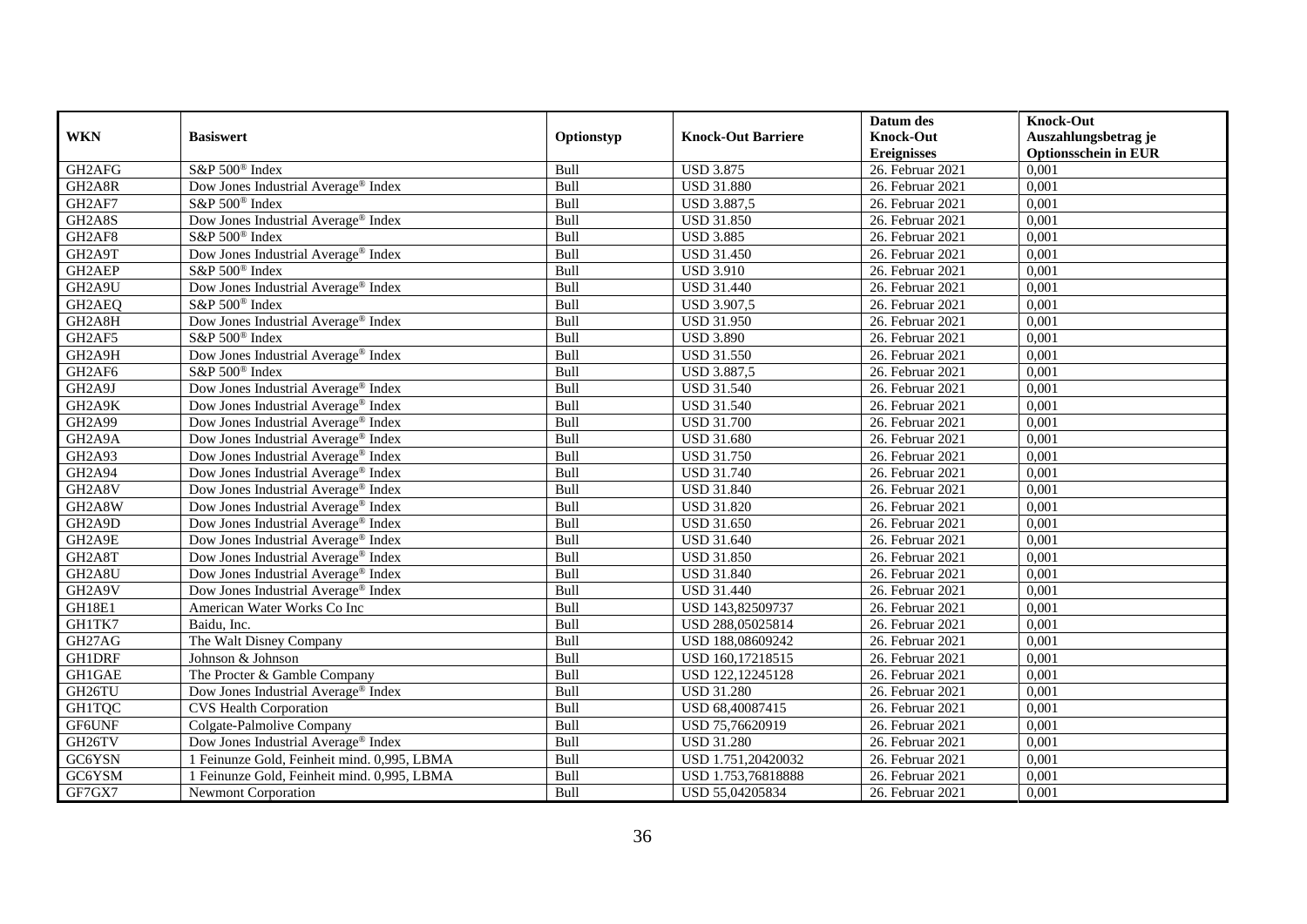|               |                                                 |            |                           | Datum des          | <b>Knock-Out</b>            |
|---------------|-------------------------------------------------|------------|---------------------------|--------------------|-----------------------------|
| <b>WKN</b>    | <b>Basiswert</b>                                | Optionstyp | <b>Knock-Out Barriere</b> | <b>Knock-Out</b>   | Auszahlungsbetrag je        |
|               |                                                 |            |                           | <b>Ereignisses</b> | <b>Optionsschein in EUR</b> |
| GH1686        | Deutsche Lufthansa AG                           | Bear       | EUR 12,5144069            | 26. Februar 2021   | 0,001                       |
| GH1B5P        | Salesforce.com. Inc.                            | Bull       | USD 223,67517184          | 26. Februar 2021   | 0,001                       |
| GH1TM5        | Baidu, Inc.                                     | Bull       | USD 283,3346879           | 26. Februar 2021   | 0,001                       |
| <b>GH1PNS</b> | Gilead Sciences, Inc.                           | Bull       | USD 62,2401251            | 26. Februar 2021   | 0,001                       |
| GH1TL7        | Baidu, Inc.                                     | Bull       | USD 285,70749075          | 26. Februar 2021   | 0,001                       |
| GH1G79        | Autodesk, Inc.                                  | Bull       | USD 279,83647974          | $26.$ Februar 2021 | 0,001                       |
| GC6D7A        | 1 Feinunze Gold, Feinheit mind. 0,995, LBMA     | Bull       | USD 1.747,28755788        | 26. Februar 2021   | 0,001                       |
| <b>GH1TKR</b> | Baidu, Inc.                                     | Bull       | USD 280,94186138          | 26. Februar 2021   | 0,001                       |
| GH1W88        | <b>Barrick Gold Corporation</b>                 | Bull       | USD 18,97107603           | 26. Februar 2021   | 0,001                       |
| GH1B5V        | Salesforce.com, Inc.                            | Bull       | USD 222,47299416          | 26. Februar 2021   | 0,001                       |
| GH26U2        | Dow Jones Industrial Average <sup>®</sup> Index | Bull       | <b>USD 31.200</b>         | 26. Februar 2021   | 0,001                       |
| GC6D7B        | 1 Feinunze Gold, Feinheit mind. 0,995, LBMA     | Bull       | USD 1.744,72179059        | 26. Februar 2021   | 0,001                       |
| GH26U3        | Dow Jones Industrial Average <sup>®</sup> Index | Bull       | <b>USD 31.200</b>         | 26. Februar 2021   | 0,001                       |
| GH26TZ        | Dow Jones Industrial Average <sup>®</sup> Index | Bull       | <b>USD 31.240</b>         | 26. Februar 2021   | 0,001                       |
| GH26U0        | Dow Jones Industrial Average® Index             | Bull       | <b>USD 31.220</b>         | 26. Februar 2021   | 0,001                       |
| GH26U1        | Dow Jones Industrial Average® Index             | Bull       | <b>USD 31.220</b>         | 26. Februar 2021   | 0,001                       |
| GH26TW        | Dow Jones Industrial Average <sup>®</sup> Index | Bull       | <b>USD 31.250</b>         | 26. Februar 2021   | 0,001                       |
| GH26TX        | Dow Jones Industrial Average <sup>®</sup> Index | Bull       | <b>USD 31.250</b>         | 26. Februar 2021   | 0,001                       |
| GH26TY        | Dow Jones Industrial Average® Index             | Bull       | <b>USD 31.240</b>         | 26. Februar 2021   | 0,001                       |
| GH18CK        | Square Inc                                      | Bull       | USD 221,00945941          | 26. Februar 2021   | 0,001                       |
| GC6D7D        | 1 Feinunze Gold, Feinheit mind. 0,995, LBMA     | Bull       | USD 1.739,59025595        | 26. Februar 2021   | 0,001                       |
| <b>GH270L</b> | S&P 500 <sup>®</sup> Index                      | Bull       | <b>USD 3.812,5</b>        | 26. Februar 2021   | 0,001                       |
| GH26U4        | Dow Jones Industrial Average® Index             | Bull       | <b>USD 31.180</b>         | 26. Februar 2021   | 0,001                       |
| GH1BSQ        | Dow Jones Industrial Average® Index             | Bull       | <b>USD 31.150</b>         | 26. Februar 2021   | 0,001                       |
| <b>GH270M</b> | S&P 500 <sup>®</sup> Index                      | Bull       | <b>USD 3.812,5</b>        | 26. Februar 2021   | 0,001                       |
| GH1BSR        | Dow Jones Industrial Average <sup>®</sup> Index | Bull       | <b>USD 31.150</b>         | 26. Februar 2021   | 0,001                       |
| GH26U5        | Dow Jones Industrial Average® Index             | Bull       | <b>USD 31.180</b>         | 26. Februar 2021   | 0,001                       |
| GH1TL0        | Baidu, Inc.                                     | Bull       | USD 276,23630296          | $26.$ Februar 2021 | 0.001                       |
| <b>GH197B</b> | Dow Jones Industrial Average® Index             | Bull       | <b>USD 31.140</b>         | 26. Februar 2021   | 0,001                       |
| GH1B4U        | Salesforce.com, Inc.                            | Bull       | USD 221,28083465          | 26. Februar 2021   | 0,001                       |
| GH27AY        | The Walt Disney Company                         | Bull       | USD 187,09600771          | 26. Februar 2021   | 0,001                       |
| GH18KZ        | NetEase Inc ADR                                 | Bull       | USD 104,65535873          | 26. Februar 2021   | 0.001                       |
| GH1TK6        | Baidu, Inc.                                     | Bull       | USD 278,57907034          | $26.$ Februar 2021 | 0,001                       |
| GH1H6K        | Illumina, Inc.                                  | Bull       | USD 435,41019952          | 26. Februar 2021   | 0,001                       |
| GH29N5        | Peloton Interactive Inc.                        | Bull       | <b>USD 116,39</b>         | 26. Februar 2021   | 0,001                       |
| <b>GH197C</b> | Dow Jones Industrial Average <sup>®</sup> Index | Bull       | <b>USD 31.140</b>         | 26. Februar 2021   | 0,001                       |
| <b>GH0UZQ</b> | Alibaba Group Holding Limited                   | Bull       | USD 239,916               | 26. Februar 2021   | 0,001                       |
| GF7GWY        | <b>Newmont Corporation</b>                      | Bull       | USD 54,698931             | 26. Februar 2021   | 0,001                       |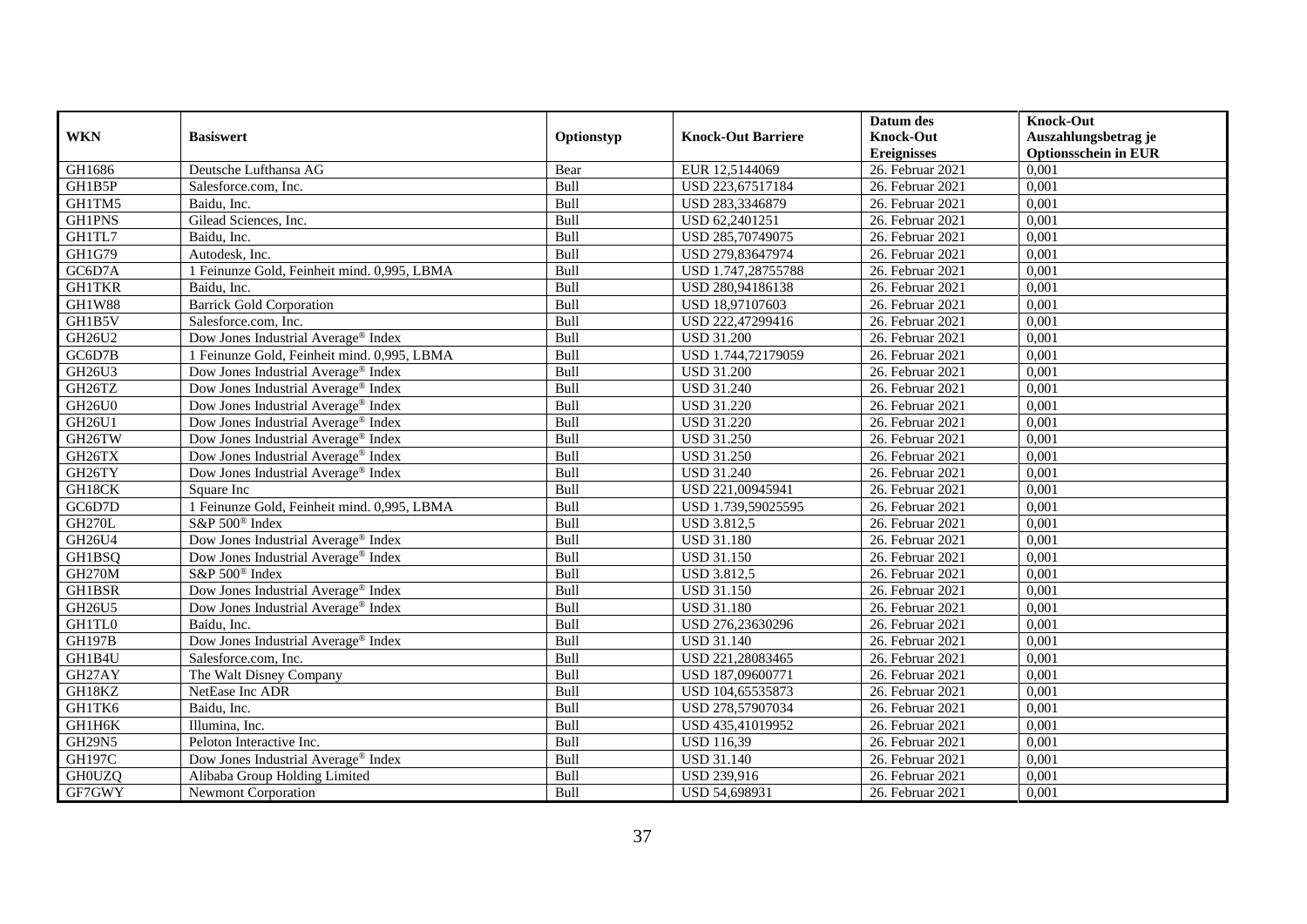|               |                                                 |            |                           | Datum des          | <b>Knock-Out</b>            |
|---------------|-------------------------------------------------|------------|---------------------------|--------------------|-----------------------------|
| <b>WKN</b>    | <b>Basiswert</b>                                | Optionstyp | <b>Knock-Out Barriere</b> | <b>Knock-Out</b>   | Auszahlungsbetrag je        |
|               |                                                 |            |                           | <b>Ereignisses</b> | <b>Optionsschein in EUR</b> |
| GH1DRJ        | Johnson & Johnson                               | Bull       | USD 159,34146558          | 26. Februar 2021   | 0,001                       |
| GC2GM8        | <b>Barrick Gold Corporation</b>                 | Bull       | USD 18,80995048           | 26. Februar 2021   | 0,001                       |
| GH197D        | Dow Jones Industrial Average® Index             | Bull       | <b>USD 31.120</b>         | 26. Februar 2021   | 0,001                       |
| GH18CL        | Square Inc                                      | Bull       | USD 222,20231708          | 26. Februar 2021   | 0,001                       |
| <b>GH0DNA</b> | Alibaba Group Holding Limited                   | Bull       | <b>USD 238,195</b>        | 26. Februar 2021   | 0,001                       |
| GH29XX        | Apple Inc.                                      | Bull       | <b>USD 121,63</b>         | $26.$ Februar 2021 | 0,001                       |
| GH18CJ        | Square Inc                                      | Bull       | USD 223,39517474          | 26. Februar 2021   | 0,001                       |
| <b>GH197G</b> | Dow Jones Industrial Average® Index             | Bull       | <b>USD 31.100</b>         | 26. Februar 2021   | 0,001                       |
| <b>GH197E</b> | Dow Jones Industrial Average® Index             | Bull       | <b>USD 31.120</b>         | 26. Februar 2021   | 0,001                       |
| <b>GH197F</b> | Dow Jones Industrial Average® Index             | Bull       | <b>USD 31.100</b>         | 26. Februar 2021   | 0,001                       |
| GH27FW        | NIO Inc                                         | Bull       | USD 45,0432343            | 26. Februar 2021   | 0,001                       |
| GH27FU        | NIO Inc                                         | Bull       | USD 45,52337537           | 26. Februar 2021   | 0,001                       |
| GH27FV        | NIO Inc                                         | Bull       | USD 45,28330483           | 26. Februar 2021   | 0,001                       |
| GH27GR        | NIO Inc                                         | Bull       | USD 44,80316376           | 26. Februar 2021   | 0,001                       |
| GH18CN        | Square Inc                                      | Bull       | USD 218,63376812          | 26. Februar 2021   | 0,001                       |
| GH29P9        | Peloton Interactive Inc.                        | Bull       | <b>USD 114,91</b>         | 26. Februar 2021   | 0,001                       |
| GH1B6L        | Salesforce.com, Inc.                            | Bull       | USD 220,08867513          | 26. Februar 2021   | 0,001                       |
| GH0Y39        | ServiceNow Inc                                  | Bull       | USD 522,09170224          | 26. Februar 2021   | 0,001                       |
| GH18CM        | Square Inc                                      | Bull       | USD 219,81660175          | 26. Februar 2021   | 0,001                       |
| GC66AS        | 1 Feinunze Gold, Feinheit mind. 0,995, LBMA     | Bull       | USD 1.732,06436321        | 26. Februar 2021   | 0,001                       |
| GC66AR        | 1 Feinunze Gold, Feinheit mind. 0,995, LBMA     | Bull       | USD 1.734,63038452        | 26. Februar 2021   | 0,001                       |
| GH29YT        | AbbVie Inc.                                     | Bull       | <b>USD 106,45</b>         | 26. Februar 2021   | 0,001                       |
| <b>GH1ZUD</b> | Anheuser-Busch InBev N.V.                       | Bull       | EUR 47,80359452           | 26. Februar 2021   | 0,001                       |
| GH18CG        | Square Inc                                      | Bull       | USD 217,44091046          | 26. Februar 2021   | 0,001                       |
| GH18MT        | Regeneron Pharmaceuticals, Inc.                 | Bull       | USD 446,93949095          | 26. Februar 2021   | 0,001                       |
| GH1KXX        | Amgen Inc.                                      | Bull       | USD 224,94157239          | 26. Februar 2021   | 0,001                       |
| <b>GH1WJM</b> | Koninklijke Ahold Delhaize N.V.                 | Bull       | EUR 21,82585252           | 26. Februar 2021   | 0,001                       |
| GH29QH        | Lululemon Athletica Inc.                        | Bull       | <b>USD 308,45</b>         | $26.$ Februar 2021 | 0.001                       |
| GF0B5A        | Swisscom AG                                     | Bull       | CHF 457,82740862          | 26. Februar 2021   | 0,001                       |
| <b>GH197J</b> | Dow Jones Industrial Average® Index             | Bull       | <b>USD 31.080</b>         | 26. Februar 2021   | 0,001                       |
| <b>GH0KNB</b> | Koninklijke Philips N.V.                        | Bull       | EUR 44,73852662           | 26. Februar 2021   | 0,001                       |
| GH197H        | Dow Jones Industrial Average <sup>®</sup> Index | Bull       | <b>USD 31.080</b>         | 26. Februar 2021   | 0.001                       |
| <b>GH270Q</b> | S&P 500 <sup>®</sup> Index                      | Bull       | <b>USD 3.807,5</b>        | $26.$ Februar 2021 | 0,001                       |
| GH16KU        | Dow Jones Industrial Average® Index             | Bull       | <b>USD 31.050</b>         | 26. Februar 2021   | 0,001                       |
| GH16KV        | Dow Jones Industrial Average® Index             | Bull       | <b>USD 31.040</b>         | 26. Februar 2021   | 0,001                       |
| <b>GH270R</b> | S&P 500 <sup>®</sup> Index                      | Bull       | <b>USD 3.807,5</b>        | 26. Februar 2021   | 0,001                       |
| GH16KW        | Dow Jones Industrial Average® Index             | Bull       | <b>USD 31.040</b>         | 26. Februar 2021   | 0,001                       |
| <b>GH270N</b> | S&P 500 <sup>®</sup> Index                      | Bull       | <b>USD 3.810</b>          | 26. Februar 2021   | 0,001                       |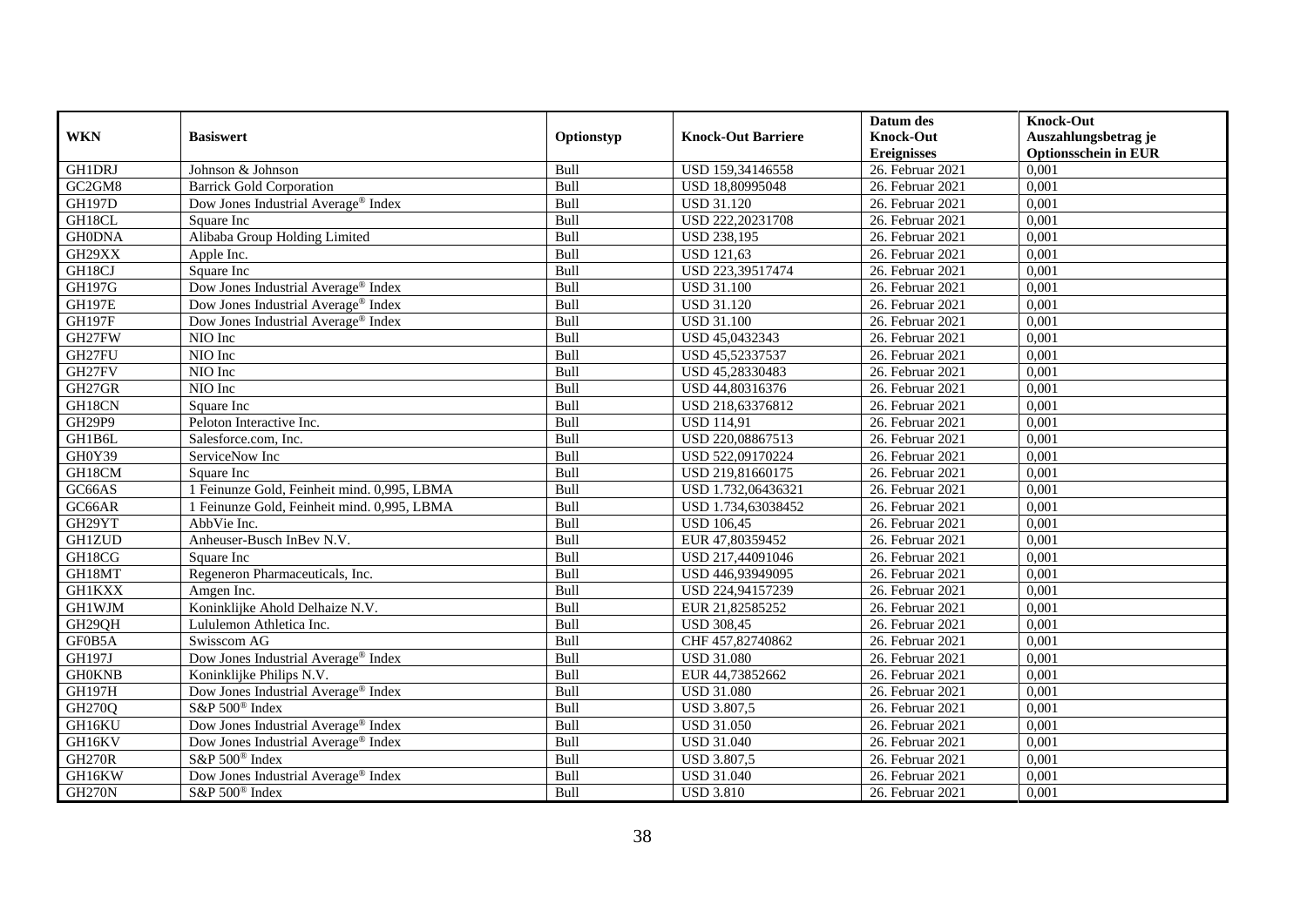|               |                                                 |            |                           | Datum des                      | <b>Knock-Out</b>            |
|---------------|-------------------------------------------------|------------|---------------------------|--------------------------------|-----------------------------|
| <b>WKN</b>    | <b>Basiswert</b>                                | Optionstyp | <b>Knock-Out Barriere</b> | <b>Knock-Out</b>               | Auszahlungsbetrag je        |
|               |                                                 |            |                           | <b>Ereignisses</b>             | <b>Optionsschein in EUR</b> |
| GH16KT        | Dow Jones Industrial Average® Index             | Bull       | <b>USD 31.050</b>         | 26. Februar 2021               | 0,001                       |
| <b>GH270P</b> | S&P 500 <sup>®</sup> Index                      | Bull       | <b>USD 3.810</b>          | 26. Februar 2021               | 0,001                       |
| GH16L8        | Dow Jones Industrial Average® Index             | Bull       | <b>USD 30.920</b>         | $26.$ Februar 2021             | 0,001                       |
| <b>GH1PTC</b> | $CAC 40^{\circledast}$ Index                    | Bull       | EUR 5.691,3               | 26. Februar 2021               | 0,001                       |
| GH29XH        | EURO STOXX <sup>®</sup> Banks (Price EUR) Index | Bull       | <b>EUR 83,48</b>          | 26. Februar 2021               | 0,001                       |
| <b>GH1DYJ</b> | $AEX-Index^{\circledR}$                         | Bull       | EUR 648,23427199          | 26. Februar 2021               | 0,001                       |
| GH16L2        | Dow Jones Industrial Average <sup>®</sup> Index | Bull       | <b>USD 30.980</b>         | $26.$ Februar 2021             | 0,001                       |
| GH1DZ6        | $AEX-Index^{\circledR}$                         | Bull       | EUR 648,89493623          | 26. Februar 2021               | 0,001                       |
| GH16L3        | Dow Jones Industrial Average® Index             | Bull       | <b>USD 30.950</b>         | 26. Februar 2021               | 0,001                       |
| GH11F4        | S&P 500 <sup>®</sup> Index                      | Bull       | <b>USD 3.795</b>          | 26. Februar 2021               | 0,001                       |
| GH16KY        | Dow Jones Industrial Average® Index             | Bull       | <b>USD 31.020</b>         | 26. Februar 2021               | 0,001                       |
| GH11F5        | S&P 500 <sup>®</sup> Index                      | Bull       | <b>USD 3.792,5</b>        | 26. Februar 2021               | 0,001                       |
| GH16KZ        | Dow Jones Industrial Average® Index             | Bull       | <b>USD 31.000</b>         | 26. Februar 2021               | 0,001                       |
| GH16X9        | S&P 500 <sup>®</sup> Index                      | Bull       | <b>USD 3.802,5</b>        | 26. Februar 2021               | 0,001                       |
| GH11F2        | S&P 500 <sup>®</sup> Index                      | Bull       | USD 3.797,5               | 26. Februar 2021               | 0,001                       |
| GH16KX        | Dow Jones Industrial Average® Index             | Bull       | <b>USD 31.020</b>         | 26. Februar 2021               | 0,001                       |
| GH11F3        | S&P 500 <sup>®</sup> Index                      | Bull       | <b>USD 3.795</b>          | $\overline{26}$ . Februar 2021 | 0,001                       |
| GH16L4        | Dow Jones Industrial Average <sup>®</sup> Index | Bull       | <b>USD 30.950</b>         | 26. Februar 2021               | 0,001                       |
| GH11EZ        | S&P 500 <sup>®</sup> Index                      | Bull       | <b>USD 3.802,5</b>        | 26. Februar 2021               | 0,001                       |
| GH16L5        | Dow Jones Industrial Average® Index             | Bull       | <b>USD 30.940</b>         | 26. Februar 2021               | 0,001                       |
| GH11F0        | S&P 500 <sup>®</sup> Index                      | Bull       | <b>USD 3.800</b>          | 26. Februar 2021               | 0,001                       |
| GC66AU        | 1 Feinunze Gold, Feinheit mind. 0,995, LBMA     | Bull       | USD 1.726,93232062        | 26. Februar 2021               | 0,001                       |
| GH16L6        | Dow Jones Industrial Average® Index             | Bull       | <b>USD 30.940</b>         | $26.$ Februar 2021             | 0,001                       |
| GH11F1        | S&P 500 <sup>®</sup> Index                      | Bull       | <b>USD 3.800</b>          | 26. Februar 2021               | 0,001                       |
| GH16L7        | Dow Jones Industrial Average <sup>®</sup> Index | Bull       | <b>USD 30.920</b>         | $26.$ Februar 2021             | 0.001                       |
| GH11F6        | S&P 500 <sup>®</sup> Index                      | Bull       | <b>USD 3.790</b>          | 26. Februar 2021               | 0,001                       |
| GH11F7        | S&P 500 <sup>®</sup> Index                      | Bull       | <b>USD 3.790</b>          | 26. Februar 2021               | 0,001                       |
| GH16L0        | Dow Jones Industrial Average <sup>®</sup> Index | Bull       | <b>USD 31.000</b>         | $26.$ Februar 2021             | 0,001                       |
| GH16XA        | S&P 500 <sup>®</sup> Index                      | Bull       | <b>USD 3.797,5</b>        | 26. Februar 2021               | 0,001                       |
| GH16L1        | Dow Jones Industrial Average® Index             | Bull       | <b>USD 30.980</b>         | 26. Februar 2021               | 0,001                       |
| GH11EX        | S&P 500 <sup>®</sup> Index                      | Bull       | <b>USD 3.805</b>          | 26. Februar 2021               | 0,001                       |
| GH1690        | S&P 500 <sup>®</sup> Index                      | Bull       | USD 3.791,60432104        | $26.$ Februar 2021             | 0.001                       |
| GH11EY        | S&P 500 <sup>®</sup> Index                      | Bull       | <b>USD 3.805</b>          | 26. Februar 2021               | 0,001                       |
| GH1691        | S&P 500 <sup>®</sup> Index                      | Bull       | USD 3.799,33621774        | 26. Februar 2021               | 0,001                       |
| GH168Z        | S&P 500 <sup>®</sup> Index                      | Bull       | USD 3.803,2021661         | 26. Februar 2021               | 0,001                       |
| GH1692        | S&P 500 <sup>®</sup> Index                      | Bull       | USD 3.795,4802848         | 26. Februar 2021               | 0,001                       |
| GH1H2K        | Pfizer Inc.                                     | Bull       | USD 33,37698356           | 26. Februar 2021               | 0,001                       |
| <b>GF0WMG</b> | Beiersdorf AG                                   | Bull       | EUR 82,45009908           | 26. Februar 2021               | 0,001                       |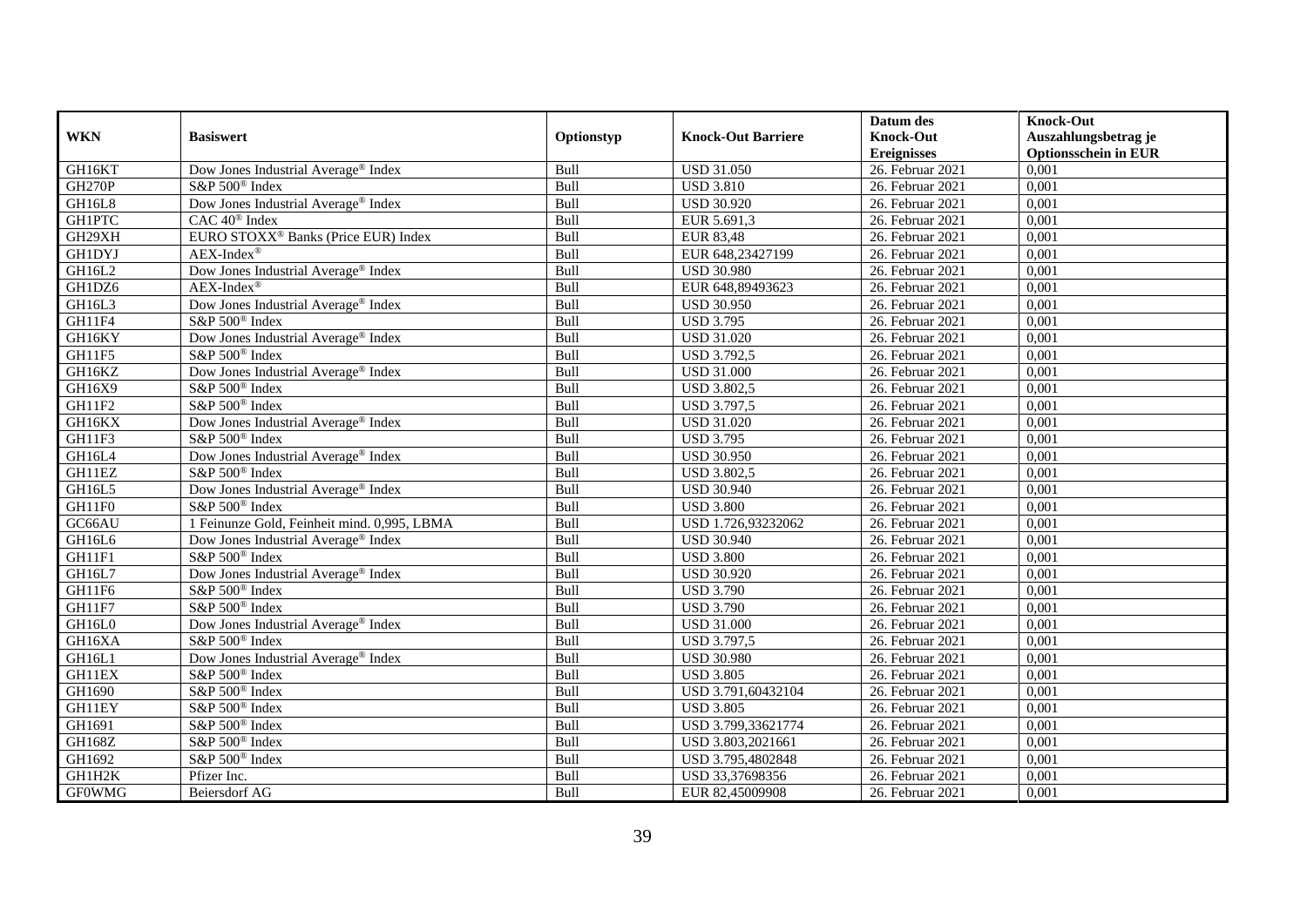|               |                                                 |            |                           | Datum des          | <b>Knock-Out</b>            |
|---------------|-------------------------------------------------|------------|---------------------------|--------------------|-----------------------------|
| <b>WKN</b>    | <b>Basiswert</b>                                | Optionstyp | <b>Knock-Out Barriere</b> | <b>Knock-Out</b>   | Auszahlungsbetrag je        |
|               |                                                 |            |                           | <b>Ereignisses</b> | <b>Optionsschein in EUR</b> |
| GH29S4        | Rio Tinto Plc                                   | Bull       | GBP 61,96                 | 26. Februar 2021   | 0,001                       |
| GH27AH        | The Walt Disney Company                         | Bull       | USD 186,105923            | 26. Februar 2021   | 0,001                       |
| GF6MQN        | Anheuser-Busch InBev N.V.                       | Bull       | EUR 47,48034187           | 26. Februar 2021   | 0,001                       |
| GH1H6L        | Illumina, Inc.                                  | Bull       | USD 432,92626207          | 26. Februar 2021   | 0,001                       |
| GH1WAE        | eBay Inc.                                       | Bull       | USD 56,70976183           | 26. Februar 2021   | 0,001                       |
| GH27DP        | Airbus SE                                       | Bull       | EUR 95,3190314            | 26. Februar 2021   | 0,001                       |
| GH1W81        | <b>Barrick Gold Corporation</b>                 | Bull       | USD 18,6509487            | 26. Februar 2021   | 0,001                       |
| <b>GH2A07</b> | Akzo Nobel N.V.                                 | Bull       | EUR 85,34                 | 26. Februar 2021   | 0,001                       |
| GH2008        | Becton, Dickinson and Company                   | Bull       | USD 242,87244936          | 26. Februar 2021   | 0,001                       |
| GF3DB6        | <b>Newmont Corporation</b>                      | Bull       | USD 54,40335677           | 26. Februar 2021   | 0,001                       |
| <b>GH1PNQ</b> | Gilead Sciences, Inc.                           | Bull       | USD 61,56969288           | 26. Februar 2021   | 0,001                       |
| GH18NS        | Constellation Brands, Inc.                      | Bull       | USD 216,20703358          | 26. Februar 2021   | 0,001                       |
| GF4NF1        | Public Service Enterprise Group Inc             | Bull       | USD 54,51047821           | 26. Februar 2021   | 0,001                       |
| GH29VM        | EURO STOXX <sup>®</sup> Banks (Price EUR) Index | Bull       | EUR 83,4                  | 26. Februar 2021   | 0,001                       |
| GF8BUQ        | Intuitive Surgical, Inc.                        | Bull       | USD 730,8337917           | 26. Februar 2021   | 0,001                       |
| <b>GH1ZPH</b> | Walmart Inc.                                    | Bull       | USD 130,54350411          | 26. Februar 2021   | 0,001                       |
| GH29ZR        | American International Group, Inc.              | Bull       | <b>USD 43,77</b>          | 26. Februar 2021   | 0,001                       |
| <b>GH1PNR</b> | Gilead Sciences, Inc.                           | Bull       | USD 61,89990577           | 26. Februar 2021   | 0,001                       |
| GC9U5Q        | PepsiCo, Inc.                                   | Bull       | USD 129,27809948          | 26. Februar 2021   | 0,001                       |
| GH29YZ        | Archer-Daniels-Midland Company                  | Bull       | <b>USD 56,73</b>          | 26. Februar 2021   | 0,001                       |
| GH27FH        | Fortinet, Inc.                                  | Bull       | <b>USD 165,614</b>        | 26. Februar 2021   | 0,001                       |
| GC4B74        | Experian plc                                    | Bull       | GBP 22,855                | 26. Februar 2021   | 0,001                       |
| <b>GH1ZRR</b> | Carrefour S.A.                                  | Bull       | EUR 14,46471597           | 26. Februar 2021   | 0,001                       |
| GF86AB        | Nestlé S.A.                                     | Bull       | CHF 95,23623492           | 26. Februar 2021   | 0,001                       |
| GH1AB4        | 1 Feinunze Platin, Feinheit mind. 0,9995        | Bull       | <b>USD 1.171,72</b>       | 26. Februar 2021   | 0,001                       |
| GH1R9H        | 1 Feinunze Gold, Feinheit mind. 0,995, LBMA     | Bull       | USD 1.722,00913624        | 26. Februar 2021   | 0,001                       |
| GH15CR        | 1 Feinunze Silber, Feinheit mind. 0,999         | Bull       | USD 26,23691696           | 26. Februar 2021   | 0,001                       |
| GH1R9G        | 1 Feinunze Gold, Feinheit mind, 0.995, LBMA     | Bull       | USD 1.724,21088682        | $26.$ Februar 2021 | 0.001                       |
| GC66AX        | 1 Feinunze Gold, Feinheit mind. 0,995, LBMA     | Bull       | USD 1.719,23425683        | 26. Februar 2021   | 0,001                       |
| GH29Y6        | Covestro AG                                     | Bull       | <b>EUR 59,87</b>          | 26. Februar 2021   | 0,001                       |
| GH29TG        | Plug Power Inc                                  | Bull       | <b>USD 45,26</b>          | 26. Februar 2021   | 0,001                       |
| <b>GH1KXV</b> | Anthem Inc.                                     | Bear       | USD 308,31760343          | 26. Februar 2021   | 0.001                       |
| GH0VA9        | <b>Starbucks Corporation</b>                    | Bear       | USD 107,40421836          | 26. Februar 2021   | 0,001                       |
| GH29S3        | Tesla Inc                                       | Bull       | <b>USD 720,03</b>         | 26. Februar 2021   | 0,001                       |
| GH29RX        | Tesla Inc                                       | Bull       | <b>USD 727,4</b>          | 26. Februar 2021   | 0,001                       |
| GH29RY        | Tesla Inc                                       | Bull       | <b>USD 723,71</b>         | 26. Februar 2021   | 0,001                       |
| GH29TJ        | Tesla Inc                                       | Bull       | <b>USD 716,35</b>         | 26. Februar 2021   | 0,001                       |
| GH29S1        | Tesla Inc                                       | Bull       | <b>USD 712,67</b>         | 26. Februar 2021   | 0,001                       |